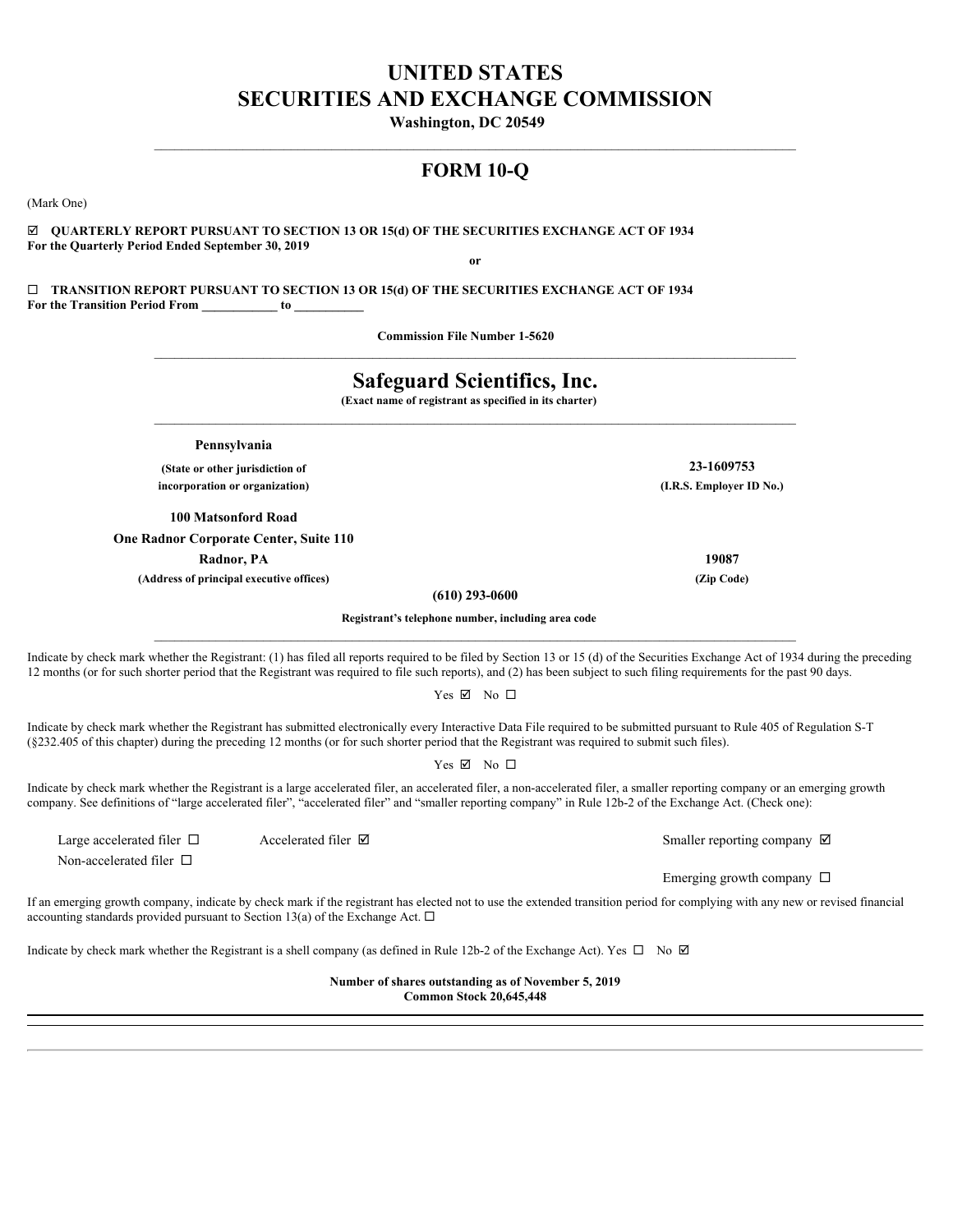## **SAFEGUARD SCIENTIFICS, INC. QUARTERLY REPORT ON FORM 10-Q TABLE OF CONTENTS**

| PART I - FINANCIAL INFORMATION                                                                                               |                  |
|------------------------------------------------------------------------------------------------------------------------------|------------------|
| Item 1 - Financial Statements:                                                                                               | Page             |
| Consolidated Balance Sheets (unaudited) – September 30, 2019 and December 31, 2018                                           | $\overline{3}$   |
| Consolidated Statements of Operations (unaudited) – Three and Nine Months Ended September 30, 2019 and 2018                  | $\overline{4}$   |
| Consolidated Statements of Comprehensive Income (Loss) (unaudited) – Three and Nine Months Ended September 30, 2019 and 2018 | $\overline{2}$   |
| Condensed Consolidated Statements of Cash Flows (unaudited) – Nine Months Ended September 30, 2019 and 2018                  | $6\overline{6}$  |
| Consolidated Statements of Changes in Equity (unaudited) – Three and Nine Months Ended September 30, 2019 and 2018           | $\mathbf{Z}$     |
| <b>Notes to Consolidated Financial Statements (unaudited)</b>                                                                | $\overline{9}$   |
| <u>Item 2 – Management's Discussion and Analysis of Financial Condition and Results of Operations</u>                        | 19               |
| <u>Item 3 – Quantitative and Qualitative Disclosures About Market Risk</u>                                                   | 32               |
| Item 4 – Controls and Procedures                                                                                             | 32               |
| <b>PART II - OTHER INFORMATION</b>                                                                                           |                  |
| $Item 1 - Legal Proceedings$                                                                                                 | 32               |
| Item $1A - Risk Factors$                                                                                                     | 32               |
| <u>Item 2 – Unregistered Sales of Equity Securities and Use of Proceeds</u>                                                  | 33               |
| Item 3 - Defaults Upon Senior Securities                                                                                     | 33               |
| Item 4 – Mine Safety Disclosures                                                                                             | 33               |
| Item $5 -$ Other Information                                                                                                 | 33               |
| Item $6 -$ Exhibits                                                                                                          | $\underline{34}$ |
| <b>Signatures</b>                                                                                                            | 35               |
|                                                                                                                              |                  |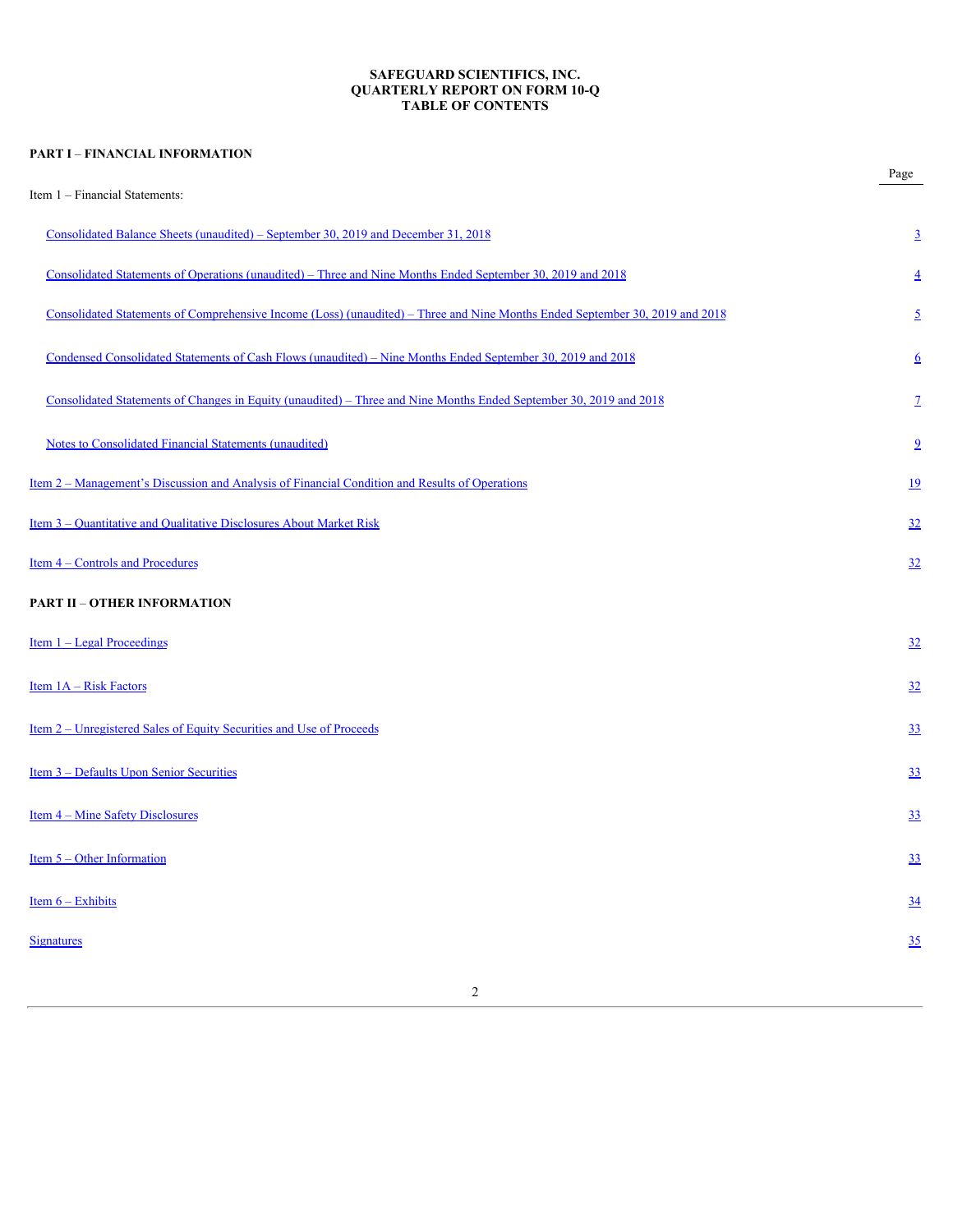#### **SAFEGUARD SCIENTIFICS, INC. CONSOLIDATED BALANCE SHEETS (Unaudited - In thousands, except per share data)**

<span id="page-2-0"></span>

|                                                                                                          |               | September 30,<br>2019           |              | <b>December 31, 2018</b> |
|----------------------------------------------------------------------------------------------------------|---------------|---------------------------------|--------------|--------------------------|
| <b>ASSETS</b>                                                                                            |               |                                 |              |                          |
| <b>Current Assets:</b>                                                                                   |               |                                 |              |                          |
| Cash and cash equivalents                                                                                | <sup>\$</sup> | 45,039                          | <b>S</b>     | 7,703                    |
| Restricted cash                                                                                          |               | 525                             |              | 500                      |
| Marketable securities                                                                                    |               |                                 |              | 37,955                   |
| Prepaid expenses and other current assets                                                                |               | 2,764                           |              | 2,669                    |
| Total current assets                                                                                     |               | 48,328                          |              | 48,827                   |
| Property and equipment, net                                                                              |               | 2,174                           |              | 808                      |
| Ownership interests in and advances to partner companies                                                 |               | 79,645                          |              | 95,585                   |
| Other assets                                                                                             |               | 702                             |              | 517                      |
| <b>Total Assets</b>                                                                                      | S.            | 130,849                         | $\mathbb{S}$ | 145,737                  |
| <b>LIABILITIES AND EQUITY</b>                                                                            |               |                                 |              |                          |
| Current Liabilities:                                                                                     |               |                                 |              |                          |
| Accounts payable                                                                                         | $\mathbb{S}$  | 117S                            |              | 165                      |
| Accrued compensation and benefits                                                                        |               | 2,057                           |              | 3,433                    |
| Accrued expenses and other current liabilities                                                           |               | 1,138                           |              | 2,182                    |
| Credit facility - current                                                                                |               |                                 |              | 22,100                   |
| Credit facility repayment feature                                                                        |               | $\hspace{0.05cm}$               |              | 5,060                    |
| Lease liability - current                                                                                |               | 396                             |              | $\overline{\phantom{m}}$ |
| Total current liabilities                                                                                |               | 3,708                           |              | 32,940                   |
| Credit facility - non-current                                                                            |               | $\hspace{0.1mm}-\hspace{0.1mm}$ |              | 43,014                   |
| Lease liability - non-current                                                                            |               | 2,476                           |              | $\hspace{0.05cm}$        |
| Other long-term liabilities                                                                              |               | 1,728                           |              | 2,804                    |
| <b>Total Liabilities</b>                                                                                 |               | 7,912                           |              | 78,758                   |
| Commitments and contingencies (Note 10)                                                                  |               |                                 |              |                          |
| Equity:                                                                                                  |               |                                 |              |                          |
| Preferred stock, \$0.10 par value; 1,000 shares authorized                                               |               |                                 |              |                          |
| Common stock, \$0.10 par value; 83,333 shares authorized; 21,573 shares issued at September 30, 2019 and |               |                                 |              |                          |
| December 31, 2018                                                                                        |               | 2,157                           |              | 2,157                    |
| Additional paid-in capital                                                                               |               | 810,649                         |              | 810,928                  |
| Treasury stock, at cost; 928 and 914 shares at September 30, 2019 and December 31, 2018, respectively    |               | (13,998)                        |              | (15,001)                 |
| Accumulated deficit                                                                                      |               | (675, 846)                      |              | (731, 105)               |
| Accumulated other comprehensive loss                                                                     |               | (25)                            |              | $\overline{\phantom{m}}$ |
| <b>Total Equity</b>                                                                                      |               | 122,937                         |              | 66,979                   |
| Total Liabilities and Equity                                                                             |               | 130,849                         | -S           | 145,737                  |
|                                                                                                          |               |                                 |              |                          |

See Notes to Consolidated Financial Statements.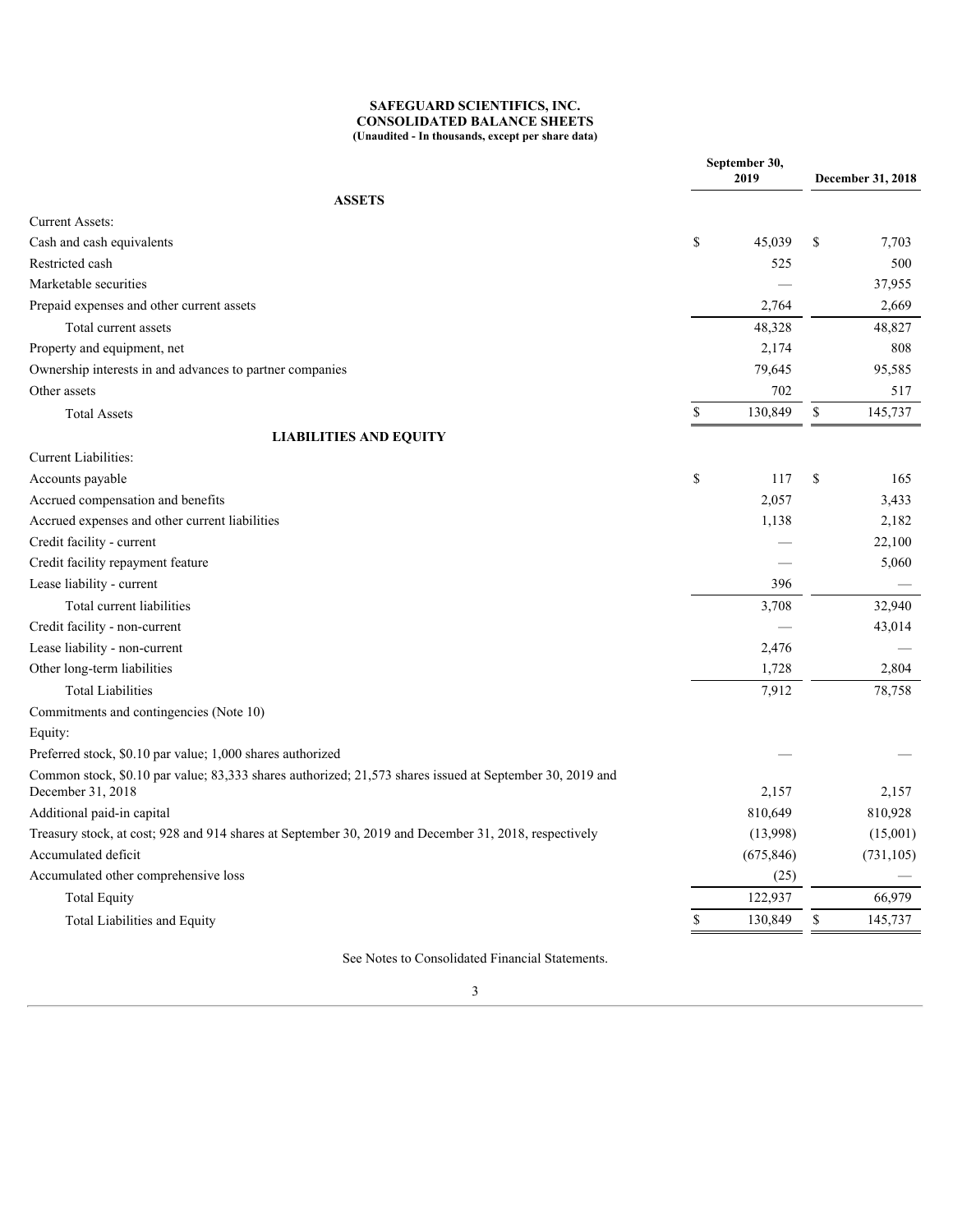#### **SAFEGUARD SCIENTIFICS, INC. CONSOLIDATED STATEMENTS OF OPERATIONS (Unaudited - In thousands, except per share data)**

<span id="page-3-0"></span>

| 2019     |    | 2018                                       |                                  | 2019                    |                       | 2018                                        |
|----------|----|--------------------------------------------|----------------------------------|-------------------------|-----------------------|---------------------------------------------|
| 2,262    | -S |                                            |                                  |                         |                       | 14,253                                      |
| (2,262)  |    | (3,516)                                    |                                  |                         |                       | (14,253)                                    |
| 8,777    |    | (1,078)                                    |                                  | 10,010                  |                       | (4,965)                                     |
| 234      |    | 718                                        |                                  | 1,870                   |                       | 2,182                                       |
| (5,806)  |    | (3,310)                                    |                                  |                         |                       | (9, 422)                                    |
| (3,440)  |    | 39,246                                     |                                  | 65,324                  |                       | 27,452                                      |
| (2, 497) |    | 32,060                                     |                                  | 55,259                  |                       | 994                                         |
|          |    | $\overline{\phantom{m}}$                   |                                  |                         |                       | $\overbrace{\phantom{aaaaa}}$               |
|          |    | 32,060                                     | -S                               | 55,259                  |                       | 994                                         |
|          |    |                                            |                                  |                         |                       |                                             |
| \$       |    |                                            |                                  |                         |                       | 0.05                                        |
| \$       |    |                                            |                                  |                         |                       | 0.05                                        |
|          |    |                                            |                                  |                         |                       |                                             |
| 20,657   |    | 20,561                                     |                                  | 20,623                  |                       | 20,535                                      |
| 20,657   |    | 20,561                                     |                                  | 20,623                  |                       | 20,535                                      |
|          |    | $(2,497)$ \$<br>$(0.12)$ \$<br>$(0.12)$ \$ | Three months ended September 30, | $3,516$ \$<br>$1.56$ \$ | (7, 922)<br>(14, 023) | Nine months ended September 30,<br>7,922 \$ |

See Notes to Consolidated Financial Statements.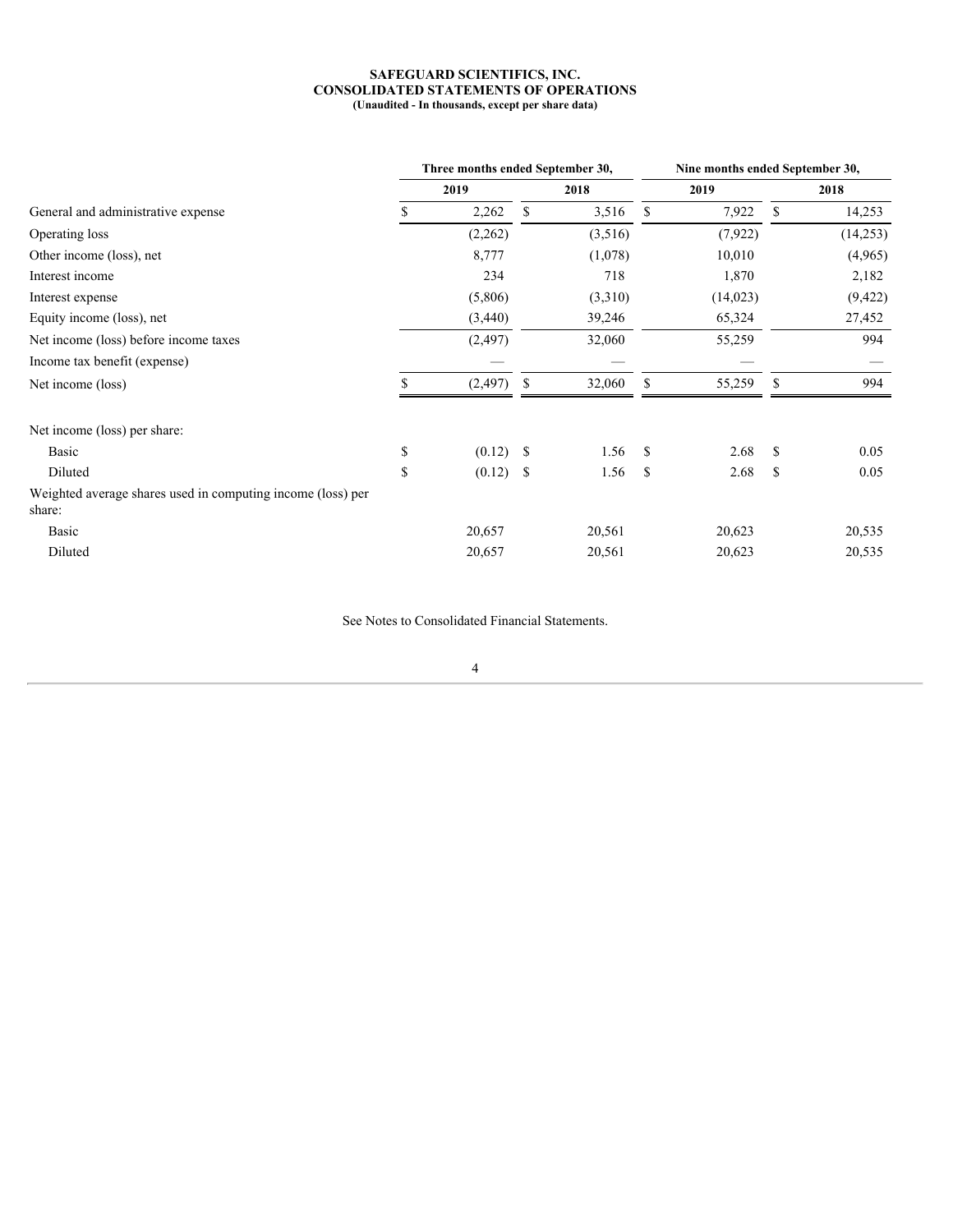#### **SAFEGUARD SCIENTIFICS, INC. CONSOLIDATED STATEMENTS OF COMPREHENSIVE INCOME (LOSS) (Unaudited - In thousands)**

<span id="page-4-0"></span>

|                                                                         | Three months ended September 30, |             | Nine months ended September 30, |       |
|-------------------------------------------------------------------------|----------------------------------|-------------|---------------------------------|-------|
|                                                                         | 2019                             | 2018        | 2019                            | 2018  |
| Net income (loss)                                                       | (2, 497)                         | $32,060$ \$ | 55,259                          | 994   |
| Other comprehensive income (loss):                                      |                                  |             |                                 |       |
| Share of other comprehensive income (loss) of equity method investments |                                  | 33          | (31)                            | 33    |
| Reclassification adjustment for sale of equity method investments       |                                  | (14)        |                                 | 67    |
| Total comprehensive income (loss)                                       | (2, 497)                         | 32,079 \$   | 55,234                          | 1,094 |
|                                                                         |                                  |             |                                 |       |

See Notes to Consolidated Financial Statements.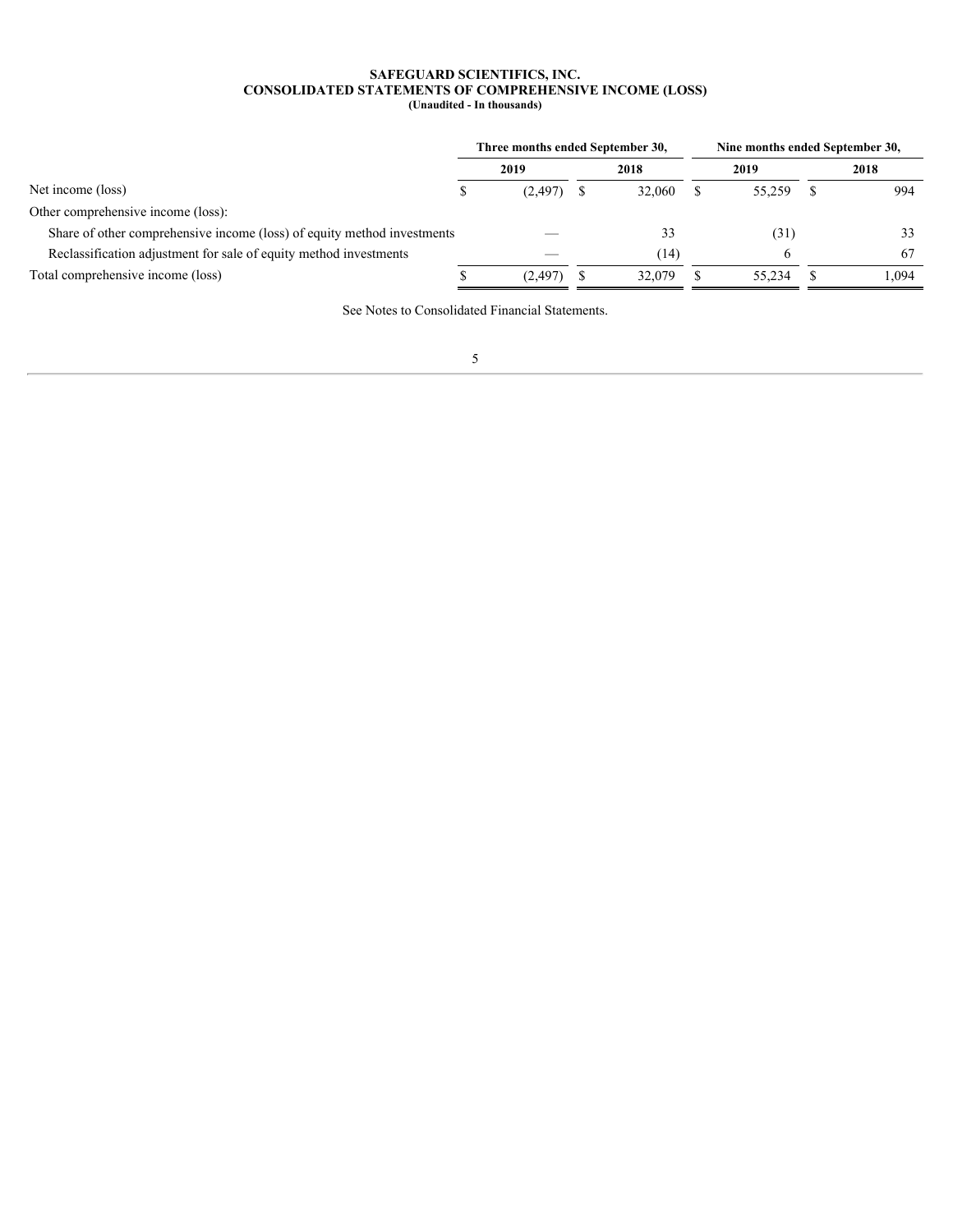#### **SAFEGUARD SCIENTIFICS, INC. CONDENSED CONSOLIDATED STATEMENTS OF CASH FLOWS (Unaudited – In thousands)**

<span id="page-5-0"></span>

|                                                                   | Nine months ended September 30, |              |
|-------------------------------------------------------------------|---------------------------------|--------------|
|                                                                   | 2019                            | 2018         |
| <b>Cash Flows from Operating Activities:</b>                      |                                 |              |
| Net cash used in operating activities                             | $(18,543)$ \$                   | (18, 649)    |
| <b>Cash Flows from Investing Activities:</b>                      |                                 |              |
| Proceeds from sales of and distributions from companies           | 101,190                         | 69,912       |
| Acquisitions of ownership interest in companies                   | (9,500)                         | (3,250)      |
| Advances and loans to companies                                   | (4,954)                         | (12,098)     |
| Repayment of advances and loans to companies                      | $\hspace{0.05cm}$               | 10,652       |
| Purchases of marketable securities                                | (57,243)                        | (24, 858)    |
| Proceeds from sales and maturities in marketable securities       | 95,189                          | 4,211        |
| Proceeds from sales of property and equipment                     | $\hspace{0.05cm}$               |              |
| Net cash provided by investing activities                         | 124,682                         | 44,570       |
| <b>Cash Flows from Financing Activities:</b>                      |                                 |              |
| Repayments on credit facility                                     | (68, 568)                       |              |
| Proceeds from credit facility                                     |                                 | 35,000       |
| Issuance costs of credit facility                                 | $\overbrace{\hspace{25mm}}^{}$  | (2,252)      |
| Repurchase of convertible senior debentures                       | $\overbrace{\hspace{25mm}}^{}$  | (41,000)     |
| Tax withholdings related to equity-based awards                   | (210)                           | (234)        |
| Net cash used in financing activities                             | (68, 778)                       | (8, 486)     |
| Net change in cash, cash equivalents and restricted cash          | 37,361                          | 17,435       |
| Cash, cash equivalents and restricted cash at beginning of period | 8,203                           | 27,087       |
| Cash, cash equivalents and restricted cash at end of period       | 45,564                          | 44,522<br>-S |
|                                                                   |                                 |              |

See Notes to Consolidated Financial Statements.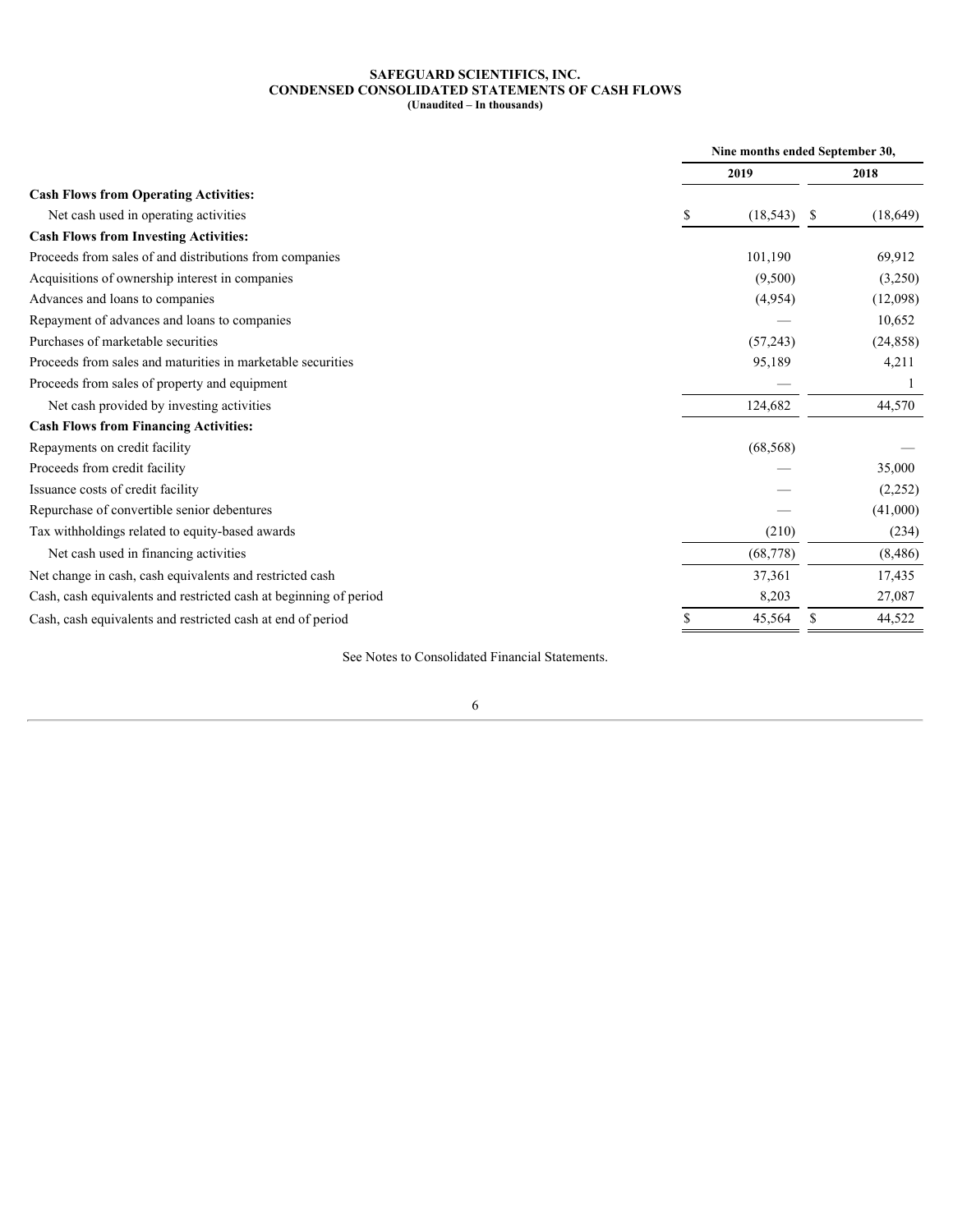#### **SAFEGUARD SCIENTIFICS, INC. CONSOLIDATED STATEMENTS OF CHANGES IN EQUITY (Unaudited – In thousands)**

<span id="page-6-0"></span>

|                                                             |                               |      |                                 |                                                       |                                 | <b>Common Stock</b>             |      |                                 |      | <b>Additional</b>               |                   | <b>Treasury Stock</b>           |
|-------------------------------------------------------------|-------------------------------|------|---------------------------------|-------------------------------------------------------|---------------------------------|---------------------------------|------|---------------------------------|------|---------------------------------|-------------------|---------------------------------|
|                                                             | <b>Total</b>                  |      | Accumulated<br>Deficit          | <b>Accumulated Other</b><br><b>Comprehensive Loss</b> |                                 | <b>Shares</b>                   |      | Amount                          |      | Paid-in<br>Capital              | <b>Shares</b>     | Amount                          |
| <b>Balance - December 31, 2018</b>                          | 66,979                        | - S  | $(731, 105)$ \$                 |                                                       |                                 | 21,573                          | - S  | 2,157                           | - S  | 810,928                         | 914               | (15,001)<br>S.                  |
| Net income                                                  | 21,663                        |      | 21,663                          |                                                       |                                 |                                 |      |                                 |      |                                 |                   |                                 |
| Stock options exercised, net of tax<br>withholdings         | –                             |      |                                 |                                                       |                                 |                                 |      |                                 |      | $\overline{\phantom{a}}$        |                   | $\hspace{0.05cm}$               |
| Cancellations of and restricted stock<br>withheld for taxes | (149)                         |      |                                 |                                                       | --                              |                                 |      |                                 |      |                                 | 83                | (156)                           |
| Stock-based compensation expense                            | 417                           |      |                                 |                                                       |                                 | –                               |      | –                               |      | 417                             |                   | $\hspace{0.1mm}-\hspace{0.1mm}$ |
| Other comprehensive loss                                    | (31)                          |      | $\hspace{0.1mm}-\hspace{0.1mm}$ |                                                       | (31)                            | $\hspace{0.1mm}-\hspace{0.1mm}$ |      | $\hspace{0.1mm}-\hspace{0.1mm}$ |      |                                 | $\hspace{0.05cm}$ | $\hspace{0.1mm}-\hspace{0.1mm}$ |
| <b>Balance - March 31, 2019</b>                             | 88,879                        |      | (709, 442)                      | 'N                                                    | (31)                            | 21,573                          | -8   | 2,157                           | -8   | 811,352                         | 998               | (15,157)                        |
| Net income                                                  | 36,093                        |      | 36,093                          |                                                       |                                 |                                 |      |                                 |      |                                 |                   |                                 |
| Issuance of and restricted stock withheld<br>for taxes      | (31)                          |      | $\overline{\phantom{0}}$        |                                                       |                                 | --                              |      |                                 |      | (1,220)                         | (77)              | 1,189                           |
| Stock-based compensation expense                            | 269                           |      |                                 |                                                       |                                 | _                               |      | __                              |      | 269                             |                   |                                 |
| Other comprehensive loss                                    | 6                             |      | $\hspace{0.1mm}-\hspace{0.1mm}$ |                                                       | 6                               | $\hspace{0.1mm}-\hspace{0.1mm}$ |      | $\overbrace{\phantom{12333}}$   |      | $\hspace{0.05cm}$               | $\hspace{0.05cm}$ | $\overbrace{\phantom{12332}}$   |
| <b>Balance - June 30, 2019</b>                              | 125,216                       | - \$ | (673, 349)                      |                                                       | (25)                            | 21,573                          | -8   | 2,157                           | - S  | 810,401                         | 921               | (13,968)                        |
| Net loss                                                    | (2, 497)                      |      | (2,497)                         |                                                       |                                 |                                 |      |                                 |      |                                 |                   |                                 |
| Issuance of and restricted stock withheld<br>for taxes      | (30)                          |      |                                 |                                                       |                                 |                                 |      |                                 |      |                                 |                   | (30)                            |
| Stock-based compensation expense                            | 248                           |      |                                 |                                                       |                                 |                                 |      |                                 |      | 248                             |                   | $\hspace{0.1mm}-\hspace{0.1mm}$ |
| Other comprehensive loss                                    | $\overbrace{\phantom{12332}}$ |      | $\hspace{0.1mm}-\hspace{0.1mm}$ |                                                       | $\hspace{0.1mm}-\hspace{0.1mm}$ | $\overline{\phantom{0}}$        |      | $\hspace{0.1mm}-\hspace{0.1mm}$ |      | $\hspace{0.1mm}-\hspace{0.1mm}$ | $\hspace{0.05cm}$ | $\overline{\phantom{a}}$        |
| Balance - September 30, 2019                                | 122,937                       | - S  | $(675,846)$ \$                  |                                                       | (25)                            | 21,573                          | - 55 | 2,157                           | - 25 | 810,649                         | 928               | (13,998)                        |

## **SAFEGUARD SCIENTIFICS, INC. CONSOLIDATED STATEMENTS OF CHANGES IN EQUITY (Unaudited – In thousands)**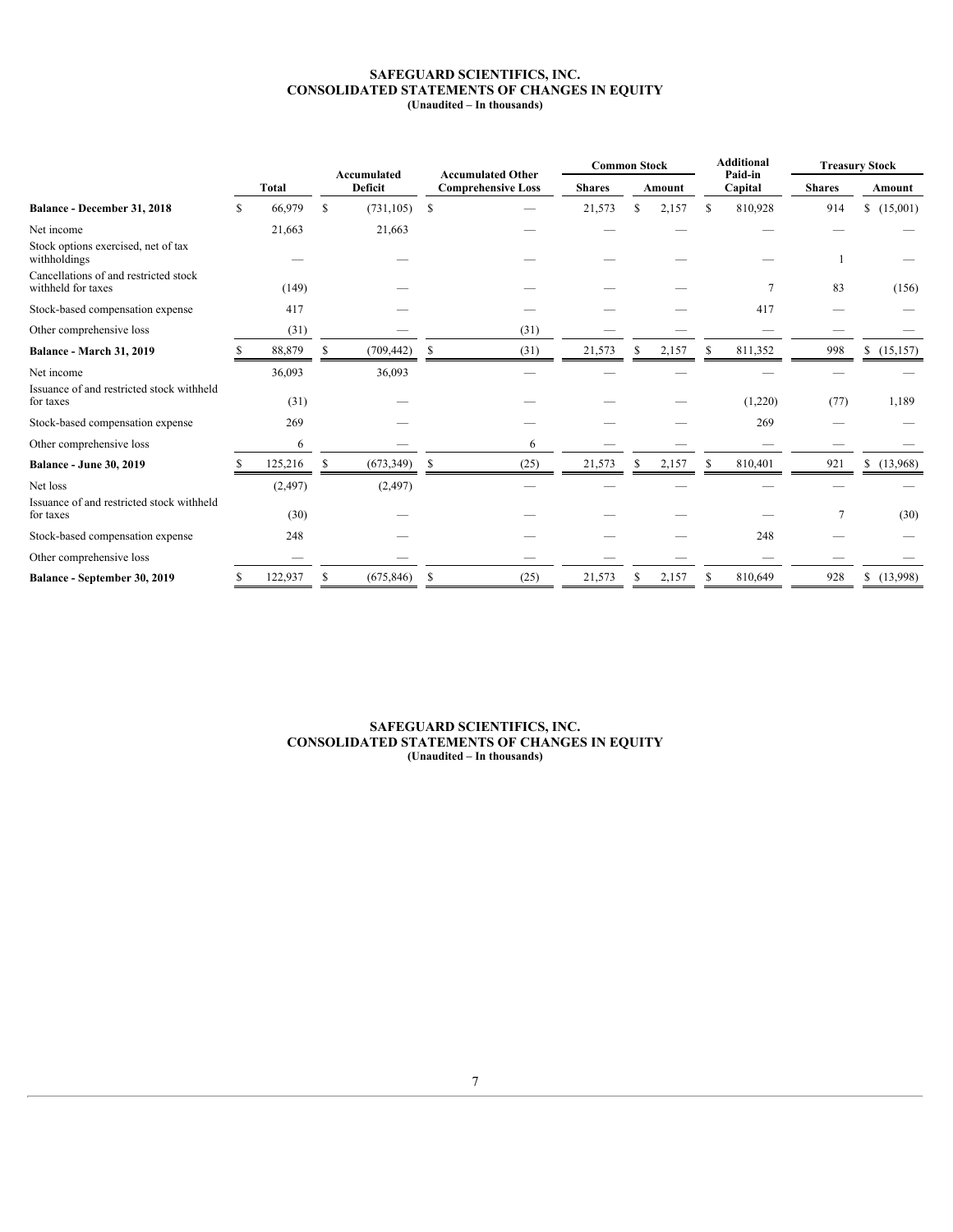|                                                        |       |           |    | Accumulated                   | <b>Accumulated Other</b>  | <b>Common Stock</b>              |     |                                 |    | Additional<br>Paid-in           |                          | <b>Treasury Stock</b>    |
|--------------------------------------------------------|-------|-----------|----|-------------------------------|---------------------------|----------------------------------|-----|---------------------------------|----|---------------------------------|--------------------------|--------------------------|
|                                                        | Total |           |    | Deficit                       | <b>Comprehensive Loss</b> | <b>Shares</b>                    |     | Amount                          |    | Capital                         | <b>Shares</b>            | Amount                   |
| Balance - December 31, 2017                            |       | 81,796    | -S | $(715, 476)$ \$               | (113)                     | 21,573                           | -S  | 2,157                           | -S | 812,536                         | 999                      | (17,308)                 |
| Net loss                                               |       | (6,170)   |    | (6,170)                       |                           |                                  |     |                                 |    |                                 |                          |                          |
| Issuance of and restricted stock withheld for<br>taxes |       |           |    |                               |                           |                                  |     |                                 |    |                                 |                          |                          |
|                                                        |       | (150)     |    |                               |                           |                                  |     |                                 |    | (17)                            | 13                       | (133)                    |
| Stock-based compensation expense                       |       | 277       |    |                               |                           |                                  |     |                                 |    | 277                             |                          |                          |
| Other comprehensive income                             |       | 82        |    | $\overbrace{\phantom{13333}}$ | 82                        | $\hspace{0.1mm}-\hspace{0.1mm}$  |     | $\overbrace{\phantom{aaaaa}}$   |    | $\overbrace{\phantom{12332}}$   |                          | $\hspace{0.05cm}$        |
| <b>Balance - March 31, 2018</b>                        |       | 75,835    | -8 | (721, 646)                    | (31)                      | 21,573                           | -8  | 2,157                           | -8 | 812,796                         | 1,012                    | (17, 441)                |
| Net loss                                               |       | (24, 896) |    | (24, 896)                     |                           |                                  |     |                                 |    |                                 |                          |                          |
| Stock options exercised, net of tax<br>withholdings    |       | –         |    |                               |                           |                                  |     |                                 |    | (16)                            | (1)                      | 16                       |
| Issuance of and restricted stock withheld for<br>taxes |       |           |    |                               |                           |                                  |     |                                 |    |                                 |                          |                          |
|                                                        |       | (50)      |    |                               |                           |                                  |     |                                 |    | (2,024)                         | (88)                     | 1,974                    |
| Stock-based compensation expense                       |       | 333       |    |                               |                           |                                  |     | –                               |    | 333                             | $\overline{\phantom{a}}$ | $\overline{\phantom{a}}$ |
| Other comprehensive income                             |       | (1)       |    | $\overbrace{\phantom{12333}}$ | (1)                       | $\overbrace{\phantom{aaaaa}}^{}$ |     |                                 |    | $\overline{\phantom{m}}$        |                          |                          |
| <b>Balance - June 30, 2018</b>                         |       | 51,221    |    | (746, 542)                    | (32)<br>- 8               | 21,573                           | -8  | 2,157                           | -S | 811,089                         | 923                      | $\frac{15,451}{2}$       |
| Net income                                             |       | 32,060    |    | 32,060                        |                           |                                  |     |                                 |    |                                 |                          |                          |
| Issuance of and restricted stock withheld for<br>taxes |       |           |    |                               |                           |                                  |     |                                 |    |                                 |                          |                          |
|                                                        |       | (34)      |    |                               |                           |                                  |     |                                 |    | (201)                           | $\overline{\mathbf{3}}$  | 167                      |
| Stock-based compensation expense                       |       | 243       |    |                               |                           |                                  |     |                                 |    | 243                             |                          |                          |
| Other comprehensive income                             |       | 19        |    |                               | 19                        | $\hspace{0.1mm}-\hspace{0.1mm}$  |     | $\hspace{0.1mm}-\hspace{0.1mm}$ |    | $\hspace{0.1mm}-\hspace{0.1mm}$ |                          |                          |
| Balance - September 30, 2018                           |       | 83,509    |    | $(714, 482)$ \$               | (13)                      | 21,573                           | - S | 2,157                           | -S | 811,131                         | 926                      | \$(15,284)               |

See Notes to Consolidated Financial Statements.

| ۰.<br>۰,<br>۰, |   |  |
|----------------|---|--|
|                |   |  |
|                |   |  |
|                |   |  |
| ۰.             | I |  |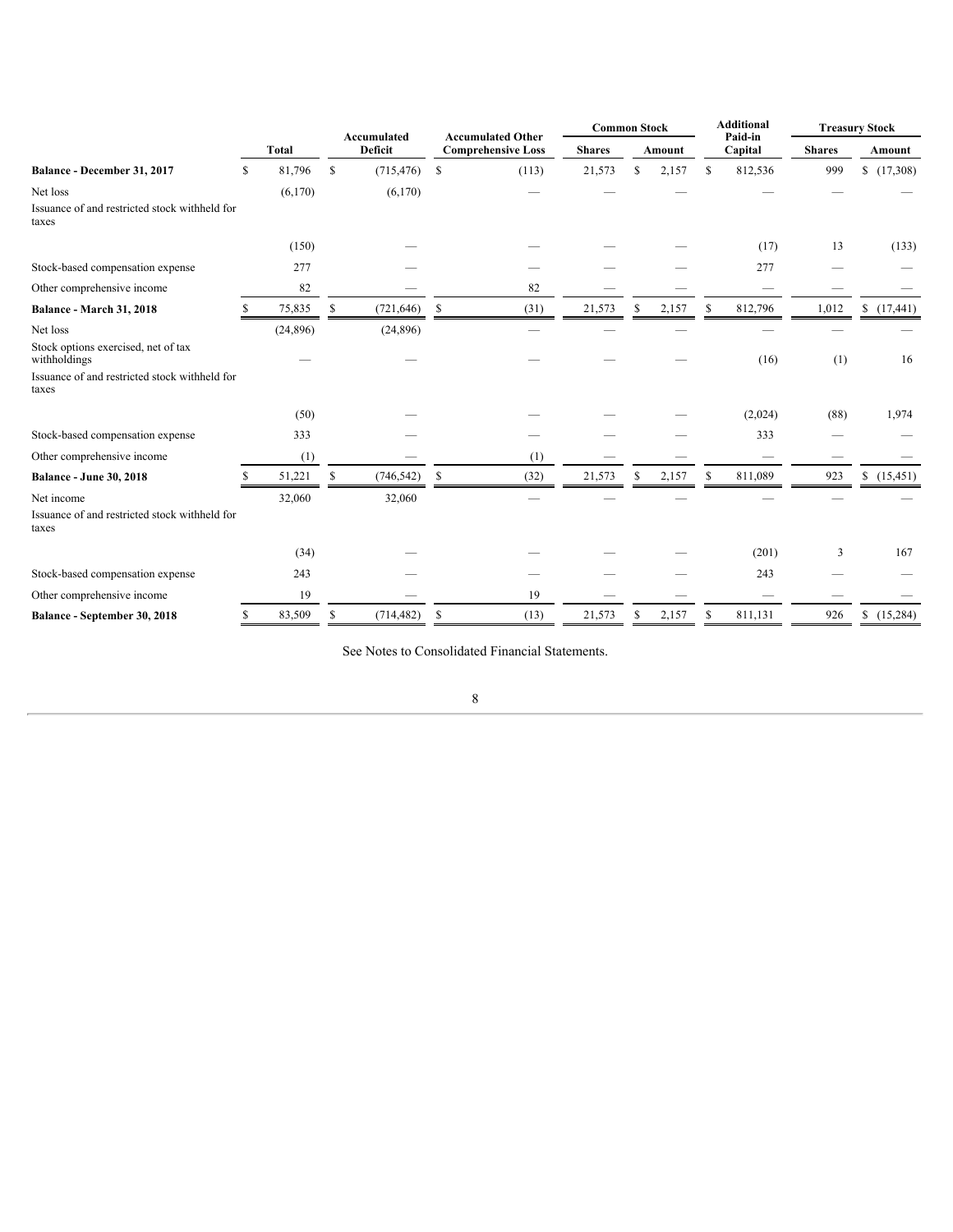#### <span id="page-8-0"></span>**1. General**

The accompanying unaudited interim Consolidated Financial Statements of Safeguard Scientifics, Inc. ("Safeguard" or the "Company") were prepared in accordance with accounting principles generally accepted in the United States of America and the interim financial statement rules and regulations of the SEC. In the opinion of management, these statements include all adjustments (consisting only of normal recurring adjustments) necessary for a fair presentation of the Consolidated Financial Statements. The interim operating results are not necessarily indicative of the results for a full year or for any interim period. Certain information and note disclosures normally included in financial statements prepared in accordance with accounting principles generally accepted in the United States of America have been condensed or omitted pursuant to such rules and regulations relating to interim financial statements. The Consolidated Financial Statements included in this Form 10-Q should be read in conjunction with Management's Discussion and Analysis of Financial Condition and Results of Operations included elsewhere in this Form 10-Q and with the Company's Consolidated Financial Statements and Notes thereto included in the Company's 2018 Annual Report on Form 10-K.

#### *Liquidity*

As of September 30, 2019, the Company had \$45.0 million of cash and cash equivalents.

In January 2018, Safeguard announced that, from that date forward, the Company will not deploy any capital into new partner company opportunities and will focus on supporting our existing partner companies and maximizing monetization opportunities to return value to shareholders. In that context, we have, are and will consider initiatives including, among others: the sale of individual partner companies, the sale of certain partner company interests in secondary market transactions, or a combination thereof, as well as other opportunities to maximize shareholder value.

The Company believes that its cash and cash equivalents at September 30, 2019 will be sufficient to fund operations past one year from the issuance of these financial statements.

## *Significant Accounting Policies*

## **Property and Equipment**

Property and equipment represents right-of-use assets resulting from the adoption of Accounting Standards Update ("ASU") 2016-02, *Leases*, and other previously existing leasehold improvements. The leasehold improvements were amortized over the shorter of the estimated useful lives or the expected remaining term of the lease. The right-of-use assets are reduced over the remaining term of the applicable lease (principally April 2026) in a manner that results in a straightline lease expense, when combined with the interest factor on the lease liability.

## **Lease liability**

The initial lease liability represents the present value of the fixed escalating lease payments through April 2026 associated with the Company's prior corporate headquarters operating office lease. The discount rate used to calculate the lease liability was based on the Company's incremental borrowing rate, approximately 12%, at the transition to the guidance of ASU 2016-02, *Leases*. Subsequent values of the lease liability reflect the reduction in the lease liability for operating lease payments less an amount representing interest, which is included in the straight-line lease expense. There is no residual value guarantee associated with this operating lease arrangement. The Company has incurred operating lease expenses and operating cash outflows of \$0.1 million and \$0.1 million for the three months ended September 30, 2019 and 2018, respectively, and \$0.4 million and \$0.4 million for the nine months ended September 30, 2019 and 2018, respectively.

In March 2019, the Company entered into a sublease of its prior corporate headquarters office space beginning in June 2019. The term of the sublease is through April 2026, the same as the Company's underlying lease. Fixed sublease payments to the Company are escalating over the term of the sublease and aggregate to \$3.6 million and are reported as a component of general and administrative expenses.

In April 2019, the Company entered into a sublease for replacement office space with a related party, a partner company, beginning in June 2019. The term of this sublease is 18 months with three conditional six month renewals based on mutual agreement with the sublessor. The aggregate payments expected under this sublease are not material.

A summary of the Company's operating lease cash flows at September 30, 2019 follows:

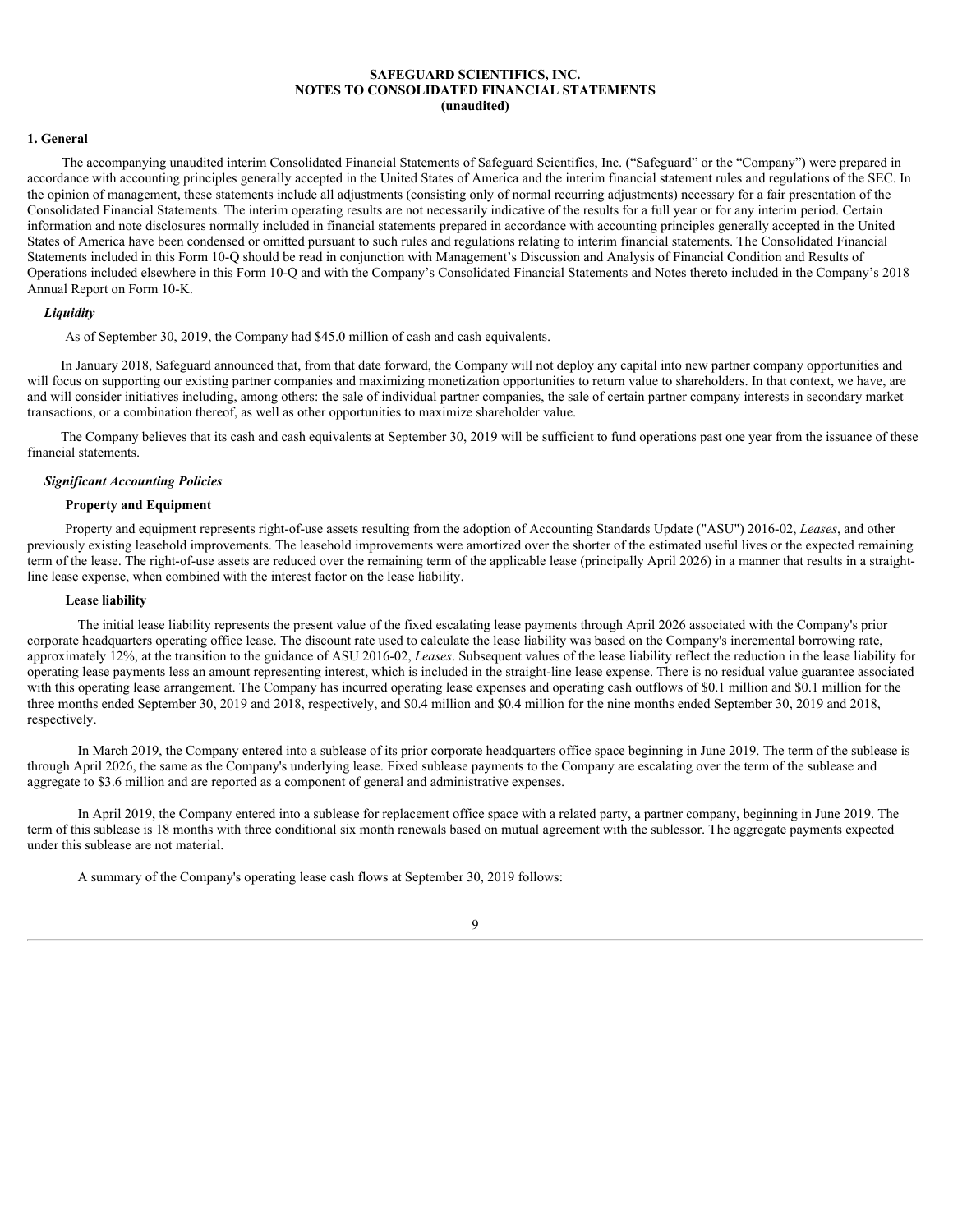|                                              | <b>Operating lease payments</b> | <b>Expected sublease receipts</b> |
|----------------------------------------------|---------------------------------|-----------------------------------|
|                                              | (Unaudited - In thousands)      |                                   |
| 2019 (three months ending December 31)<br>.Ъ | 177 \$                          | 125                               |
| 2020                                         | 707                             | 509                               |
| 2021                                         | 595                             | 525                               |
| 2022                                         | 601                             | 540                               |
| 2023                                         | 607                             | 556                               |
| 2024                                         | 613                             | 573                               |
| Thereafter                                   | 826                             | 789                               |
| Total future minimum lease payments          | $4,126$ \$                      | 3,617                             |
| Less imputed interest                        | (1,253)                         |                                   |
| Total operating lease liabilities            | 2,873                           |                                   |

#### **Valuation of Credit Facility repayment feature**

The fair value of the Credit Facility repayment feature (a Level 3 measurement) was determined quarterly based on the present value of make-whole interest payments that were expected to be paid based on cash flow estimates that included a probability weighted estimate of exit transactions, estimated follow-on deployments, estimated quarterly operating cash flows and other cash commitments that would have resulted in qualified cash exceeding the \$50 million threshold specified in the Credit Facility. This fair value amount was eliminated in July 2019 upon the repayment of the Credit Facility.

## **Principles of Accounting for Ownership Interests in Companies**

The Company accounts for its interests in its partner companies using one of the following methods: Equity or Other. The accounting method applied is generally determined by the degree of the Company's influence over the entity, primarily determined by our voting interest in the entity.

In addition to holding voting and non-voting equity, the Company also periodically makes advances to its partner companies in the form of promissory notes which are included in the Ownership interests in and advances to partner companies line item in the Consolidated Balance Sheets.

*Equity Method.* The Company accounts for partner companies whose results are not consolidated, but over which it exercises significant influence, under the equity method of accounting. Whether or not the Company exercises significant influence with respect to a partner company depends on an evaluation of several factors including, among others, representation of the Company on the partner company's board of directors and the Company's ownership level, which is generally a 20% to 50% interest in the voting securities of a partner company, including voting rights associated with the Company's holdings in common, preferred and other convertible instruments in the partner company. Under the equity method of accounting, the Company does not reflect a partner company's financial statements within the Company's Consolidated Financial Statements; however, the Company's share of the income or loss of such partner company is reflected in Equity income (loss) in the Consolidated Statements of Operations. The Company includes the carrying value of equity method partner companies in Ownership interests in and advances to partner companies on the Consolidated Balance Sheets. Any excess of the Company's cost over its underlying interest in the net assets of equity method partner companies that is allocated to intangible assets is amortized over the estimated useful lives of the related intangible assets. The Company reflects its share of the income or loss of the equity method partner companies on a one quarter lag. This reporting lag could result in a delay in recognition of the impact of changes in the business or operations of these partner companies.

When the Company's carrying value in an equity method partner company is reduced to zero, the Company records no further losses in its Consolidated Statements of Operations unless the Company has an outstanding guarantee obligation or has committed additional funding to such equity method partner company. When such equity method partner company subsequently reports income, the Company will not record its share of such income until it exceeds the amount of the Company's share of losses not previously recognized.

*Other Method.* We account for our equity interests in companies which are not accounted for under the equity method as equity securities without readily determinable fair values. We estimate the fair value of these securities based on our original cost less impairments, if any, plus or minus changes resulting from observable price changes in orderly transactions for the

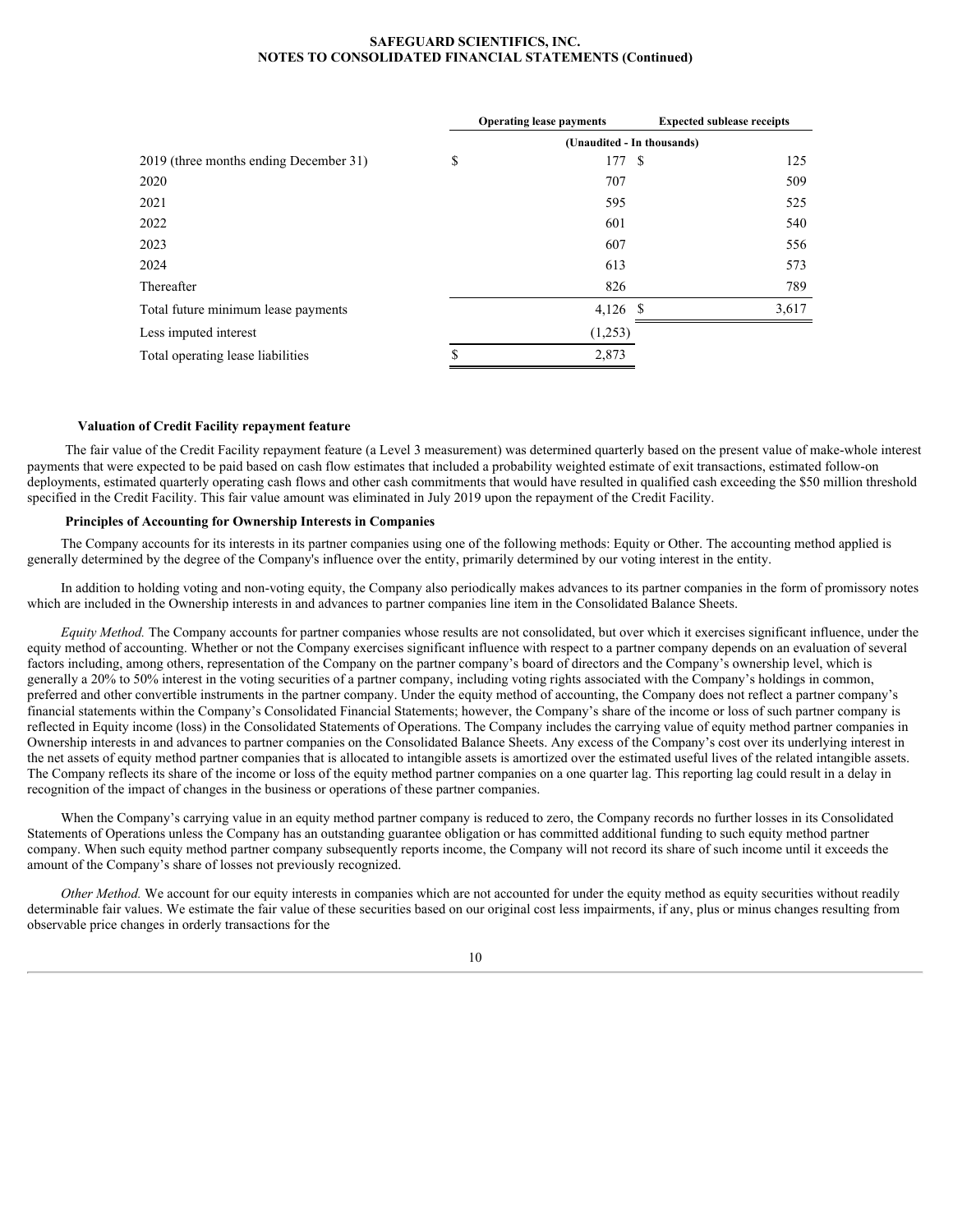identical or a similar investment of the same issuer. Under this method, our share of the income or losses of such companies is not included in our Consolidated Statements of Operations. We include the carrying value of these investments in Ownership interests in and advances to partner companies on the Consolidated Balance Sheets.

#### *Recently Adopted Accounting Pronouncements*

In May 2014, the Financial Accounting Standards Board ("FASB") issued ASU No. 2014-09, *Revenue from Contracts with Customers (Topic 606)* ("ASU 2014-09"). ASU 2014-09 and related subsequent amendments outline a single comprehensive model to use to account for revenue arising from contracts with customers and supersede most current revenue recognition guidance. For public companies, the guidance was effective for annual periods beginning after December 15, 2017 and any interim periods that fall within that reporting period. For nonpublic companies, the guidance was effective for annual periods beginning after December 15, 2018 and interim periods within annual periods beginning after December 15, 2019 with early adoption permitted. As the new standard superseded most existing revenue guidance, it could impact revenue and cost recognition for partner companies. Any change in revenue or cost recognition for partner companies could affect the Company's recognition of its share of the results of its equity method partner companies. On July 20, 2017, the SEC staff observer at the FASB's Emerging Issues Task Force ("EITF") meeting announced that the SEC staff will not object if a private company equity method investee meeting the definition of a public business entity that otherwise would not meet the definition of a public business entity except for the inclusion of its financial statements or financial information in another entity's filings with the SEC, uses private company adoption dates for the new revenue standard. As a result, the Company's private, calendar year partner companies will adopt the new revenue standard for the year ending December 31, 2019. The impact of adoption of the new revenue standard will be reflected in the Company's financial results for the interim and annual reporting periods beginning in 2020 on a one quarter-lag basis.

In February 2016, the FASB issued ASU 2016-02, *Leases*. The guidance in ASU 2016-02 requires that a lessee recognize in the statement of financial position a liability to make lease payments (the lease liability) and a right-of-use asset representing its right to use the underlying asset for the lease term. For leases with a term of 12 months or less, a lessee is permitted to make an accounting policy election by class of underlying asset not to recognize lease assets and lease liabilities. As with previous guidance, there continues to be a differentiation between finance leases and operating leases, however this distinction now primarily relates to differences in the manner of expense recognition over time and in the classification of lease payments in the statement of cash flows. Lease assets and liabilities arising from both finance and operating leases will be recognized in the statement of financial position. The transitional guidance for adopting the requirements of ASU 2016-02 calls for a modified retrospective approach that includes a number of optional practical expedients that entities may elect to apply. The guidance in ASU 2016-02 became effective for the Company on January 1, 2019. The Company elected the package of practical expedients permitted under the transition guidance within the new standard, which, among other things, allowed the Company to carry forward its historical lease classification. In addition, the Company has elected to exempt short term leases that qualify from recognizing right of use assets or lease liabilities, and has elected to not separate lease and non-lease components for all leases where it is the lessee. The Company's non-lease components are primarily related to utility and maintenance costs, which are typically variable in nature and are expensed in the period incurred. As of January 1, 2019, the Company's only material long-term lease was for its former corporate headquarters in Radnor, PA under a lease expiring in 2026. The Company also has immaterial office equipment leases expiring at various dates through 2020. The Company recorded an initial lease liability of \$2.9 million, a right-of-use asset of \$2.2 million included in property and equipment and eliminated the deferred rent liability of \$0.7 million that was previously included in other long-term liabilities.

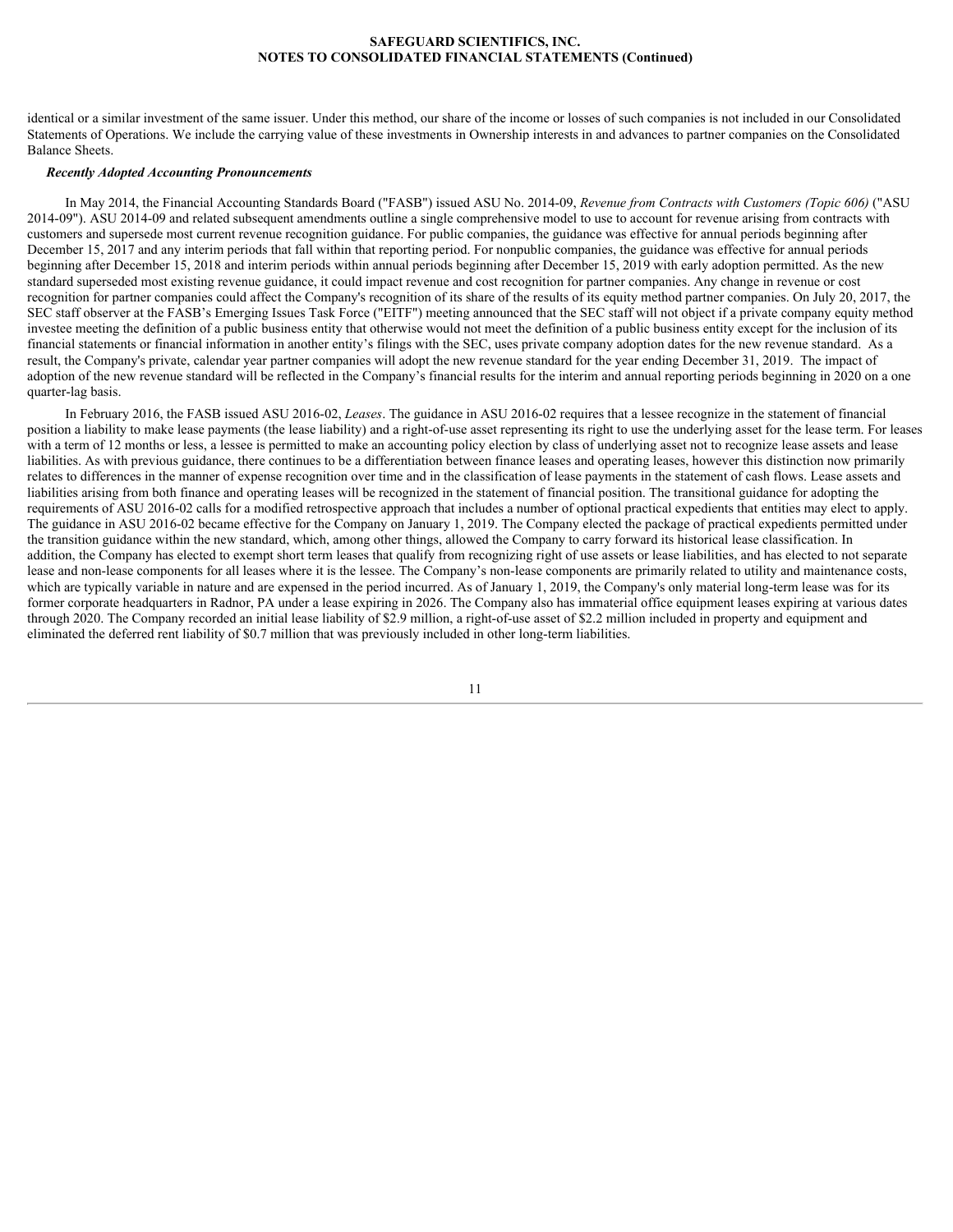## **2. Ownership Interests in and Advances to Partner Companies**

The following summarizes the carrying value of the Company's ownership interests in and advances to partner companies.

|                                      |    | September 30, 2019         |    | <b>December 31, 2018</b> |
|--------------------------------------|----|----------------------------|----|--------------------------|
|                                      |    | (Unaudited - In thousands) |    |                          |
| <b>Equity Method Companies:</b>      |    |                            |    |                          |
| Partner companies                    | \$ | 34,871                     | -S | 64,097                   |
| Private equity funds                 |    | 392                        |    | 392                      |
|                                      |    | 35,263                     |    | 64,489                   |
| Other Companies:                     |    |                            |    |                          |
| Partner companies and other holdings |    | 27,031                     |    | 15,260                   |
| Private equity funds                 |    | 463                        |    | 511                      |
|                                      |    | 27,494                     |    | 15,771                   |
| Advances to partner companies        |    | 16,888                     |    | 15,325                   |
|                                      |    | 79,645                     |    | 95,585                   |

In January 2019, Propeller was acquired by another entity for cash. The Company received \$41.5 million in cash proceeds in connection with the transaction, excluding \$0.8 million of amounts held in escrow that may be released on various dates on or before January 2020. The Company recognized a gain of \$34.9 million, which is included in Equity income (loss) in the Consolidated Statements of Operations for the nine months ended September 30, 2019.

In January 2019, Brickwork merged into another privately-held company. The Company received a preferred equity interest in the acquiror and accounts for this interest as an equity interest without a readily determinable fair value. The Company did not recognize a gain or loss in 2019 as a result of this transaction.

In May 2019, Transactis was acquired by another entity for cash. To date, the Company received \$57.5 million in cash proceeds in connection with the transaction, excluding certain amounts that continue to be held in escrow that may be released on various dates on or before May 2020. The Company has recognized gains of \$50.7 million, which are included in Equity income (loss) in the Consolidated Statements of Operations for the nine months ended September 30, 2019.

During the nine months ended September 30, 2019 and 2018, the Company recognized impairments of \$3.0 million related to NovaSom and \$11.3 million related to Apprenda and CloudMine, respectively, which are reflected in Equity income (loss) in the consolidated Statement of Operations. The impairment in 2019 was the result of NovaSom Inc.'s August 2019 bankruptcy filing. There were no impairments during the three months ended September 30, 2019. The impairment during the three months ended September 30, 2018 of \$4.8 million related to CloudMine.

During the nine months ended September 30, 2019, the Company ceased accounting for T-REX Group and Hoopla under the equity method as a result of losing our ability to exercise significant influence.

During the nine months ended September 30, 2019, the Company recorded \$4.5 million of non-cash gains related to the increase in the value of certain nonpartner company equity securities based upon observable price changes.

## *Summarized Financial Information*

The following table summarizes the statement of operations data for any partner companies accounted for under the equity method for the three and nine months ended September 30, 2019 and 2018, respectively. These results have been compiled from the respective companies financial statements, reflect certain historical adjustments, and are reported on a one quarter lag basis. Results of operations of the companies are excluded for periods prior to their acquisition, subsequent to their disposition and subsequent to the discontinuation of equity method of accounting. Historical results are not adjusted when the Company exits, writes-off or discontinues the equity method of accounting.

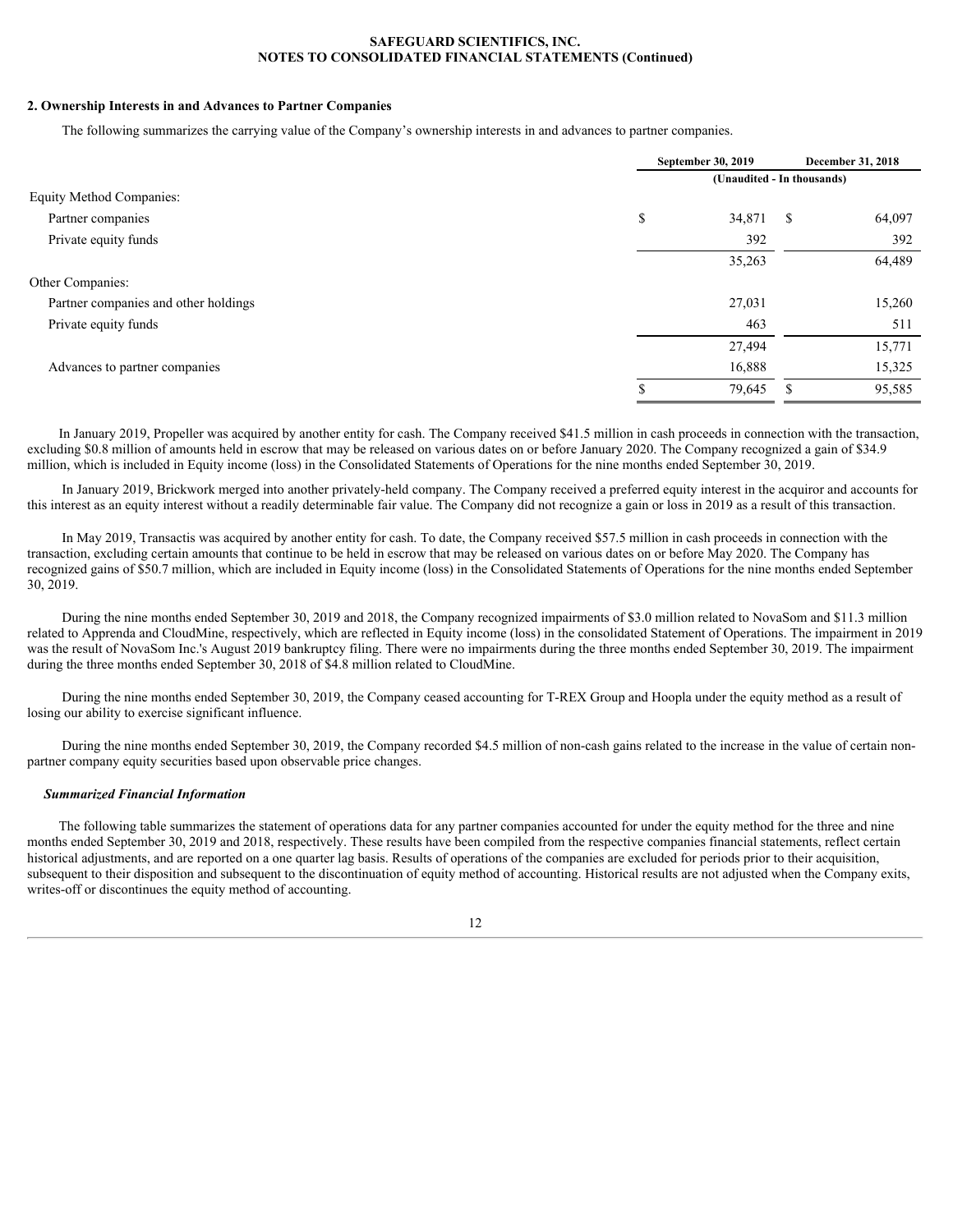|                               | Three months ended September 30, |                            | Nine months ended September 30, |            |
|-------------------------------|----------------------------------|----------------------------|---------------------------------|------------|
|                               | 2019                             | 2018                       | 2019                            | 2018       |
|                               |                                  | (Unaudited - In thousands) |                                 |            |
| <b>Results of Operations:</b> |                                  |                            |                                 |            |
| Revenue                       | 28,940                           | 42.396                     | 112,540                         | 241,023    |
| Gross profit                  | 14,448                           | 23,624                     | 61,401                          | 157,952    |
| Net loss                      | $(30, 470)$ \$                   | $(35,063)$ \$              | (99, 282)                       | (121, 440) |
|                               |                                  |                            |                                 |            |

## **3. Acquisitions of Ownership Interests in Partner Companies**

The Company accounts for its interest in each of the companies below, where we summarize our year-to-date deployments or fundings, under the equity method.

The Company deployed an aggregate of \$0.4 million for additional interest in Clutch Holdings. The Company had previously deployed an aggregate of \$16.3 million in Clutch. Clutch provides customer intelligence and personalized engagements that empower consumer-focused businesses to identify, understand and motivate each segment of their customer base.

The Company funded an additional \$2.0 million of convertible loans to Sonobi, Inc. The Company had previously deployed \$11.4 million in Sonobi. Sonobi is an advertising technology developer that designs advertising tools and solutions for the industry's leading media, publishers, brand advertisers, media agencies, DSPs, and media technology providers.

The Company funded an aggregate of \$1.0 million of convertible loans to NovaSom, Inc. The Company had previously deployed an aggregate of \$26.4 million in NovaSom. See note 2 for subsequent impairment during the second quarter of 2019.

The Company funded an aggregate of \$0.9 million of convertible loans to WebLinc, Inc. The Company had previously deployed an aggregate of \$15.0 million in WebLinc. WebLinc is an e-commerce platform for online retailers.

 The Company deployed an additional \$1.5 million to Zipnosis, Inc. The Company had previously deployed \$8.5 million in Zipnosis. Zipnosis provides health systems with a white-labeled, fully integrated virtual care platform.

The Company deployed an additional \$5.0 million to Syapse, Inc. The Company had previously deployed an aggregate of \$15.6 million in Syapse. Syapse drives healthcare transformation through precision medicine, enabling provider systems to improve clinical outcomes, streamline operations, and shift to new payment models.

The Company deployed an additional \$1.5 million to meQuilibrium. The Company had previously deployed \$11.5 million in meQuilibrium. meQuilibrium is a digital coaching platform that delivers clinically validated and highly personalized resilience solutions to employers, health plans, wellness providers, and consumers increasing engagement, productivity and performance, as well as improving outcomes in managing stress, health and well-being.

The Company deployed an additional \$1.5 million to Aktana, Inc. The Company had previously deployed an aggregate of \$10.2 million in Aktana. Aktana leverages big data and machine learning to enable pharmaceutical brands to dynamically optimize their strategy and enhance sales execution.

The Company funded an additional \$0.3 million of convertible loans to Moxe Health Corporation. The Company had previously deployed \$5.5 million in Moxe Health. Moxe Health connects payers to their provider networks, facilitating real-time data exchange through its electronic integration platform.

The Company funded an additional \$0.4 million of convertible loans to QuanticMind. The Company had previously deployed an aggregate of \$12.9 million in QuanticMind. QuanticMind delivers an intelligent, scalable and fast platform for maximizing digital marketing performance, including paid search and social, for enterprises.

#### **4. Fair Value Measurements**

The Company categorizes its financial instruments into a three-level fair value hierarchy that prioritizes the inputs to valuation techniques used to measure fair value. The fair value hierarchy gives the highest priority to quoted prices in active markets for identical assets or liabilities (Level 1) and the lowest priority to unobservable inputs (Level 3). If the inputs used to measure fair value fall within different levels of the hierarchy, the category level is based on the lowest priority level input that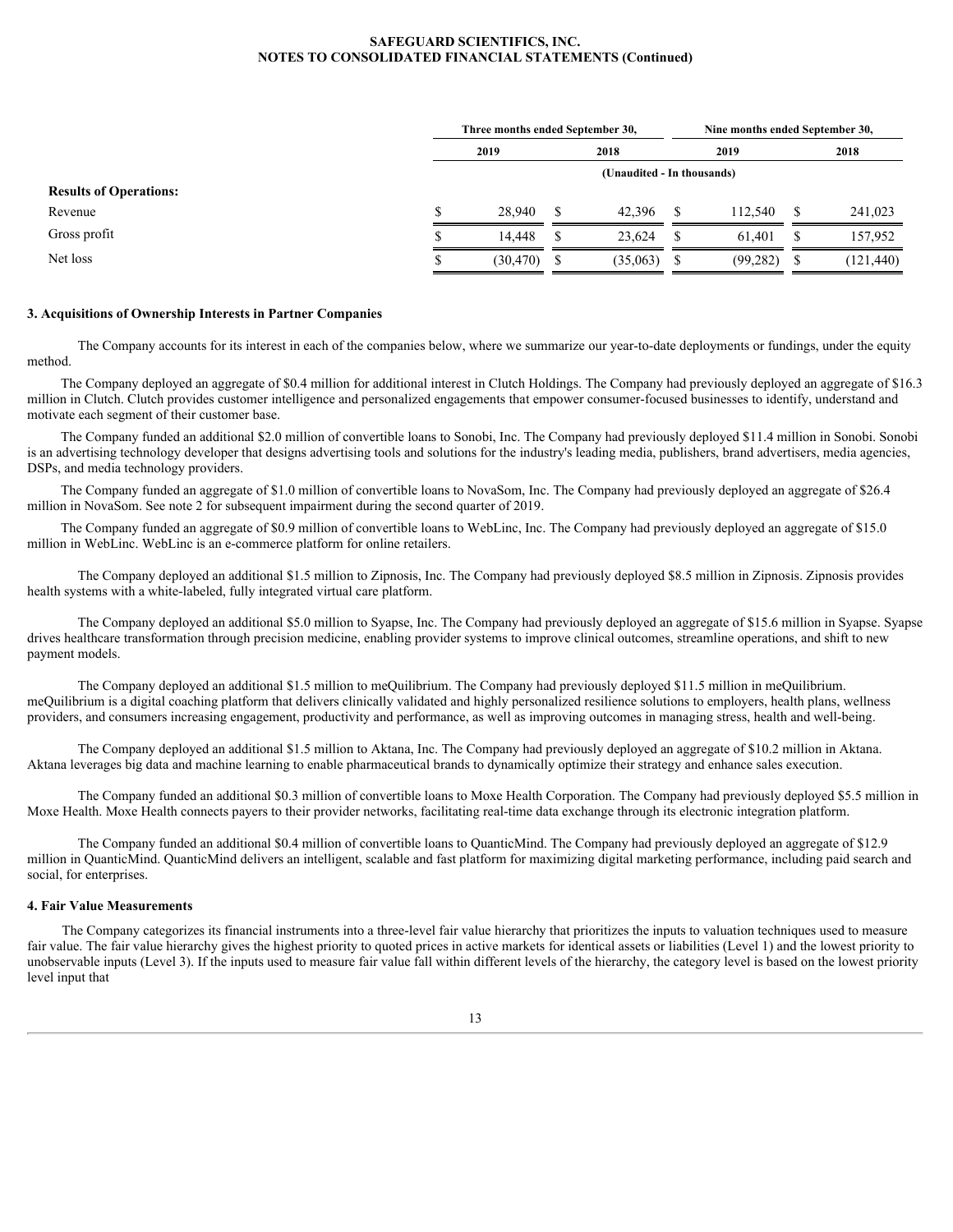is significant to the fair value measurement of the instrument. Financial instruments recorded at fair value on the Company's Consolidated Balance Sheets are categorized as follows:

Level 1—Observable inputs that reflect quoted prices (unadjusted) for identical assets or liabilities in active markets.

Level 2—Include other inputs that are directly or indirectly observable in the marketplace.

Level 3—Unobservable inputs which are supported by little or no market activity.

The fair value hierarchy also requires an entity to maximize the use of observable inputs and minimize the use of unobservable inputs when measuring fair value.

The following table provides the carrying value and fair value of certain financial assets and liabilities of the Company measured at fair value on a recurring basis as of September 30, 2019 and December 31, 2018:

|                                         | Carrying                 |                          | Fair Value Measurement at September 30, 2019 |                          |
|-----------------------------------------|--------------------------|--------------------------|----------------------------------------------|--------------------------|
|                                         | Value                    | <b>Level 1</b>           | Level 2                                      | Level 3                  |
|                                         |                          |                          | (Unaudited - In thousands)                   |                          |
| Cash and cash equivalents               | 45,039<br>- 85           | 45,039                   | $\overline{\phantom{m}}$                     | $\overline{\phantom{a}}$ |
|                                         |                          |                          |                                              |                          |
| Restricted cash                         | 525<br>- 5               | 525                      | $\mathcal{L}$<br>$\overline{\phantom{0}}$    |                          |
|                                         |                          |                          |                                              |                          |
| Marketable securities-held-to-maturity: |                          |                          |                                              |                          |
| U.S. Government securities              | $\overline{\phantom{a}}$ | $\overline{\phantom{a}}$ | $\overline{\phantom{a}}$                     | $\overline{\phantom{m}}$ |
|                                         |                          |                          |                                              |                          |

| Carrying<br>Level 1<br>Level 3<br>Value<br>Level 2<br>(Unaudited - In thousands)<br>7,703<br>7,703<br>Cash and cash equivalents<br>- 5<br>$\hspace{0.1mm}-\hspace{0.1mm}$<br>500<br>500 \$<br>Restricted cash equivalents<br>- S<br>$\overline{\phantom{a}}$<br>$\hspace{0.1mm}-\hspace{0.1mm}$ |
|-------------------------------------------------------------------------------------------------------------------------------------------------------------------------------------------------------------------------------------------------------------------------------------------------|
|                                                                                                                                                                                                                                                                                                 |
|                                                                                                                                                                                                                                                                                                 |
|                                                                                                                                                                                                                                                                                                 |
|                                                                                                                                                                                                                                                                                                 |
| Marketable securities-held-to-maturity:                                                                                                                                                                                                                                                         |
| 37,955 \$<br>37,955 \$<br>U.S. Government securities<br>$\overline{\phantom{a}}$<br>$\hspace{0.1mm}-\hspace{0.1mm}$                                                                                                                                                                             |
| 5,060<br>5,060<br>Credit facility repayment feature liability<br>$\mathbf{s}$<br>$\overline{\phantom{a}}$<br>$\overline{\phantom{a}}$                                                                                                                                                           |

Held-to-maturity securities are carried at amortized cost, which, due to the short-term maturity of these instruments, approximates fair value using quoted prices in active markets for identical assets or liabilities defined as Level 1 inputs under the fair value hierarchy. As of December 31, 2018, \$5.1 million was recorded as a credit facility repayment feature liability due to the provision in the Credit Facility that required prepayments of outstanding principal amounts when the Company's qualified cash at any quarter end date exceeded \$50.0 million. The prepayment feature was an embedded derivative that was accounted for as a liability separate from the Credit Facility. The liability was adjusted to zero upon repayment of the Credit Facility, which occurred in July 2019. Management's cash forecasts are defined as Level 3 inputs under the fair value hierarchy.

## **5. Credit Facility and Convertible Debentures**

#### *Credit Facility*

During July 2019, the Company made a \$49.5 million payment under its Credit Facility (as defined below) to its Lender (as defined below) consisting of \$44.5 million of principal, \$4.1 million of make-whole interest and \$0.9 million of accrued interest, which satisfied all obligations under the Credit Facility. The Company was in compliance with all applicable covenants at June 30, 2019 and at the time of repayment.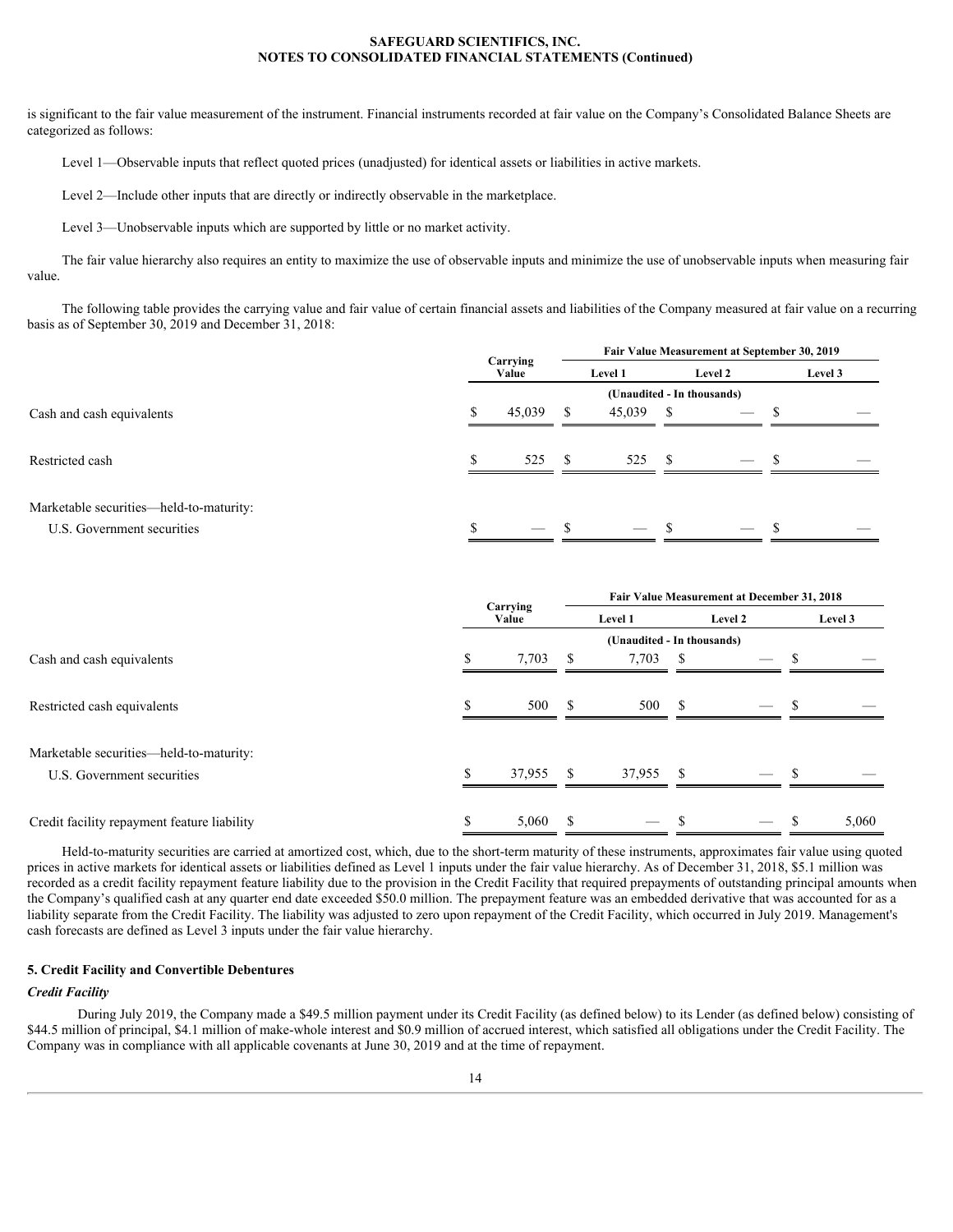The Company's credit facility was with HPS Investment Partners, LLC ("Lender"), which was amended in May 2018 ("Credit Facility"). The Credit Facility had a scheduled maturity of May 11, 2020 and interest at a rate of either: (A) LIBOR plus 8.5% (subject to a LIBOR floor of 1%), payable on the last day of the one, two or three month interest period applicable to the LIBOR rate advance, or (B) 7.5% plus the greater of: 2%; the Federal Funds Rate plus 0.5%; LIBOR plus 1%; or the U.S. Prime Rate, payable monthly in arrears. The Credit Facility was secured by all of the Company's assets in accordance with the terms of the Credit Facility.

The terms of the Credit Facility included a requirement that if the aggregate amount of the Company's qualified cash at any quarter end date exceeded \$50.0 million, the Company would be required to prepay outstanding principal amounts under the Credit Facility, plus any applicable interest and prepayment fees, in an amount equal to such excess. Based on this requirement, the Company made a principal payment of \$24.0 million and a make-whole interest payment of \$2.9 million on April 15, 2019 based on the Company's qualified cash at March 31, 2019. Additionally, the Company repaid the remaining principal of \$44.5 million and make-whole interest of \$4.1 million in July 2019.

The Company was subject to certain debt covenants under the Credit Facility which required the Company to (i) maintain a liquidity threshold of at least \$20 million of unrestricted cash; (ii) maintain a minimum aggregate appraised value of the Company's ownership interests in its partner companies, plus unrestricted cash in excess of the liquidity threshold, of at least \$350 million, less the aggregate amount of all prepayments; (iii) limit deployments to only existing partner companies and such deployments may not exceed, when combined with deployments after January 1, 2018, \$40.0 million in the aggregate through the maturity date; and (iv) limit certain expenses (which shall exclude severance payments, interest expense, depreciation and stock-based compensation) incurred or paid to no more than \$11.5 million in any twelve-month period after the date of the amendment (or such shorter period as has elapsed since the date of the amendment). Additionally, the Company was restricted from repurchasing shares of its outstanding common stock and/or issuing dividends until such time as the Credit Facility was repaid in full. The Company was in compliance with all applicable covenants.

The Credit Facility required prepayments of outstanding principal and interest amounts when the Company's qualified cash at any quarter end date exceeded \$50.0 million. This provision in the Credit Facility was an embedded derivative that was accounted for separately from the Credit Facility. A liability of \$0.5 million was recorded on the amendment date for the fair value of potential future prepayments based upon management's probability weighted cash forecast. This amount was also included in debt issuance costs and had been amortized over the remaining term of the Credit Facility. The liability was adjusted to fair value at each balance sheet date based upon management's updated probability weighted cash forecast. During the three and nine months ended September 30, 2019, the Company recorded a decrease in the liability of \$4.1 million and \$5.1 million, respectively, which is included in Other income (loss) on the Consolidated Statements of Operations.

The Company recorded interest expense under the credit facility of \$5.8 million and \$3.3 million for the three months ended September 30, 2019 and 2018, respectively, and \$14.0 million and \$8.0 million for the nine months ended September 30, 2019 and 2018, respectively. The effective interest rate on the Credit Facility was 15.1%. The Company made interest payments under the Credit Facility of \$5.0 million and \$2.4 million for the three months ended September 30, 2019 and 2018, respectively, and \$11.5 million and \$4.9 million for the nine months ended September 30, 2019 and 2018, respectively.

#### **6. Stock-Based Compensation**

Stock-based compensation expense was recognized in the Consolidated Statements of Operations as follows:

|                                    | Three months ended September 30, |                            | Nine months ended September 30, |      |
|------------------------------------|----------------------------------|----------------------------|---------------------------------|------|
|                                    | 2019                             | 2018                       | 2019                            | 2018 |
|                                    |                                  | (Unaudited - In thousands) |                                 |      |
| General and administrative expense | 248                              | 243                        | 934                             | 853  |
|                                    | 248                              | 243                        | 934                             | 853  |

During the nine months ended September 30, 2019 and 2018, the Company granted 30 thousand restricted stock awards in each period to non-employee directors and employees for compensation.

## **7. Income Taxes**

The Company's consolidated income tax benefit (expense) was \$0.0 million for the three and nine months ended September 30, 2019 and 2018. The Company has recorded a valuation allowance to reduce its net deferred tax asset to an amount that is more likely than not to be realized in future years. Accordingly, the tax provision expense that would have been recognized in the three and nine months ended September 30, 2019 was offset by changes in the valuation allowance. During the three and nine months ended September 30, 2019, the Company had no material changes in uncertain tax positions.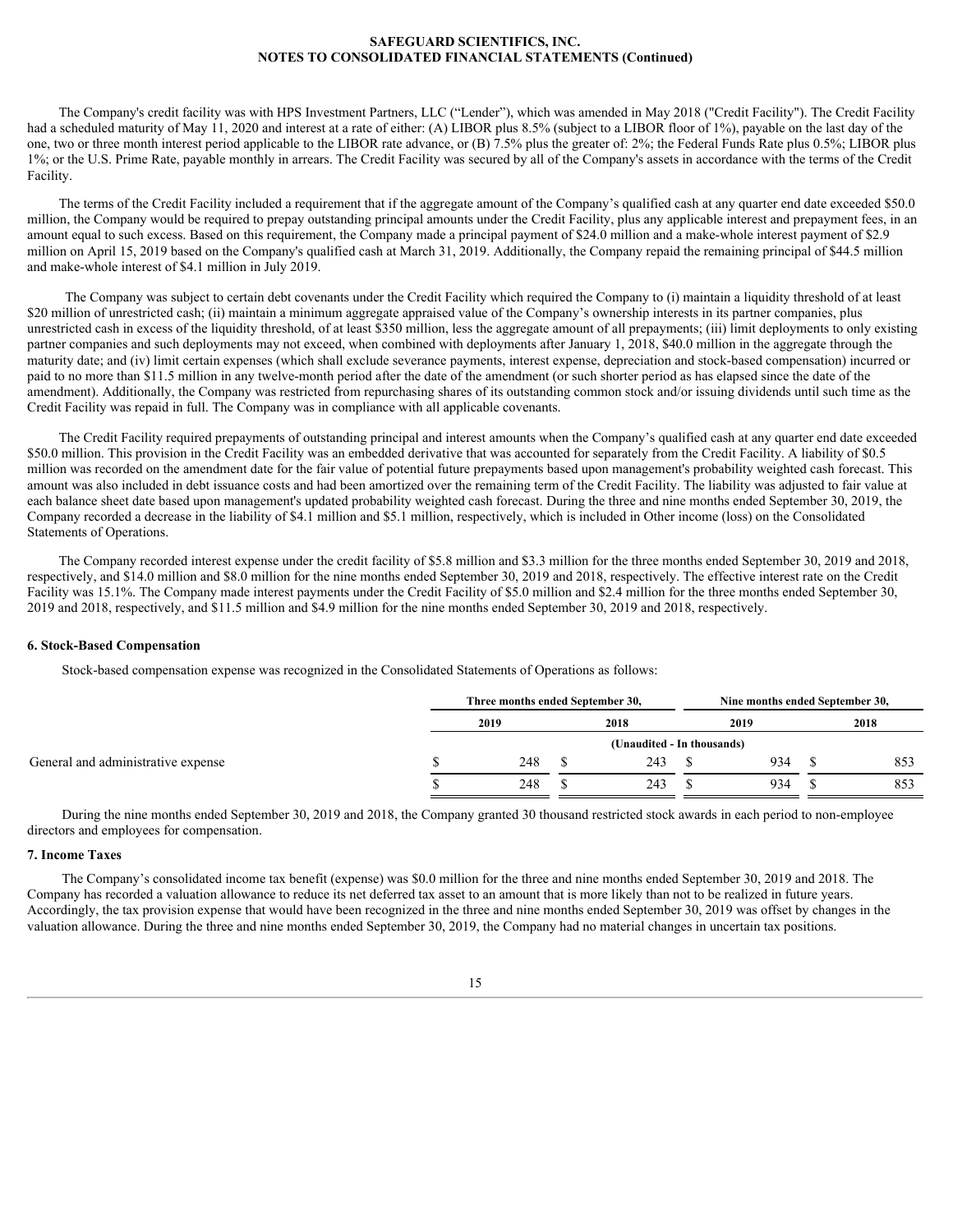## **8. Net Income (Loss) Per Share**

The calculations of net income (loss) per share were as follows:

|                                                      |               | Three months ended September 30, |                                                   |      | Nine months ended September 30, |     |                   |  |      |  |
|------------------------------------------------------|---------------|----------------------------------|---------------------------------------------------|------|---------------------------------|-----|-------------------|--|------|--|
|                                                      |               | 2019                             |                                                   | 2018 |                                 |     | 2019              |  | 2018 |  |
|                                                      |               |                                  | (Unaudited - In thousands, except per share data) |      |                                 |     |                   |  |      |  |
| <b>Basic:</b>                                        |               |                                  |                                                   |      |                                 |     |                   |  |      |  |
| Net income (loss)                                    | <sup>\$</sup> | $(2,497)$ \$                     | 32,060 \$                                         |      | 55,259 \$                       |     | 994               |  |      |  |
| Weighted average common shares outstanding           |               | 20,657                           | 20,561                                            |      | 20,623                          |     | 20,535            |  |      |  |
| Net income (loss) per share                          |               | $(0.12)$ \$                      | 1.56                                              | - \$ |                                 |     | 0.05              |  |      |  |
|                                                      |               |                                  |                                                   |      |                                 |     |                   |  |      |  |
| Diluted:                                             |               |                                  |                                                   |      |                                 |     |                   |  |      |  |
| Net income (loss) for dilutive share computation     |               | $(2,497)$ \$                     | 32,060 \$                                         |      | 55,259 \$                       |     | 994               |  |      |  |
|                                                      |               |                                  |                                                   |      |                                 |     |                   |  |      |  |
| Number of shares used in basic per share computation |               | 20,657                           | 20,561                                            |      | 20,623                          |     | 20,535            |  |      |  |
| Unvested restricted stock and DSU's                  |               |                                  |                                                   |      | __                              |     |                   |  |      |  |
| Employee stock options                               |               | $\overbrace{\phantom{aaaaa}}$    |                                                   |      | $\overbrace{\phantom{13333}}$   |     | $\hspace{0.05cm}$ |  |      |  |
| Weighted average common shares outstanding           |               | 20,657                           | 20,561                                            |      | 20,623                          |     | 20,535            |  |      |  |
|                                                      |               |                                  |                                                   |      |                                 |     |                   |  |      |  |
| Net income (loss) per dilutive share                 |               | $(0.12)$ \$                      | 1.56                                              | - 25 | 2.68                            | - S | 0.05              |  |      |  |

Basic and diluted average common shares outstanding for purposes of computing net income (loss) per share includes outstanding common shares and vested deferred stock units (DSUs).

If an equity method company has dilutive stock options, unvested restricted stock, DSUs or warrants, diluted net income (loss) per share is computed by first deducting the income attributable to the potential exercise of the dilutive securities of the partner company from net income (loss). Any impact is shown as an adjustment to net income (loss) for purposes of calculating diluted net income (loss) per share.

Diluted earnings per share do not reflect the following potential shares of common stock that would have an anti-dilutive effect or have unsatisfied performance or market conditions:

- At September 30, 2019 and 2018, options to purchase 0.2 million and 0.4 million shares of common stock, respectively, at prices ranging from \$9.83 to \$19.41 and \$9.83 to \$19.95, respectively, were excluded from the calculations.
- At September 30, 2019 and 2018, unvested restricted stock, performance-based stock units and DSUs convertible into 0.3 million and 0.8 million shares of stock, respectively, were excluded from the calculations.
- At September 30, 2018, 1.1 million shares of common stock representing the effect of the assumed conversion of the 2018 Debentures, were excluded from the calculations.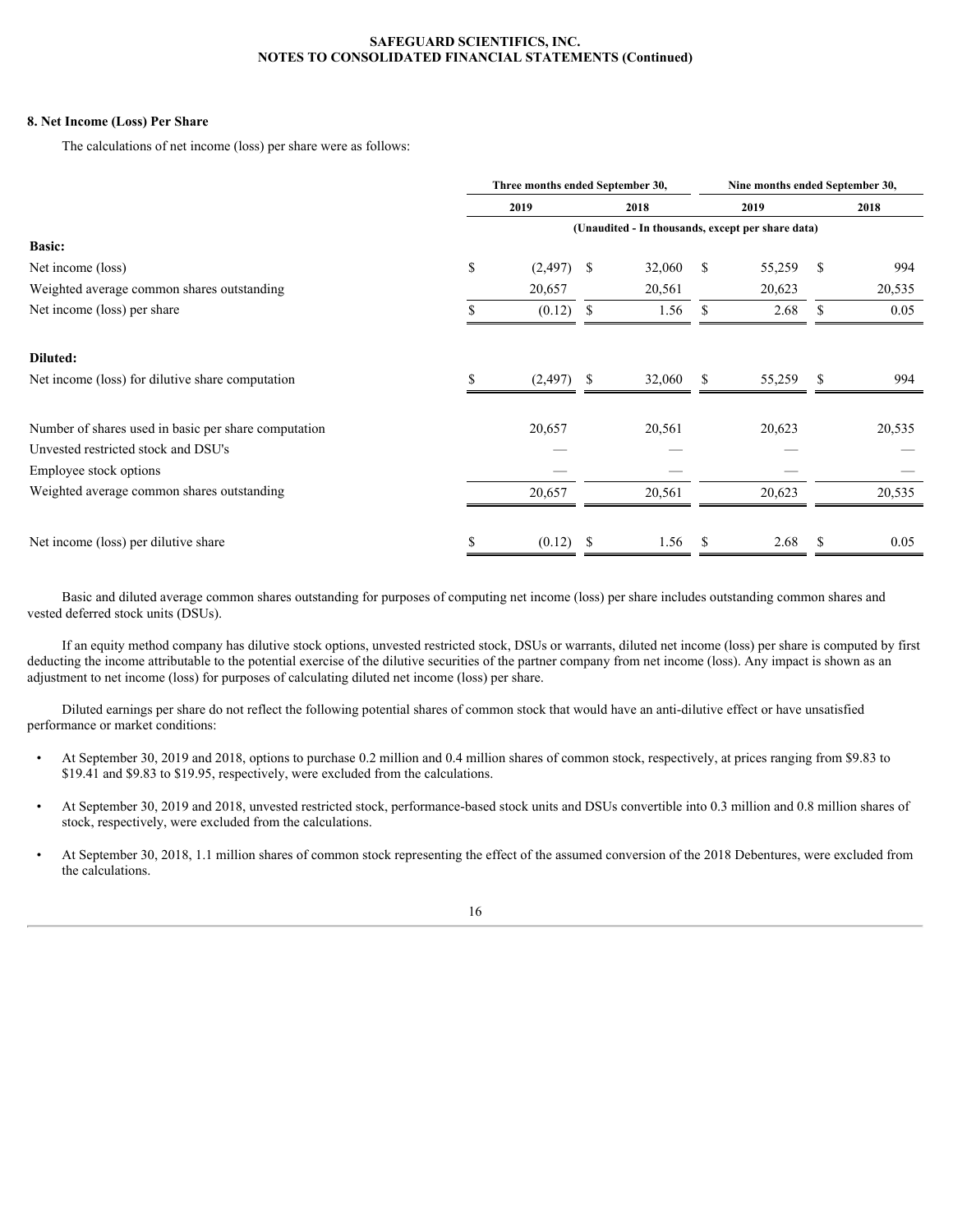## **9. Segment Reporting**

The Company operates as one operating segment based upon the similar nature of its technology-driven partner companies, the functional alignment of the organizational structure, and the reports that are regularly reviewed by the chief operating decision maker for the purpose of assessing performance and allocating resources. As of September 30, 2019, the Company held interests in 15 non-consolidated partner companies. During 2019 we ceased using the equity method of accounting for Hoopla Software, Inc. and T-REX Group, Inc. as a result of other new investors diluting our interest. We have retained our equity interests under the Other accounting method; however, they are no longer considered partner companies.

The Company's active partner companies were as follows as of September 30, 2019:

|                         | <b>Safeguard Primary Ownership as of</b> |                          |
|-------------------------|------------------------------------------|--------------------------|
| <b>Partner Company</b>  | September 30, 2019                       | <b>Accounting Method</b> |
| Aktana, Inc.            | 17.9%                                    | Equity                   |
| Clutch Holdings, Inc.   | 41.2%                                    | Equity                   |
| Flashtalking            | 10.1%                                    | Other                    |
| InfoBionic, Inc.        | 25.2%                                    | Equity                   |
| Lumesis, Inc.           | 43.6%                                    | Equity                   |
| MediaMath, Inc.         | 13.4%                                    | Other                    |
| meQuilibrium            | 32.7%                                    | Equity                   |
| Moxe Health Corporation | 32.4%                                    | Equity                   |
| Prognos Health Inc.     | 28.7%                                    | Equity                   |
| QuanticMind, Inc.       | 24.2%                                    | Equity                   |
| Sonobi, Inc.            | 21.6%                                    | Equity                   |
| Syapse, Inc.            | 20.1%                                    | Equity                   |
| Trice Medical, Inc.     | 16.7%                                    | Equity                   |
| WebLinc, Inc.           | 38.5%                                    | Equity                   |
| Zipnosis, Inc.          | 37.7%                                    | Equity                   |
|                         |                                          |                          |

As of September 30, 2019 and December 31, 2018, all of the Company's assets were located in the United States.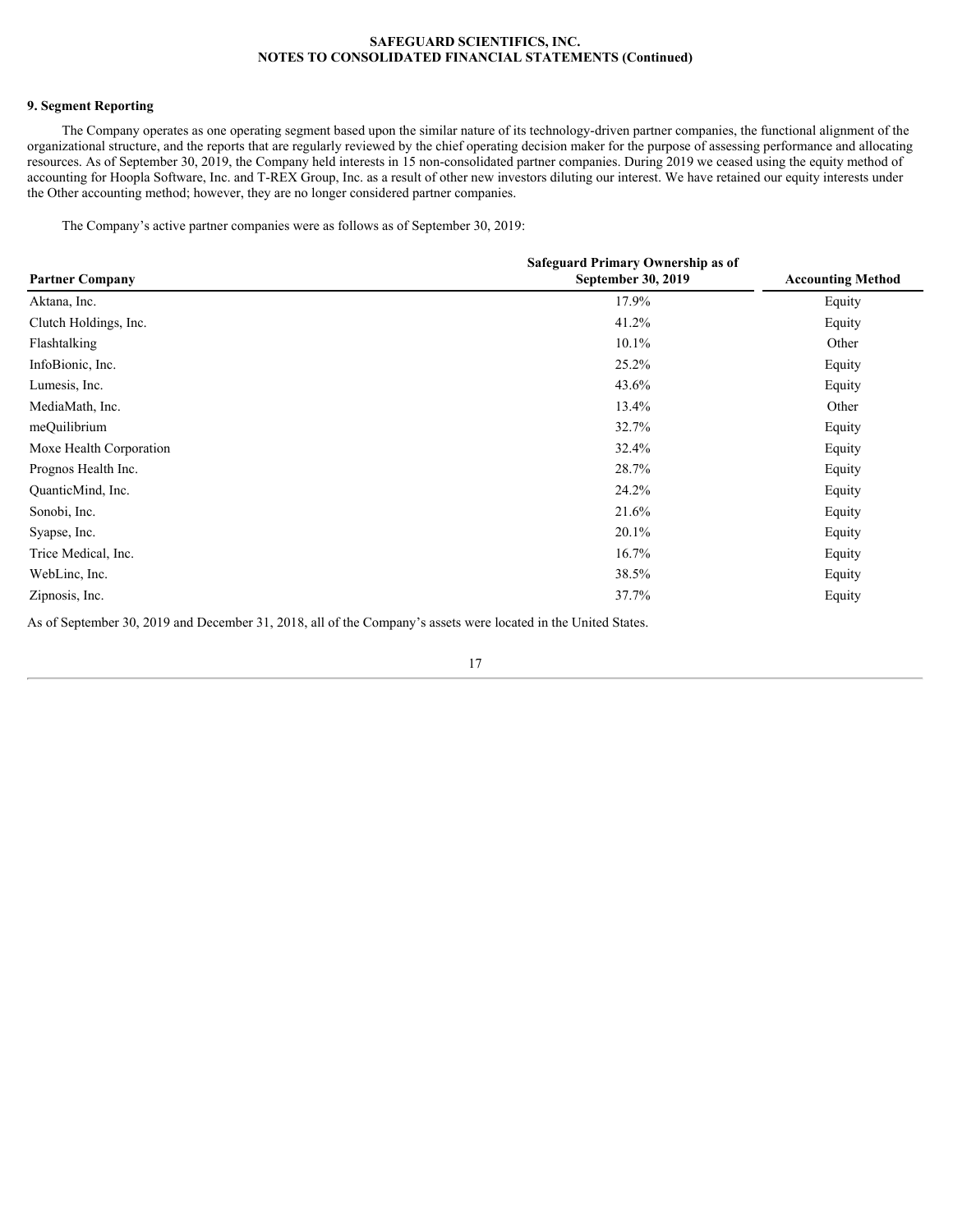#### **10. Commitments and Contingencies**

The Company and its partner companies are involved in various claims and legal actions arising in the ordinary course of business. In the current opinion of the Company, the ultimate disposition of these matters will not have a material adverse effect on the Company's consolidated financial position or results of operations, however, no assurance can be given as to the outcome of these actions, and one or more adverse rulings could have a material adverse effect on the Company's consolidated financial position and results of operations or that of its partner companies. The Company records costs associated with legal fees as such services are rendered.

The Company had outstanding guarantees of \$3.8 million at September 30, 2019 which related to one of the Company's private equity holdings. Escrow funds to satisfy this guarantee are held at the private equity fund.

In October 2001, the Company entered into an agreement with a former Chairman and Chief Executive Officer of the Company, to provide for annual payments of \$0.65 million per year and certain health care and other benefits for life. The related current liability of \$0.8 million is included in Accrued expenses and other current liabilities and the long-term portion of \$1.0 million is included in Other long-term liabilities on the Consolidated Balance Sheet at September 30, 2019.

The Company has agreements with certain remaining employees that provide for severance payments to the employee in the event the employee is terminated without cause or an employee terminates his employment for "good reason." The maximum aggregate exposure under employment and severance agreements for remaining employees was approximately \$4.0 million at September 30, 2019.

In 2018, the Board of Directors (the "Board") of the Company adopted a long-term incentive plan, which was amended in February 2019, the Amended and Restated Safeguard Scientifics Transaction Bonus Plan, (the "LTIP"). The purpose of the LTIP is to promote the interests of the Company and its shareholders by providing an additional incentive to employees to maximize the value of the Company in connection with the execution of the business strategy that the Company adopted and announced in January 2018. Under the LTIP, participants have received awards that may result in cash payments in connection with sales of the Company's partner company assets ("Sale Transaction(s)"). The LTIP provides for a bonus pool corresponding to: (i) specified vesting thresholds or (ii) specified events. In the first case, the bonus pool will range from an amount equal to 1% of received proceeds at the first threshold to 1.333% at higher thresholds and no bonus pool will be created if the transaction consideration is less than certain minimum thresholds. In the second case, a minimum pool will be created and paid under specified circumstances. The bonus pool will be allocated and paid to participants in the LTIP based on the product of (i) the participant's applicable bonus pool percentage and (ii) the bonus pool calculated as of the vesting date, minus any previously paid portion of the bonus pool. Any portion of the bonus pool available as of the applicable vesting date that is reserved will be allocated in connection with each vesting date so that the entire bonus pool available as of such vesting date is allocated and payable to participants. Subject to the terms of the LTIP, payments under the LTIP will be paid in cash not later than March 15th of the calendar year following the calendar year of the applicable vesting date. All current officers and employees of the Company are eligible to participate in the LTIP. The Board, in its sole discretion, will determine the participants to whom awards are granted under the LTIP. The Company has accrued approximately \$0.3 million under the LTIP as of September 30, 2019.

In June 2011, the Company's former partner company, Advanced BioHealing, Inc. ("ABH") was acquired by Shire plc ("Shire"). Prior to the expiration of the escrow period in March 2012, Shire filed a claim against all amounts held in escrow related to the sale based principally upon a United States Department of Justice ("DOJ") false claims act investigation relating to ABH (the "Investigation"). In connection with the Investigation, in July 2015 the Company received a Civil Investigation Demand-Documentary Material ("CID") from the DOJ regarding ABH and Safeguard's relationship with ABH. Pursuant to the CID, the Company provided the requested materials and information. To the Company's knowledge, the CID was related to multiple qui tam ("whistleblower") actions, one of which was filed in 2014 by an ex-employee of ABH that named the Company and one of the Company's employees along with other entities and individuals as defendants. At this time, the DOJ has declined to pursue the qui tam action as it relates to the Company and such Company employee. In addition, in connection with the above matters, the Company and other former equity holders in ABH entered into a settlement and release with Shire, which resulted in the release to Shire of all amounts held in escrow related to the sale of ABH.

#### **11. Equity**

In July 2015, the Company's Board of Directors authorized the Company, from time to time and depending on market conditions, to repurchase up to \$25.0 million of the Company's outstanding common stock. The Company has not repurchased any shares under the existing authorization during 2018 or the nine months ended September 30, 2019.

In February 2018, the Company's Board of Directors adopted a tax benefits preservation plan (the "Plan") designed to protect and preserve the Company's ability to utilize its net operating loss carryforwards ("NOLs"). The Company submitted the Plan for shareholder ratification at its 2018 Annual Meeting of Shareholders and the Plan was ratified by shareholders. The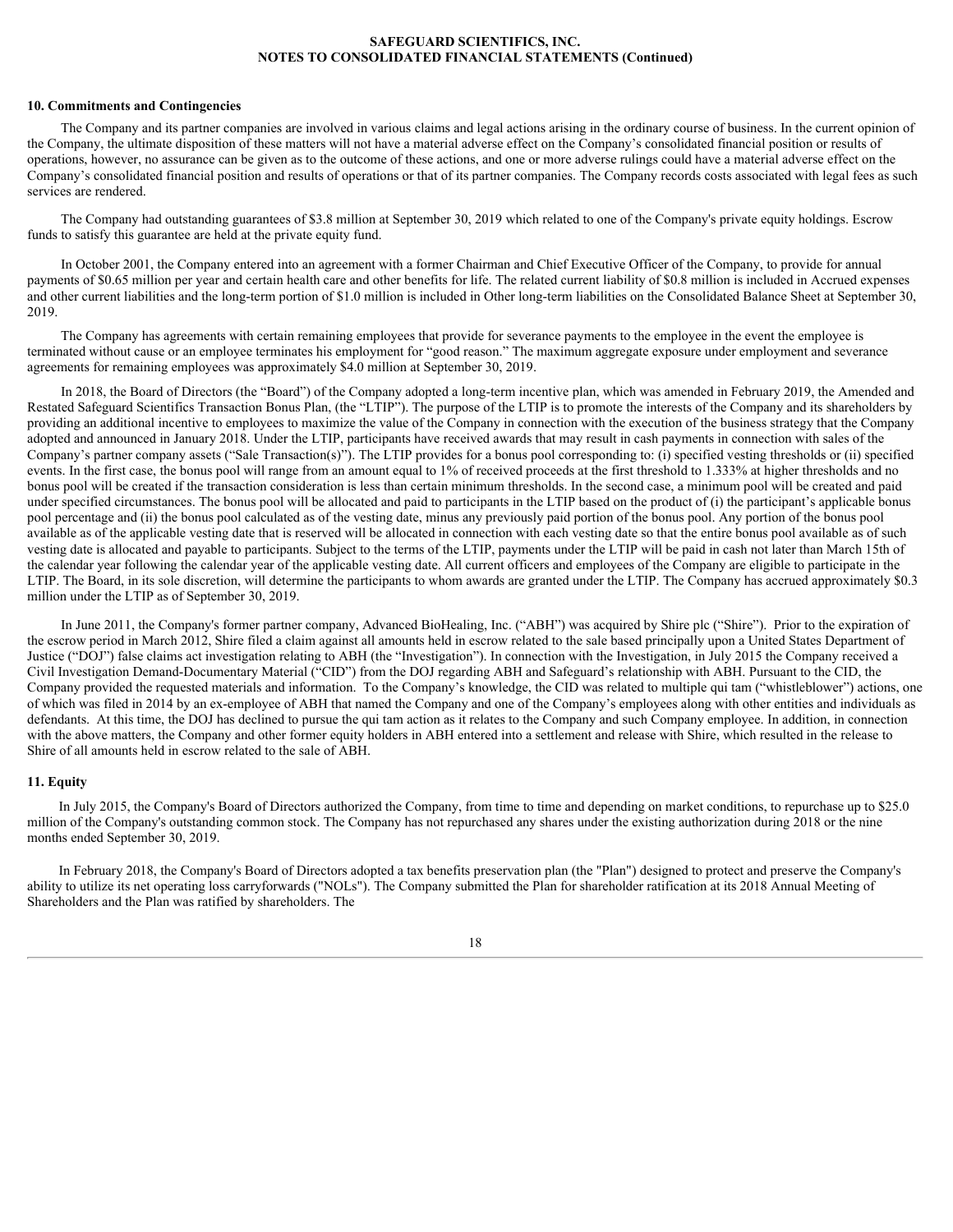purpose of the Plan is to preserve the Company's ability to use its NOLs, which would be substantially limited if the Company experienced an "ownership change" as defined under Section 382 of the Internal Revenue Code. In general, an ownership change would be deemed to have occurred if the Company's shareholders who are treated as owning five percent or more of the outstanding shares of Safeguard for purposes of Section 382 ("five-percent shareholders") collectively increase their aggregate ownership in the Company's overall shares outstanding by more than 50 percentage points. Whether this change has occurred would be measured by comparing each five-percent shareholder's current ownership as of the measurement date to such shareholders' lowest ownership percentage during the three-year period preceding the measurement date. To protect the Company's NOLs from being limited or permanently lost under Section 382, the Plan is intended to deter any person or group from acquiring beneficial ownership of 4.99% or more of the Company's outstanding common stock without the approval of the Board, reducing the likelihood of an unintended ownership change. Under the Plan, the Company will issue one preferred stock purchase right (the "Rights") for each share of Safeguard's common stock held by shareholders as of the applicable date of record. The issuance of the Rights will not be taxable to Safeguard or its shareholders and will not affect Safeguard's reported earnings per share. The Rights will trade with Safeguard's common shares and will expire no later than February 19, 2021. The Rights and the Plan may also expire on an earlier date upon the occurrence of other events, including a determination by the Company's Board that the Plan is no longer necessary or desirable for the preservation of the Company's tax attributes or that no tax attributes may be carried forward (with such expiration occurring as of the beginning of the applicable taxable year). There can be no assurance that the Plan will prevent the Company from experiencing an ownership change.

## **12. Subsequent Events**

During October 2019, the Company deployed an additional \$1.8 million into Moxe Health Corporation and converted \$1.3 million of previously funded convertible loans. The Company had previously deployed \$5.8 million in Moxe Health Corporation. Moxe Health Corporation connects payers to their provider networks, facilitating real-time data exchange through its electronic integration platform.

On November 7, 2019, the Company's Board of Directors declared a special cash dividend of \$1.00 per share, payable on December 30, 2019 to shareholders of record as of the close of business on December 23, 2019.

#### <span id="page-18-0"></span>**Item 2.** *Management's Discussion and Analysis of Financial Condition and Results of Operations*

## **Cautionary Note Concerning Forward-Looking Statements**

This Quarterly Report on Form 10-Q contains forward-looking statements that are based on current expectations, estimates, forecasts and projections about Safeguard Scientifics, Inc. ("Safeguard" or "we"), the industries in which we operate and other matters, as well as management's beliefs and assumptions and other statements regarding matters that are not historical facts. These statements include, in particular, statements about our plans, strategies and prospects. For example, when we use words such as "projects," "expects," "anticipates," "intends," "plans," "believes," "seeks," "estimates," "should," "would," "could," "will," "opportunity," "potential" or "may," variations of such words or other words that convey uncertainty of future events or outcomes, we are making forward-looking statements within the meaning of Section 27A of the Securities Act of 1933 and Section 21E of the Securities Exchange Act of 1934. Our forward-looking statements are subject to risks and uncertainties. Factors that could cause actual results to differ materially, include, among others, our ability to make good decisions about the deployment of capital, the fact that our partner companies may vary from period to period, our substantial capital requirements and absence of liquidity from our partner company holdings, fluctuations in the market prices of our publicly traded partner company holdings, competition, our inability to obtain maximum value for our partner company holdings, our ability to attract and retain qualified employees, our ability to execute our strategy, market valuations in sectors in which our partner companies operate, our inability to control our partner companies, our need to manage our assets to avoid registration under the Investment Company Act of 1940, and risks associated with our partner companies and their performance, including the fact that most of our partner companies have a limited history and a history of operating losses, face intense competition and may never be profitable, the effect of economic conditions in the business sectors in which Safeguard's partner companies operate, compliance with government regulation and legal liabilities, all of which are discussed in Item 1A. "Risk Factors" in Safeguard's Annual Report on Form 10-K and updated, as applicable, in "Factors that May Affect Future Results" and Item 1A. "Risk Factors" below. Many of these factors are beyond our ability to predict or control. In addition, as a result of these and other factors, our past financial performance should not be relied on as an indication of future performance. All forward-looking statements attributable to us, or to persons acting on our behalf, are expressly qualified in their entirety by this cautionary statement. We undertake no obligation to publicly update or revise any forward-looking statements, whether as a result of new information, future events or otherwise, except as required by law. In light of these risks and uncertainties, the forward-looking events and circumstances discussed in this report might not occur.

**Business Overview**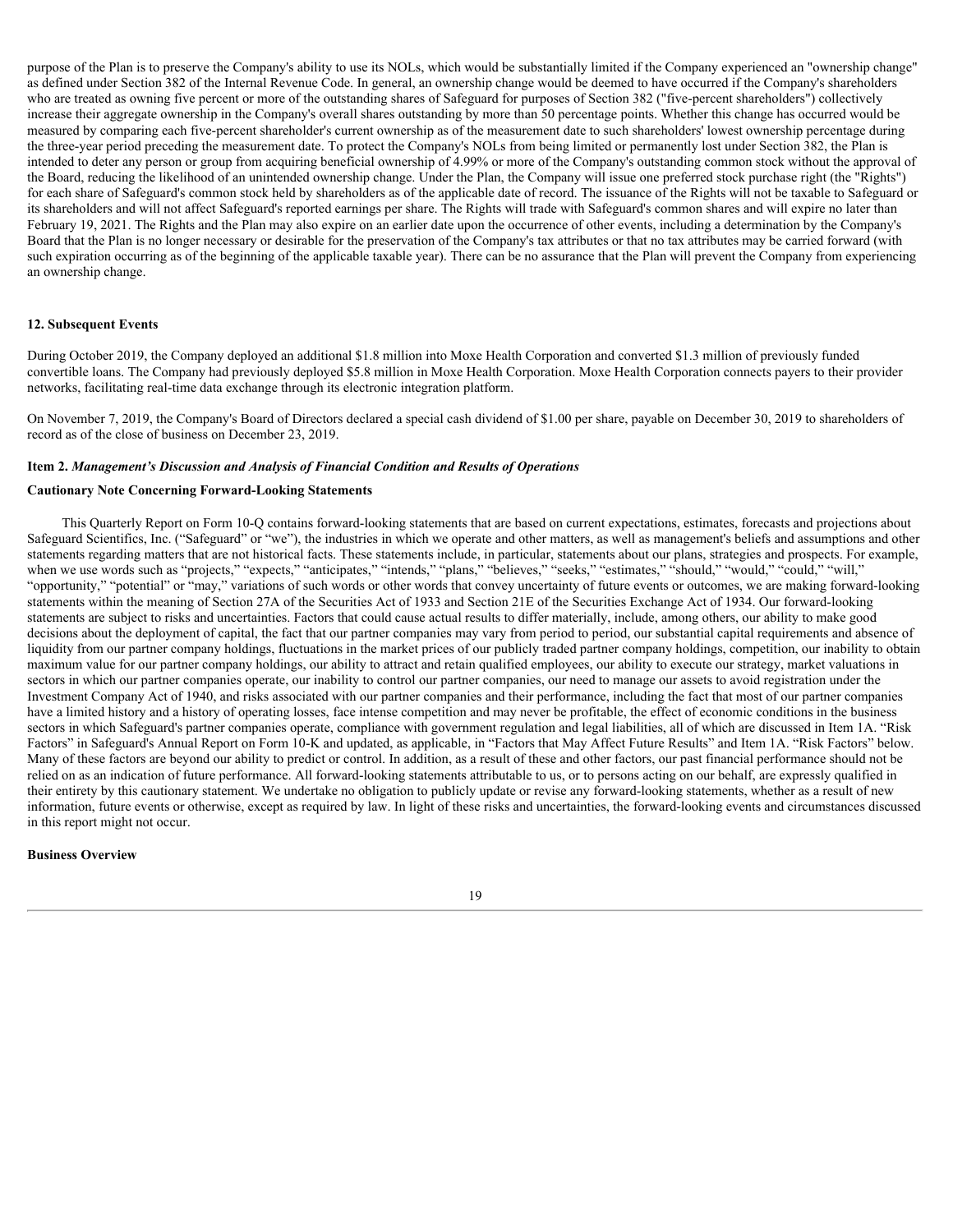Over the recent past, Safeguard has provided capital and relevant expertise to fuel the growth of technology-driven businesses in healthcare, financial services and digital media. Throughout this document, we use the term "partner company" to generally refer to those companies in which we have a significant equity interest. In many, but not all cases, we will also be actively involved, influencing development through board representation and management support, in addition to the influence we exert through our equity ownership. From time to time, in addition to these partner companies, we also hold relatively small equity interests in other enterprises where we do not exert significant influence and do not participate in management activities. In some cases, these interests relate to former partner companies.

In January 2018, Safeguard announced that we will not deploy any capital into new partner company opportunities and will focus on supporting our existing partner companies and maximizing monetization opportunities to enable the return of value to shareholders. In that context, we have, are and will consider initiatives including, among others: the sale of individual partner companies, the sale of certain or all partner company interests in secondary market transactions, or a combination thereof, as well as other opportunities to maximize shareholder value. As a result of the debt repayment, we anticipate returning value to shareholders in the form of stock repurchases and/or dividends, based on prevailing market conditions and other factors.

Safeguard's existing group of partner companies consists principally of technology-driven businesses in healthcare, financial services and digital media that are capitalizing on the next wave of enabling technologies including business intelligence and predictive analytics. We strive to create long-term value for our shareholders by helping our partner companies to increase their market penetration, grow revenue and improve cash flow. Safeguard typically deploys up to \$25 million in a company.

#### **Results of Operations**

We operate as one operating segment based upon the similar nature of our technology-driven partner companies, the functional alignment of the organizational structure, and the reports that are regularly reviewed by the chief operating decision maker for the purpose of assessing performance and allocating resources.

There is intense competition in the markets in which our partner companies operate. Additionally, the markets in which these companies operate are characterized by rapidly changing technology, evolving industry standards, frequent introduction of new products and services, shifting distribution channels, evolving government regulation, frequently changing intellectual property landscapes and changing customer demands. Their future success depends on each company's ability to execute its business plan and to adapt to its respective rapidly changing market.

As previously stated, throughout this document, we use the term "partner company" to generally refer to those companies in which we have an economic interest and in which we, generally, but not all cases, are actively involved influencing development, usually through board representation in addition to our equity ownership. During 2019 we ceased using the equity method of accounting for Hoopla Software, Inc. and T-REX Group, Inc. as a result of other new investors diluting our interest. We have retained our equity interests under the Other accounting method.

The following listing of our partner companies includes only entities which were considered partner companies as of September 30, 2019. Certain entities which may have been partner companies in previous periods are omitted if, as of September 30, 2019, they had been sold or are no longer considered a partner company as a result of a reduction in our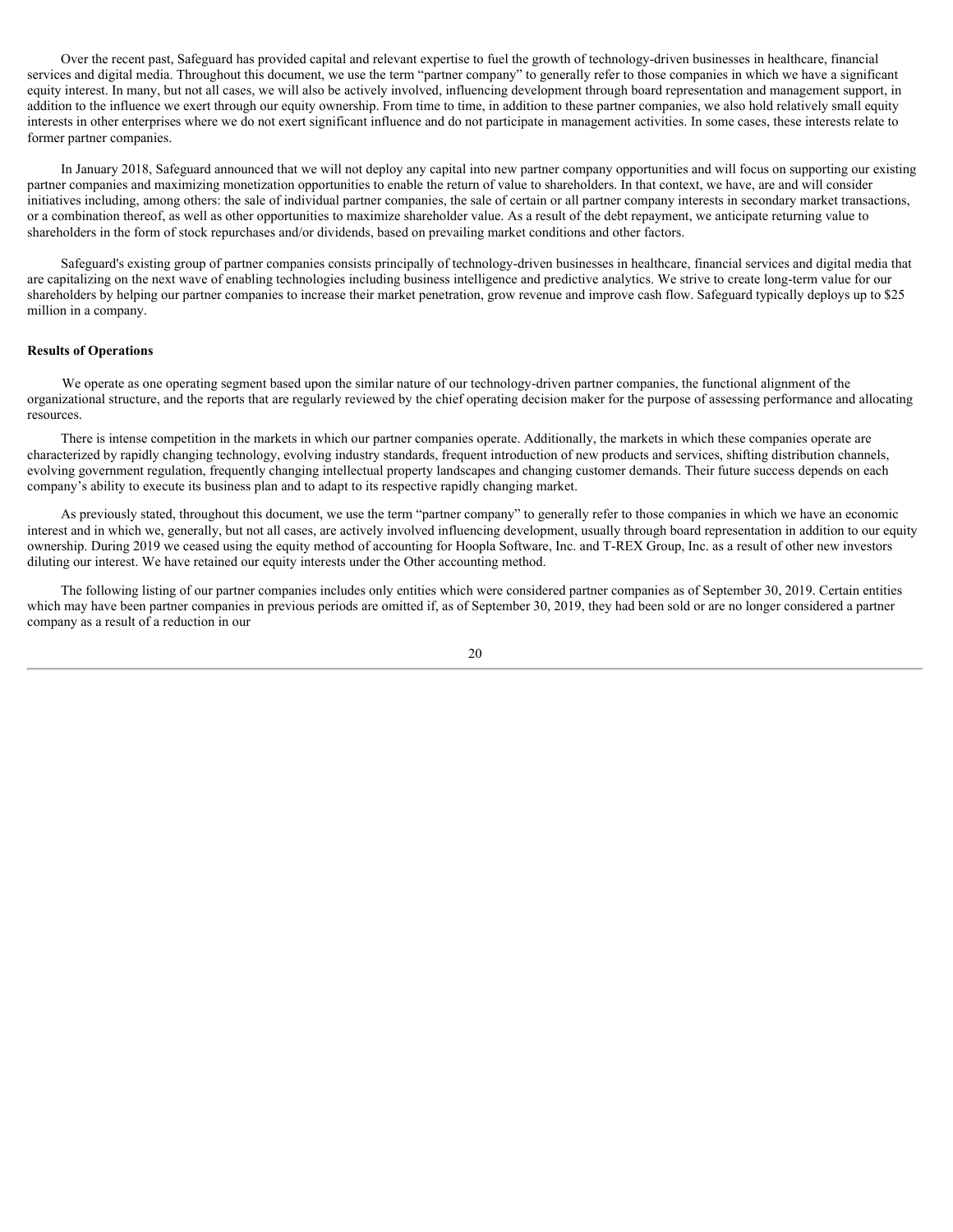ownership interest and value ascribed to the entity.

# **Safeguard Primary Ownership as of September**

|                         | 30,   |       |                          |
|-------------------------|-------|-------|--------------------------|
| <b>Partner Company</b>  | 2019  | 2018  | <b>Accounting Method</b> |
| Aktana, Inc.            | 17.9% | 20.1% | Equity                   |
| Clutch Holdings, Inc.   | 41.2% | 41.2% | Equity                   |
| Flashtalking            | 10.1% | 10.3% | Other                    |
| InfoBionic, Inc.        | 25.2% | 25.4% | Equity                   |
| Lumesis, Inc.           | 43.6% | 43.8% | Equity                   |
| MediaMath, Inc.         | 13.4% | 13.3% | Other                    |
| meQuilibrium            | 32.7% | 33.1% | Equity                   |
| Moxe Health Corporation | 32.4% | 32.4% | Equity                   |
| Prognos Health Inc.     | 28.7% | 28.7% | Equity                   |
| QuanticMind, Inc.       | 24.2% | 24.7% | Equity                   |
| Sonobi, Inc.            | 21.6% | 21.6% | Equity                   |
| Syapse, Inc.            | 20.1% | 20.0% | Equity                   |
| Trice Medical, Inc.     | 16.7% | 23.4% | Equity                   |
| WebLinc, Inc.           | 38.5% | 37.9% | Equity                   |
| Zipnosis, Inc.          | 37.7% | 34.7% | Equity                   |
|                         |       |       |                          |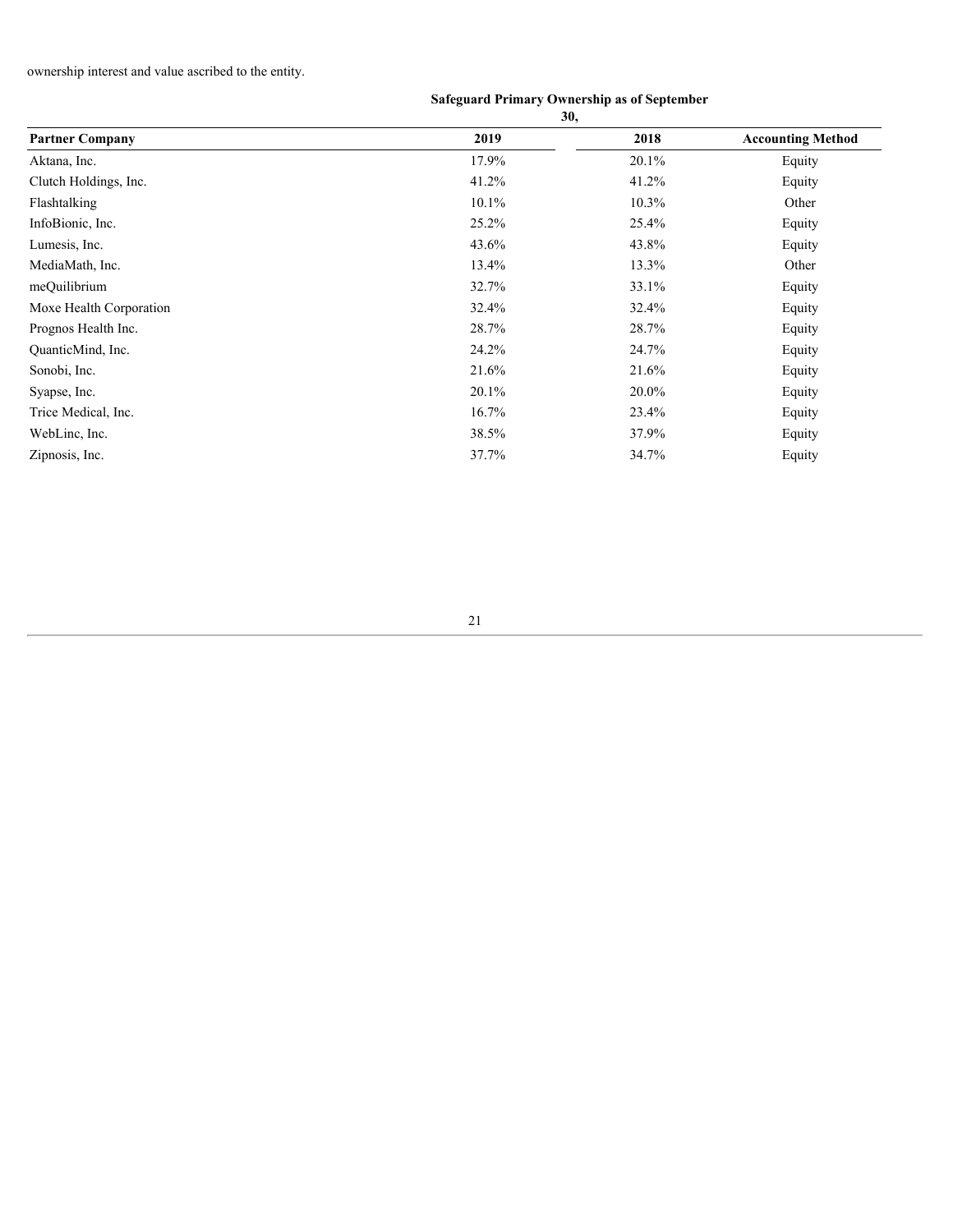*Three months ended September 30, 2019 versus the three months ended September 30, 2018*

|                                    |          | Three months ended September 30, |              |           |
|------------------------------------|----------|----------------------------------|--------------|-----------|
|                                    | 2019     | 2018                             |              | Variance  |
|                                    |          | (In thousands)                   |              |           |
| General and administrative expense | (2,262)  | Ъ.                               | $(3,516)$ \$ | 1,254     |
| Other income (loss), net           | 8,777    |                                  | (1,078)      | 9,855     |
| Interest income                    | 234      |                                  | 718          | (484)     |
| Interest expense                   | (5,806)  |                                  | (3,310)      | (2, 496)  |
| Equity income (loss), net          | (3,440)  |                                  | 39,246       | (42, 686) |
|                                    | (2, 497) | - 25                             | 32,060       | (34, 557) |
|                                    |          |                                  |              |           |

*General and Administrative Expense.* General and administrative expense decreased \$1.3 million for the three months ended September 30, 2019 compared to the prior year period primarily due to the absence of the \$1.0 million severance charge for employees who were terminated in connection with our change in strategy in 2018, lower overall staffing levels, lower office rental costs and lower professional fees.

*Other Income (Loss), net*. Other Income (loss) improved \$9.9 million for the three months ended September 30, 2019 compared to the prior year period. Other income for three months ended September 30, 2019 included \$4.1 million of income related to the decrease in the fair value of the amended Credit Facility repayment feature liability as compared to a \$2.6 million loss related to an increase in the same liability in the prior comparable period and \$4.3 million non-cash gain on the increase in the value of certain equity securities based upon observable price changes.

*Interest Income.* Interest income decreased \$0.5 million for the three months ended September 30, 2019 compared to the prior year period primarily attributable to lower average notes receivable from our partner companies.

*Interest Expense.* Interest expense increased \$2.5 million for the three months ended September 30, 2019 compared to the prior year period primarily due to a \$4.1 million make-whole interest payment related to the Credit Facility, net of the absence of any borrowings under the convertible debentures that were outstanding in 2018.

*Equity Income (Loss), net.* Equity income (loss), net decreased \$42.7 million for the three months ended September 30, 2019 compared to the prior year period. The components of equity income (loss), net for the three months ended September 30, 2019 and 2018 were as follows:

|                                                                                            |  |                                 |  | Three months ended September 30, |  |           |  |      |  |          |  |
|--------------------------------------------------------------------------------------------|--|---------------------------------|--|----------------------------------|--|-----------|--|------|--|----------|--|
|                                                                                            |  | 2019                            |  |                                  |  |           |  | 2018 |  | Variance |  |
|                                                                                            |  |                                 |  | (In thousands)                   |  |           |  |      |  |          |  |
| Gains on sales of partner interests                                                        |  | $\overline{\phantom{m}}$        |  | 50,508                           |  | (50, 508) |  |      |  |          |  |
| Unrealized dilution gains on the decrease of our percentage ownership in partner companies |  | 1,026                           |  | 3,579                            |  | (2, 553)  |  |      |  |          |  |
| Gains on proceeds received from escrow                                                     |  | 1,801                           |  | 1,134                            |  | 667       |  |      |  |          |  |
| Loss on impairment of partner companies                                                    |  | $\hspace{0.1mm}-\hspace{0.1mm}$ |  | (4,757)                          |  | 4,757     |  |      |  |          |  |
| Share of loss of our equity method partner companies                                       |  | (6,267)                         |  | (11,218)                         |  | 4,951     |  |      |  |          |  |
|                                                                                            |  | $(3,440)$ \$                    |  | 39,246                           |  | (42,686)  |  |      |  |          |  |

The gain on the sale of partner company interests for the three months ended September 30, 2018 is comprised of MediaMath of \$45.0 million and AdvantEdge Healthcare Solutions of \$5.5 million.

The unrealized dilution gains for the three months ended September 30, 2019 was the result of Aktana, which raised additional equity capital that diluted the Company's interest. The unrealized gains for the three months ended September 30, 2018 were the result of Aktana, meQuilibrium and Trice, who each raised additional equity capital that diluted the Company's interest in those entities.

The gains on proceeds received from escrow for the three months ended September 30, 2019 are comprised of a \$1.2 million gain related to Cask Data, \$0.3 million gain related to Transactis, and \$0.3 million gain related to Invitae shares in connection with the Good Start Genetics sale. The gain on proceeds received from escrow for the three months ended September 30, 2018 is comprised of a \$1.1 million gain related to Invitae shares in connection with the Good Start Genetics sale.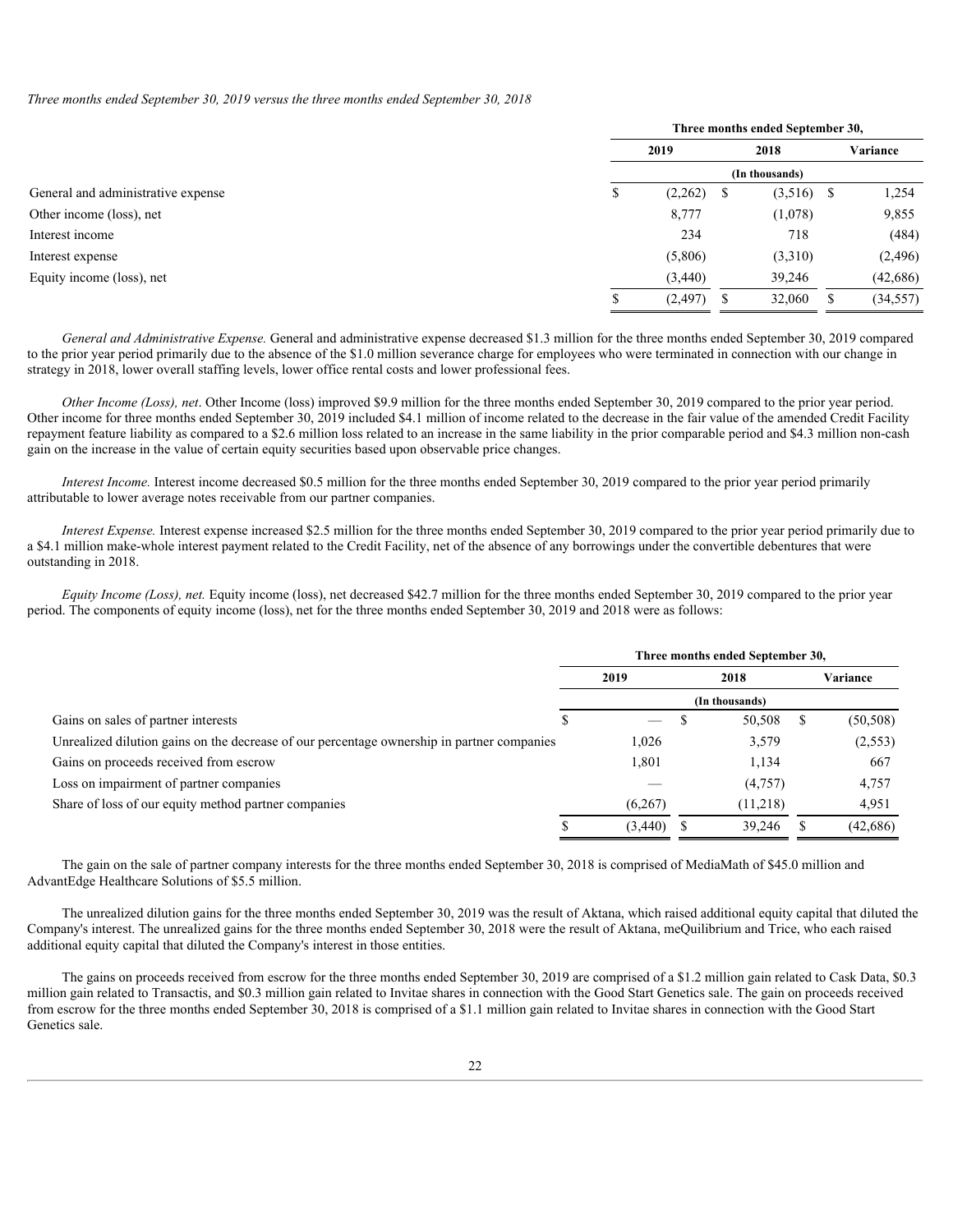For the three months ended September 30, 2018, the loss on impairment of partner companies is comprised of CloudMine.

The change in our share of equity loss of our equity method partner companies for the three months ended September 30, 2019 compared to the prior year period was due to a decrease in the number of partner companies and a decrease in losses associated with the remaining partner companies.

*Nine months ended September 30, 2019 versus the nine months ended September 30, 2018*

|                                    |           |      | Nine months ended September 30, |          |  |  |
|------------------------------------|-----------|------|---------------------------------|----------|--|--|
|                                    | 2019      |      | 2018                            | Variance |  |  |
|                                    |           |      | (In thousands)                  |          |  |  |
| General and administrative expense | (7, 922)  | - 55 | $(14,253)$ \$                   | 6,331    |  |  |
| Other income (loss), net           | 10,010    |      | (4,965)                         | 14,975   |  |  |
| Interest income                    | 1,870     |      | 2,182                           | (312)    |  |  |
| Interest expense                   | (14, 023) |      | (9, 422)                        | (4,601)  |  |  |
| Equity income (loss), net          | 65,324    |      | 27,452                          | 37,872   |  |  |
|                                    | 55,259    |      | 994                             | 54,265   |  |  |

*General and Administrative Expense.* General and administrative expense decreased \$6.3 million for the nine months ended September 30, 2019 compared to the prior year period primarily due to the lower overall level of staffing, the absence of the \$3.8 million severance charge for employees who were terminated in connection with our change in strategy in 2018, and \$2.0 million of lower professional fees, primarily due to costs associated with activist shareholder matters in the prior year. The nine months ended September 30, 2019 also includes an increase of \$0.6 million for depreciation of our leasehold improvements as a result of our exit from our prior facility in June 2019.

*Other Income (Loss), net*. Other Income (loss) improved \$15.0 million for the nine months ended September 30, 2019 compared to the prior year period. Other income for the nine months ended September 30, 2019 included \$5.1 million of income related to the decrease in the fair value of the amended credit facility repayment feature liability as compared to a \$5.1 million loss related to an increase in the same liability in the prior comparable period and \$4.5 million of noncash gains on the increase in the value of certain non-partner company equity securities based upon observable price changes. Other loss for the nine months ended September 30, 2018 also reflected a \$1.0 million decrease in the fair value of shares of Invitae Corporation common stock obtained in connection with the sale of Good Start Genetics in August 2017. The decreases for the nine months ended September 30, 2018 are partially offset by a \$1.4 million gain on the increase in the value of certain non-partner company equity securities based upon observable price changes.

*Interest Income.* Interest income decreased \$0.3 million for the nine months ended September 30, 2019 compared to the prior year period primarily attributable to lower average notes receivable from our partner companies, offset by lower investment income resulting from our marketable securities.

*Interest Expense.* Interest expense increased \$4.6 million for the nine months ended September 30, 2019 compared to the prior year period primarily due to a \$7.0 million make-whole interest payment related to the credit facility, net of the absence of any borrowings under the convertible debentures in 2019 that were outstanding in 2018.

*Equity Income (loss), net.* Equity income (loss), net increased \$37.9 million for the nine months ended September 30, 2019 compared to the prior year period. The components of equity income (loss), net for the nine months ended September 30, 2019 and 2018 were as follows:

|                                                                                               |           |   | Nine months ended September 30, |          |
|-----------------------------------------------------------------------------------------------|-----------|---|---------------------------------|----------|
|                                                                                               | 2019      |   | 2018                            | Variance |
|                                                                                               |           |   | (In thousands)                  |          |
| Gains on sales of partner interests                                                           | 85,390    | ъ | 68,842                          | 16,548   |
| Unrealized dilution gains on the decrease of our percentage ownership in partner<br>companies | 2,786     |   | 6,660                           | (3,874)  |
| Gains on proceeds received from escrow                                                        | 1,984     |   | 1,134                           | 850      |
| Loss on impairment of partner companies                                                       | (2,965)   |   | (11, 324)                       | 8,359    |
| Share of loss of our equity method partner companies                                          | (21, 871) |   | (37, 860)                       | 15,989   |
|                                                                                               | 65,324    |   | 27,452                          | 37,872   |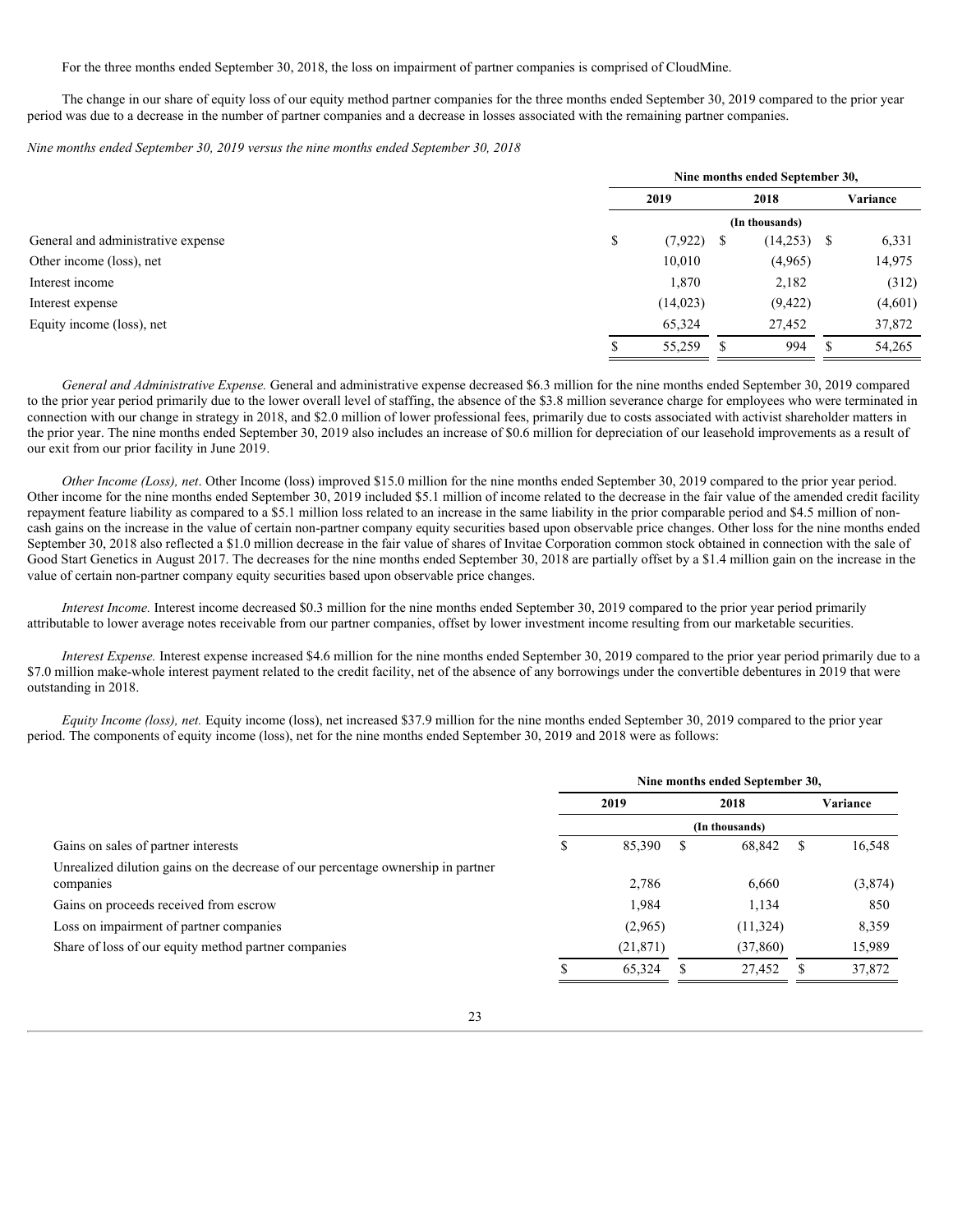The gains on sales of partner interests for the nine months ended September 30, 2019 are comprised primarily of Propeller of \$34.9 million and Transactis of \$50.7 million. The gains on sales of partner company interests for the nine months ended September 30, 2018 are comprised of MediaMath, Nexxt (fka Beyond.com), AdvantEdge Healthcare Solutions, Spongecell's merger with Flashtalking and the sale of Cask Data.

The unrealized dilution gains for the nine months ended September 30, 2019 was the result of meQuilibrium, Syapse, Trice, and T-Rex, who each raised additional equity capital that diluted the Company's interest in those entities. The unrealized dilution gains (losses) for the nine months ended September 30, 2018 was the result of Aktana, Clutch, meQuilibrium, Propeller, Transactis and Trice.

The loss on impairment of partner companies for the nine months ended September 30, 2019 is comprised of NovaSom, Inc. For the nine months ended September 30, 2018, the loss on impairment of partner companies is comprised of Apprenda and CloudMine.

The change in our share of equity loss of our equity method partner companies for the nine months ended September 30, 2019 compared to the prior year period was due to a decrease in the number of partner companies and a net decrease in losses associated with the remaining partner companies.

## *Income Tax Benefit (Expense)*

Income tax benefit (expense) was \$0.0 million for the three and nine months ended September 30, 2019 and 2018. We have recorded a valuation allowance to reduce our net deferred tax asset to an amount that is more likely than not to be realized in future years. Accordingly, the income tax provision that would have been recognized in the nine months ended September 30, 2019 and 2018 was offset by changes in the valuation allowance.

#### *Liquidity and Capital Resources*

As of September 30, 2019, we had \$45.0 million of cash and cash equivalents.

During July 2019, the Company made a \$49.5 million payment to its Lender consisting of \$44.5 million of principal, \$4.1 million of make-whole interest and \$0.9 million of accrued interest, which satisfied all obligations under the Credit Facility.

In January 2018, Safeguard announced that, from that date forward, we will not deploy any capital into new partner company opportunities and will focus on supporting our existing partner companies and maximizing monetization opportunities to return value to shareholders. In that context, we have, are and will consider initiatives including, among others: the sale of individual partner companies, the sale of certain partner company interests in secondary market transactions, or a combination thereof, as well as other opportunities to maximize shareholder value. As a result of the debt repayment, we anticipate returning value to shareholders in the form of stock repurchases and/or dividends, based on prevailing market conditions and other factors.

In 2015, the Company's Board of Directors authorized us, from time to time and depending on market conditions, to repurchase up to \$25.0 million of the Company's outstanding common stock. During the year ended December 31, 2018 and the nine months ended September 30, 2019, we did not repurchase any shares under this authorization.

Our ability to generate liquidity from sales of partner companies, sales of marketable securities and from equity and debt issuances has been adversely affected from time to time by adverse circumstances in the U.S. capital markets and other factors. The transactions we enter into in pursuit of our strategy could increase or decrease our liquidity at any point in time. As we seek to provide additional funding to existing partner companies or commit capital to other initiatives, we may be required to expend our cash or incur debt, which will decrease our liquidity. Conversely, as we dispose of our interests in partner companies from time to time, we may receive proceeds from such sales, which could increase our liquidity. From time to time, we are engaged in discussions concerning acquisitions and dispositions which, if consummated, could impact our liquidity, perhaps significantly. The Company believes that its cash and cash equivalents at September 30, 2019 will be sufficient to fund operations past one year from the issuance of these financial statements.

On November 7, 2019, the Company's Board of Directors declared a special cash dividend of \$1.00 per share, payable on December 30, 2019 to shareholders of record as of the close of business on December 23, 2019.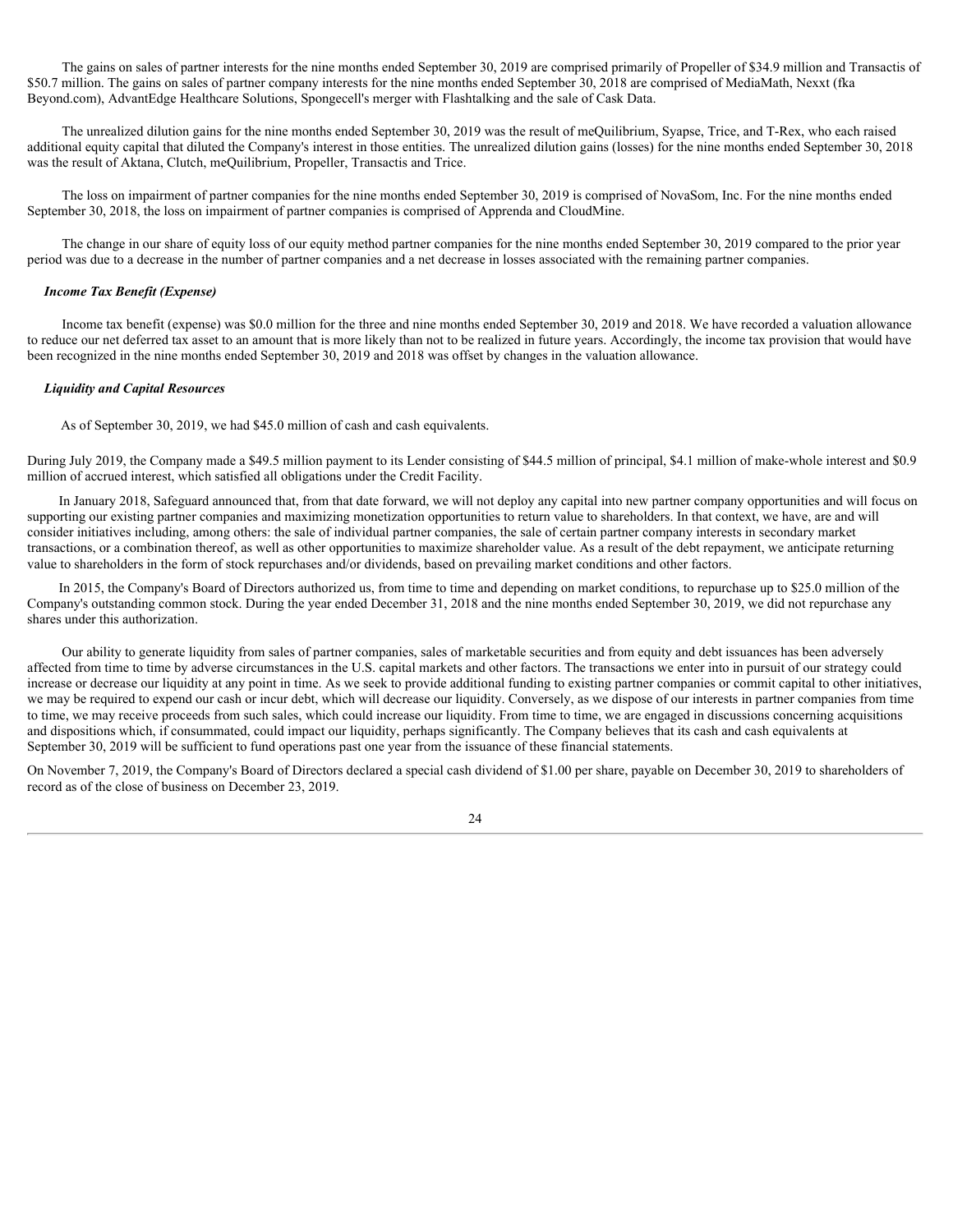## *Analysis of Consolidated Cash Flows*

Cash flow activity was as follows:

| 2019      | 2018          |                | Variance                                         |
|-----------|---------------|----------------|--------------------------------------------------|
|           |               |                |                                                  |
|           |               |                | 106                                              |
| 124,682   | 44,570        |                | 80,112                                           |
| (68, 778) | (8, 486)      |                | (60, 292)                                        |
| 37,361    | 17,435        |                | 19,926                                           |
|           | $(18,543)$ \$ | (In thousands) | Nine months ended September 30,<br>$(18,649)$ \$ |

## *Net Cash Used In Operating Activities*

Net cash used in operating activities decreased by \$0.1 million for the nine months ended September 30, 2019 compared to the prior year period. The activity during the nine months ended September 30, 2019 was primarily the result of various non-cash adjustments to net income, including the \$65.3 million of equity income, a \$5.1 million gain from the decrease in the fair value of the repayment feature derivative, non-cash gains of \$4.5 million for observable price changes, depreciation, and the amortization of debt discount. Also, the Company made \$11.5 million of cash interest payments for the nine months ended September 30, 2019 as compared to \$6.0 million of cash interest payments for the nine months ended September 30, 2018. The activity during the nine months ended September 30, 2018 was primarily the result of various non-cash adjustments to net income, including \$27.5 million of equity income, a \$5.1 million loss from the increase in the fair value of the repayment feature derivative, a \$1.4 million gain for an observable price change, and the amortization of debt discount.

#### *Net Cash Provided by Investing Activities*

Net cash provided by investing activities increased by \$80.1 million for the nine months ended September 30, 2019 compared to the prior year period. The increase primarily related to \$99.0 million in proceeds from the sale of Propeller and Transactis as compared to \$69.9 million in proceeds from the sales of and distributions from companies and \$10.5 million repayment of an outstanding note from Nexxt, Inc. in the previous year. The Company also had \$37.9 million of marketable securities mature in excess of purchases during the nine months ended September 30, 2019 as compared to \$4.2 million of marketable securities sales during the nine months ended September 30, 2018.

#### *Net Cash Used In Financing Activities*

The Company made principal payments of \$68.6 million during the nine months ended September 30, 2019. The primary financing activities during the nine months ended September 30, 2018 were the repayment of the convertible debentures of \$41.0 million, which were funded by the \$35.0 million of proceeds from the Credit Facility.

## **Contractual Cash Obligations and Other Commercial Commitments**

The following table summarizes our contractual obligations and other commercial commitments as of September 30, 2019, by period due or expiration of the commitment.

|                                        | <b>Payments Due by Period</b> |         |                                             |                                 |                                 |  |  |  |  |  |  |
|----------------------------------------|-------------------------------|---------|---------------------------------------------|---------------------------------|---------------------------------|--|--|--|--|--|--|
|                                        | 2019<br>Total<br>(remainder)  |         | 2022 and<br><b>2020 and</b><br>2021<br>2023 |                                 | After<br>2023                   |  |  |  |  |  |  |
|                                        |                               |         | (In millions)                               |                                 |                                 |  |  |  |  |  |  |
| Contractual Cash Obligations:          |                               |         |                                             |                                 |                                 |  |  |  |  |  |  |
| Operating leases (a)                   | 4.1                           | 0.2     | 1.3                                         | 1.2                             | 1.4                             |  |  |  |  |  |  |
| Severance payments                     | 0.2                           | $0.1\,$ | 0.1                                         | $\hspace{0.1mm}-\hspace{0.1mm}$ | $\hspace{0.1mm}-\hspace{0.1mm}$ |  |  |  |  |  |  |
| Other long-term obligations (b)        | -8                            | $0.8\,$ | $1.0\,$                                     | $\overbrace{\phantom{aaaaa}}$   | $\overbrace{\hspace{25mm}}^{}$  |  |  |  |  |  |  |
| Total Contractual Cash Obligations (c) |                               |         | 2.4                                         | $\overline{2}$                  |                                 |  |  |  |  |  |  |
|                                        |                               |         |                                             |                                 |                                 |  |  |  |  |  |  |

(a) In 2015, we entered into an agreement for the lease of our former principal executive offices which expires in April 2026. In March 2019, we entered into a sublease for these offices which is expected to result in aggregate sublease receipts of \$3.6 million through April 2026.

(b) Reflects the estimated amount payable to a former Chairman and CEO under an ongoing agreement.

(c) The maximum aggregate exposure under employment and severance agreements for remaining employees was approximately \$4.0 million at September 30, 2019 (not reflected in the table above).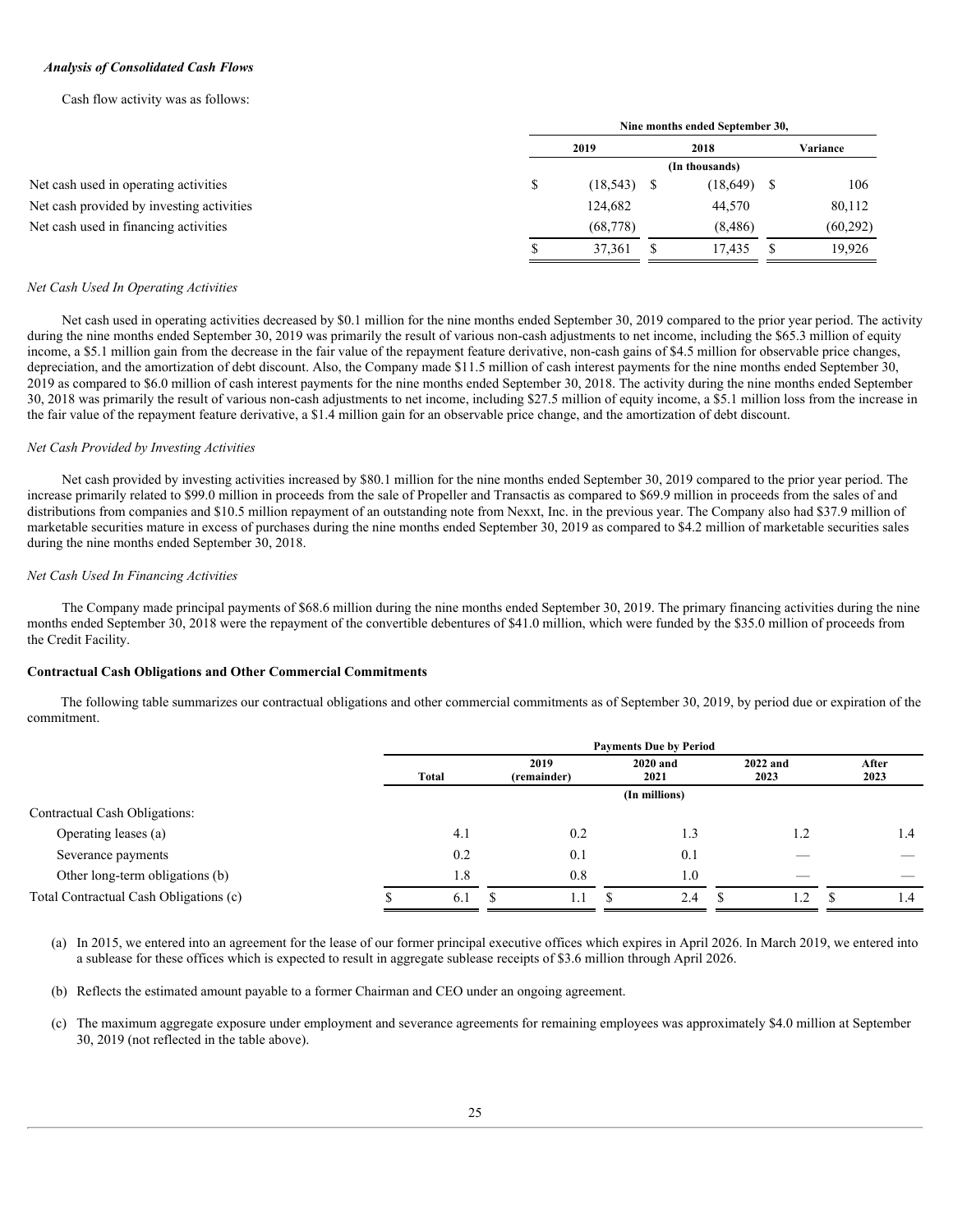## **Factors That May Affect Future Results**

You should carefully consider the information set forth below. The following risk factors describe situations in which our business, financial condition and/or results of operations could be materially harmed, and the value of our securities may be adversely affected. You should also refer to other information included or incorporated by reference in this report. In addition to our partner companies that are referenced in this section, we also hold relatively small interests in other enterprises where we do not exert significant influence and do not participate in management activities. In some cases, these interests relate to former partner companies. While these interests are relatively small on an individual basis, from time to time they may become material on an aggregate basis, especially as we continue to execute our strategy, and the risks described in this section, including those relating to our partner companies, may also apply to these other interests.

#### *The intended monetization of our partner company interests and the return of value to shareholders are subject to factors beyond our control.*

In January 2018, we announced that we will not deploy any capital into new partner companies. We will instead focus on supporting, and maximizing monetization opportunities for, our existing partner company interests to return value to shareholders. However, this strategic plan may require providing additional capital and operational support to such existing partner companies and we may not be able to sell our partner company interests during any specific time frame or otherwise on desirable terms, if at all, and there can be no assurance as to how long this process will take or the results that this process will yield. There can be no assurance as to whether we will realize the value of escrowed proceeds, holdbacks or other contingent consideration, if any, associated with the sale of partner company interests. Additionally, there can be no assurance that we will be able to satisfy our liabilities during this process. Further, the method, timing and amount of any return of value resulting from the monetization of existing partner companies will be at the discretion of our Board of Directors and will depend on market and business conditions and our overall liabilities, capital structure and liquidity position.

#### *The continuing costs and burdens associated with being a public company will constitute a much larger percentage of our expenses and we may in the future delist our Common Stock with the New York Stock Exchange and seek to deregister our Common Stock with the SEC.*

We will remain a public company and will continue to be subject to the listing standards of the New York Stock Exchange and SEC rules and regulations, including the Dodd-Frank Wall Street Reform and Consumer Protection Act and the Sarbanes-Oxley Act of 2002. The costs and burdens of being a public company will be a significant and continually increasing portion of our expenses if we are able to monetize partner company interests. As part of such monetization efforts, we will likely in the future, once the majority of our partner company interests have been monetized, delist our Common Stock from the New York Stock Exchange and seek to deregister our Common Stock with the SEC. However, there can be no assurance as to the timing of such transactions, or whether such transactions will be completed at all, and we will continue to face the costs and burdens of being a public company until such time as our Common Stock is delisted with the New York Stock Exchange and deregistered with the SEC.

## *Our principal business strategy depends upon our ability to make good decisions regarding the deployment of capital into, and subsequent disposition of, existing partner company interests and, ultimately, the performance of our partner companies, which is uncertain.*

If we make poor decisions regarding the deployment of capital into, and subsequent disposition of, existing partner companies, our business strategy will not succeed. If our partner companies do not succeed, the value of our assets could be significantly reduced and require substantial impairments or write-offs and our results of operations and the price of our common stock would be adversely affected. The risks relating to our partner companies include:

- most of our partner companies have a history of operating losses and/or limited operating history;
- the intense competition affecting the products and services our partner companies offer could adversely affect their businesses, financial condition, results of operations and prospects for growth;
- the inability to adapt to changing marketplaces;
- the inability to manage growth;
- the need for additional capital to fund their operations, which we may not be able to fund or which may not be available from third parties on acceptable terms, if at all;
- the inability to protect their proprietary rights and/or infringing on the proprietary rights of others;
- that our partner companies could face legal liabilities from claims made against them based upon their operations, products or work;
- the impact of economic downturns on their operations, results and growth prospects;
- the inability to attract and retain qualified personnel;
- the existence of government regulations and legal uncertainties may place financial burdens on the businesses of our partner companies; and

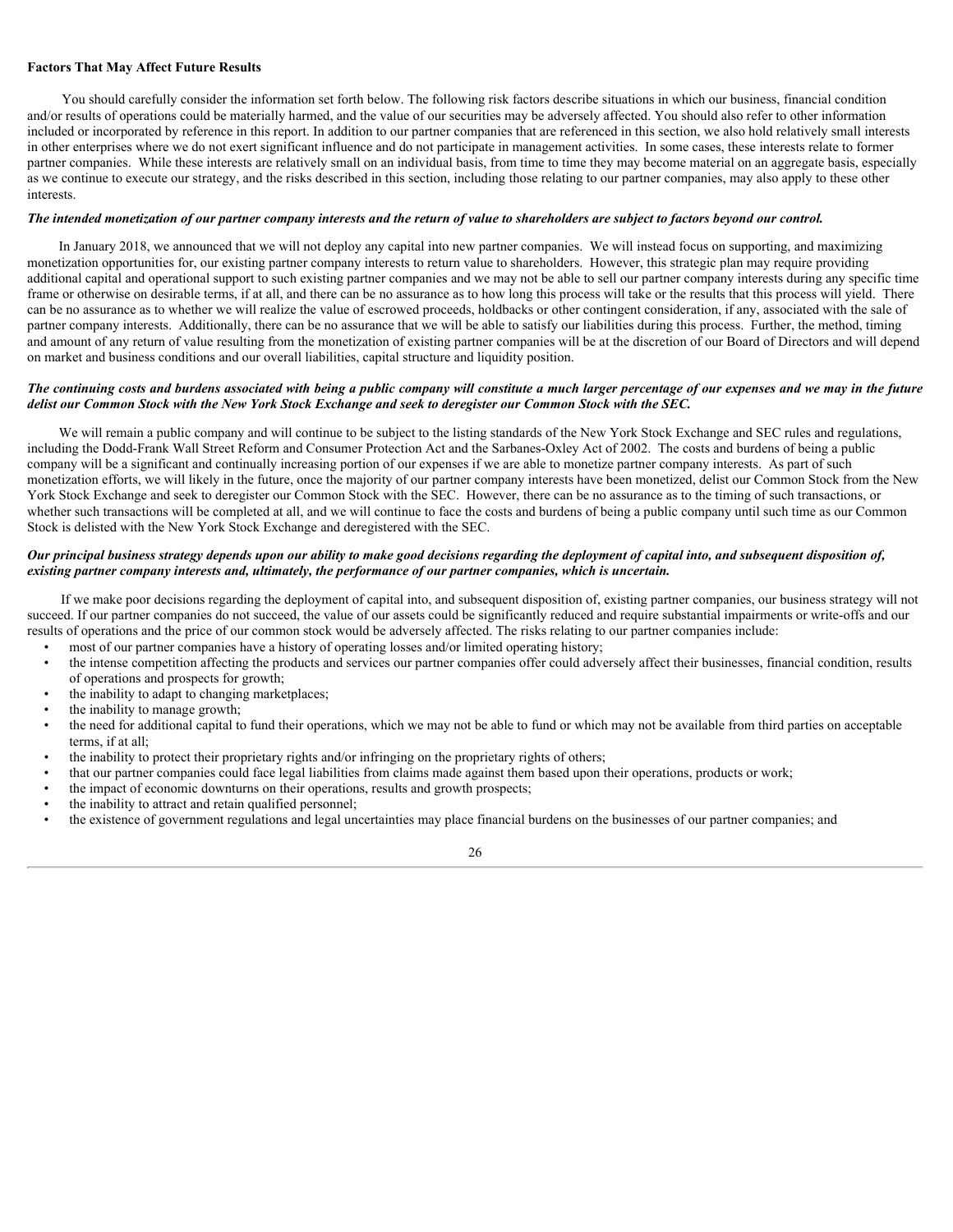• the inability to plan for and manage catastrophic events.

These and other risks are discussed in detail under the caption "Risks Related to Our Partner Companies" below.

## *As we execute against our strategy, a significant amount of our deployed capital may be concentrated in partner companies operating in the same or similar industries, limiting our diversification.*

Our capital deployments could be concentrated in several partner companies that operate in the same or similar industries. This may cause us to be more susceptible to any single economic, regulatory or other occurrence affecting those particular industries than we would otherwise be if our partner companies operated in more diversified industries.

## *Our business model does not rely upon, or plan for, the receipt of operating cash flows from our partner companies. Our partner companies do not provide us with cash flow from their operations. We rely on cash on hand, liquidity events and our ability to generate cash from capital raising activities to finance our operations.*

We need capital to fund the capital needs of our existing partner companies. We also need cash to finance our corporate overhead and meet our existing funding commitments. As a result, we have substantial cash requirements. Our partner companies do not provide us with cash flow from their operations. To the extent our partner companies generate any cash from operations, they generally retain the funds to develop their own businesses. As a result, we must rely on cash on hand, partner company liquidity events and new capital raising activities to meet our cash needs. If we are unable to find ways of monetizing our holdings or raising additional capital on attractive terms, we may face liquidity issues that will require us to constrain our ability to execute our business strategy and limit our ability to provide financial support to our existing partner companies.

## *Fluctuations in the price of the common stock of our publicly traded holdings may affect the price of our common stock.*

From time to time, we may hold equity interests in companies that are publicly traded. Fluctuations in the market prices of the common stock of publicly traded holdings may affect the price of our common stock. Historically, the market prices of our publicly traded holdings have been highly volatile and subject to fluctuations unrelated or disproportionate to operating performance.

#### *We may be unable to obtain maximum value for our holdings or to sell our holdings on a timely basis.*

We hold significant positions in our partner companies. If we were to divest all or part of our holdings in a partner company, we may have to sell our interests at a relative discount to intrinsic value. For partner companies with publicly traded stock, we may be unable to sell our holdings at then-quoted market prices. The trading volume and public float in the common stock of a publicly traded partner company may be small relative to our holdings. As a result, any significant open-market divestiture by us of our holdings in such a partner company, if possible at all, would likely have a material adverse effect on the market price of its common stock and on our proceeds from such a divestiture. Additionally, we may not be able to take our partner companies public as a means of monetizing our position or creating shareholder value.

Registration and other requirements under applicable securities laws and contractual restrictions also may adversely affect our ability to dispose of our partner company holdings on a timely basis.

#### *Our success is dependent on our senior management.*

Our success is dependent on our senior management team's ability to execute our strategy. On April 6, 2018, we publicly announced a series of management changes intended to streamline our organizational structure and reduce our operating costs. These aggressive cost-reduction initiatives better aligned our cost structure with the strategy we announced in January 2018. A loss of one or more of the remaining members of our senior management team without adequate replacement could have a material adverse effect on us.

#### *Our business strategy may not be successful if valuations in the market sectors in which our partner companies participate decline.*

Our strategy involves creating value for our shareholders by helping our partner companies build value and, if appropriate, accessing the public and private capital markets. Therefore, our success is dependent on the value of our partner companies as determined by the public and private capital markets. Many factors, including reduced market interest, may cause the market value of our partner companies to decline. If valuations in the market sectors in which our partner companies participate decline, their access to the public and private capital markets on terms acceptable to them may be limited.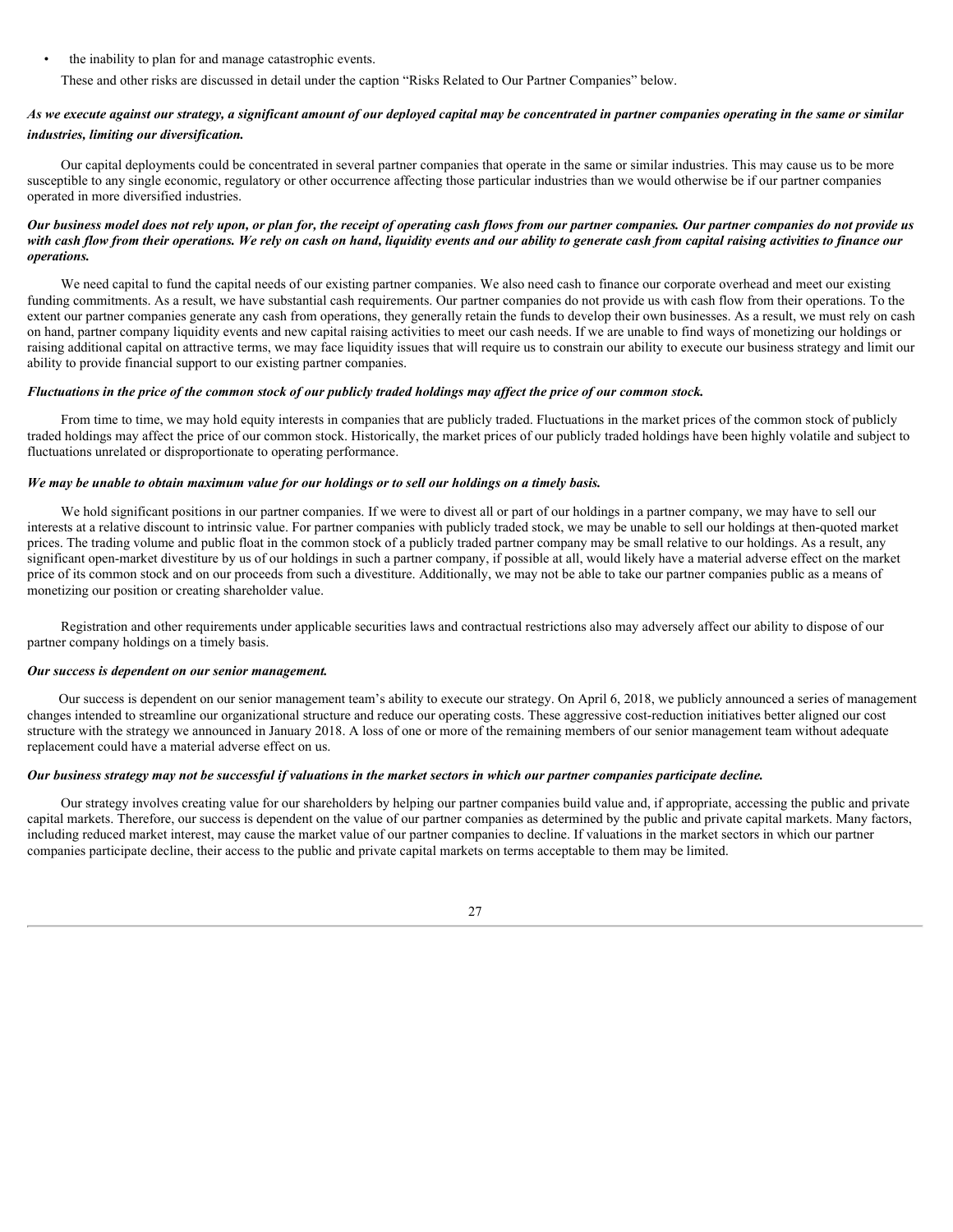## *Our partner companies could make business decisions that are not in our best interests or with which we do not agree, which could impair the value of our holdings.*

Although we currently own a significant, influential interest in some of our partner companies, we do not maintain a controlling interest in any of our partner companies. Acquisitions of interests in partner companies in which we share or have no control, and the dilution of our interests in or loss of control of partner companies, will involve additional risks that could cause the performance of our interests and our operating results to suffer, including:

- the management of a partner company having economic or business interests or objectives that are different from ours; and
- the partner companies not taking our advice with respect to the financial or operating issues they may encounter.

Our inability to control our partner companies also could prevent us from assisting them, financially or otherwise, or could prevent us from liquidating our interests in them at a time or at a price that is favorable to us. Additionally, our partner companies may not act in ways that are consistent with our business strategy. These factors could hamper our ability to maximize returns on our interests and cause us to incur losses on our interests in these partner companies.

## *We may have to buy, sell or retain assets when we would otherwise not wish to do so in order to avoid registration under the Investment Company Act.*

The Investment Company Act of 1940 regulates companies which are engaged primarily in the business of investing, reinvesting, owning, holding or trading in securities. Under the Investment Company Act, a company may be deemed to be an investment company if it owns investment securities with a value exceeding 40% of the value of its total assets (excluding government securities and cash items) on an unconsolidated basis, unless an exemption or safe harbor applies. We refer to this test as the "40% Test." Securities issued by companies other than consolidated partner companies are generally considered "investment securities" for purposes of the Investment Company Act, unless other circumstances exist which actively involve the company holding such interests in the management of the underlying company. We are a company that partners with growth-stage companies to build value; we are not engaged primarily in the business of investing, reinvesting or trading in securities. We are in compliance with the 40% Test. Consequently, we do not believe that we are an investment company under the Investment Company Act.

We monitor our compliance with the 40% Test and seek to conduct our business activities to comply with this test. It is not feasible for us to be regulated as an investment company because the Investment Company Act rules are inconsistent with our strategy of actively helping our partner companies in their efforts to build value. In order to continue to comply with the 40% Test, we may need to take various actions which we would otherwise not pursue. For example, we may be limited in the manner or timing in which we sell our interests in a partner company. Our ownership levels also may be affected if our partner companies are acquired by third parties or if our partner companies issue stock which dilutes our ownership interest. The actions we may need to take to address these issues while maintaining compliance with the 40% Test could adversely affect our ability to create and realize value at our partner companies.

#### *Economic disruptions and downturns may have negative repercussions for us.*

Events in the United States and international capital markets, debt markets and economies may negatively impact our stock price and our ability to pursue certain tactical and strategic initiatives, such as accessing additional public or private equity or debt financing for us or for our partner companies and selling our interests in partner companies on terms acceptable to us and in time frames consistent with our expectations.

## *We cannot provide assurance that material weaknesses in our internal control over financial reporting will not be identified in the future.*

We cannot assure you that material weaknesses in our internal control over financial reporting will not be identified in the future. Any failure to maintain or implement required new or improved controls, or any difficulties we encounter in their implementation, could result in a material weakness, or could result in material misstatements in our Consolidated Financial Statements. These misstatements could result in a restatement of our Consolidated Financial Statements, cause us to fail to meet our reporting obligations and/or cause investors to lose confidence in our reported financial information, leading to a decline in our stock price.

## **Risks Related to Our Partner Companies**

## *Most of our partner companies have a history of operating losses and/or limited operating history and may never be profitable.*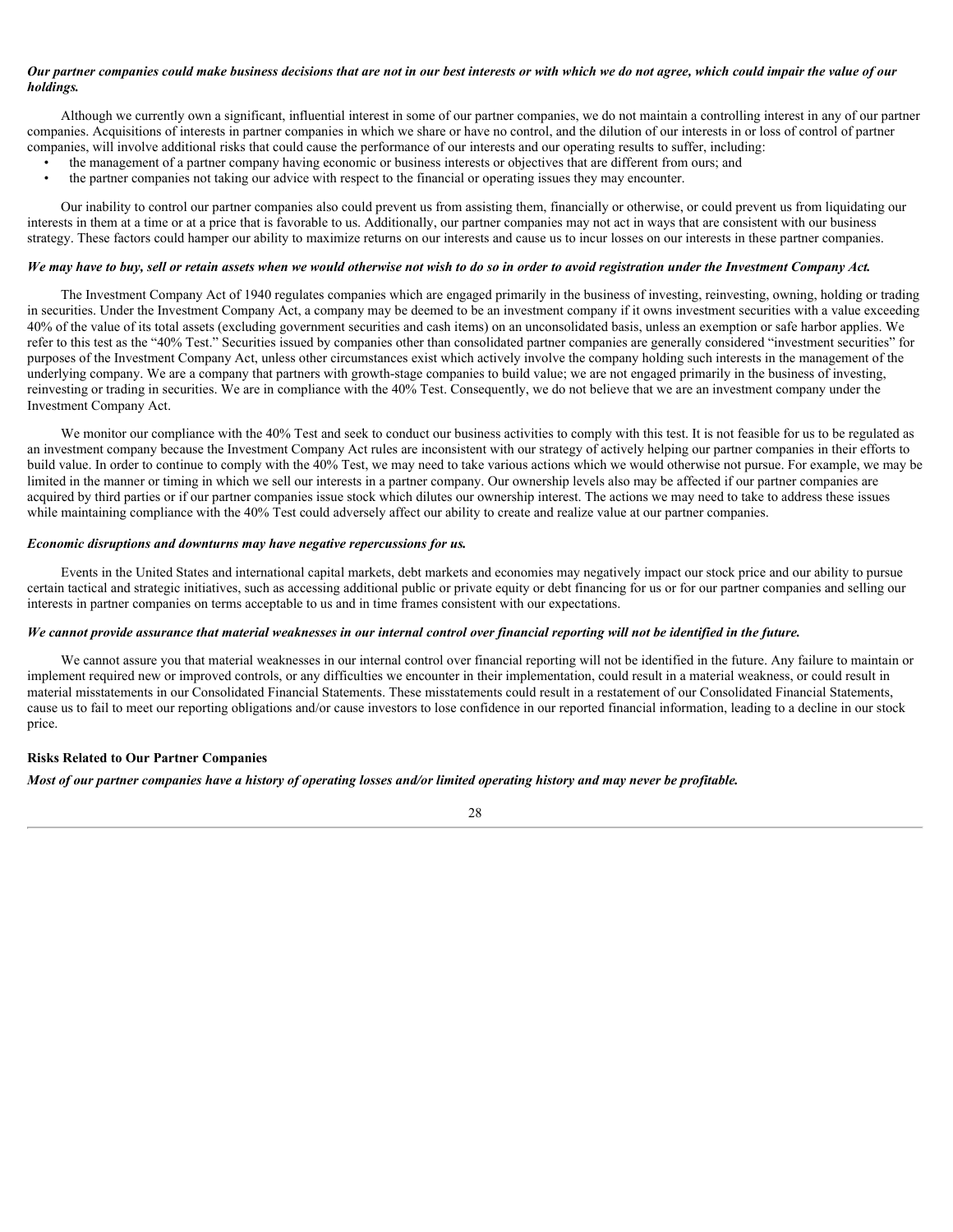Most of our partner companies have a history of operating losses and/or limited operating history, have significant historical losses and may never be profitable. Many have incurred substantial costs to develop and market their products, have incurred net losses and cannot fund their cash needs from operations. We expect that the operating expenses of certain of our partner companies will increase substantially in the foreseeable future as they continue to develop products and services, increase sales and marketing efforts, and expand operations.

## *Our partner companies face intense competition, which could adversely affect their business, financial condition, results of operations and prospects for growth.*

There is intense competition in the technology marketplaces, and we expect competition to intensify in the future. Our business, financial condition, and results of operations will be materially adversely affected if our partner companies are not able to compete successfully. Many of the present and potential competitors may have greater financial, technical, marketing and other resources than those of our partner companies. This may place our partner companies at a disadvantage in responding to the offerings of their competitors, technological changes or changes in client requirements. Also, our partner companies may be at a competitive disadvantage because many of their competitors have greater name recognition, more extensive client bases and a broader range of product offerings. In addition, our partner companies may compete against one another.

## *The success or failure of many of our partner companies is dependent upon the ultimate effectiveness of newly-created technologies, medical devices, financial services, healthcare diagnostics, etc.*

Our partner companies' business strategies are often highly dependent upon the successful launch and commercialization of an innovative technology or device, including, without limitation, technologies or devices used in healthcare, financial services or digital media. Despite all of our efforts to understand the research and development underlying the innovation or creation of such technologies and devices before we deploy capital into a partner company, sometimes the performance of the technology or device does not match our expectations or those of our partner company. In those situations, it is likely that we will incur a partial or total loss of the capital which we deployed in such partner company.

#### *Our partner companies may fail if they do not adapt to changing marketplaces.*

If our partner companies fail to adapt to changes in technology and customer and supplier demands, they may not become or remain profitable. There is no assurance that the products and services of our partner companies will achieve or maintain market penetration or commercial success, or that the businesses of our partner companies will be successful.

The technology marketplaces are characterized by:

- rapidly changing technology;
- evolving industry standards;
- frequent introduction of new products and services;
- shifting distribution channels;
- evolving government regulation;
- frequently changing intellectual property landscapes; and
- changing customer demands.

Our future success will depend on our partner companies' ability to adapt to these evolving marketplaces. They may not be able to adequately or economically adapt their products and services, develop new products and services or establish and maintain effective distribution channels for their products and services. If our partner companies are unable to offer competitive products and services or maintain effective distribution channels, they will sell fewer products and services and forego potential revenue, possibly causing them to lose money. In addition, we and our partner companies may not be able to respond to the marketplace changes in an economically efficient manner, and our partner companies may become or remain unprofitable.

#### *Our partner companies may grow rapidly and may be unable to manage their growth.*

We expect some of our partner companies to grow rapidly. Rapid growth often places considerable operational, managerial and financial strain on a business. To successfully manage rapid growth, our partner companies must, among other things:

- improve, upgrade and expand their business infrastructures;
- scale up production operations;
- develop appropriate financial reporting controls;
- attract and retain qualified personnel; and
- maintain appropriate levels of liquidity.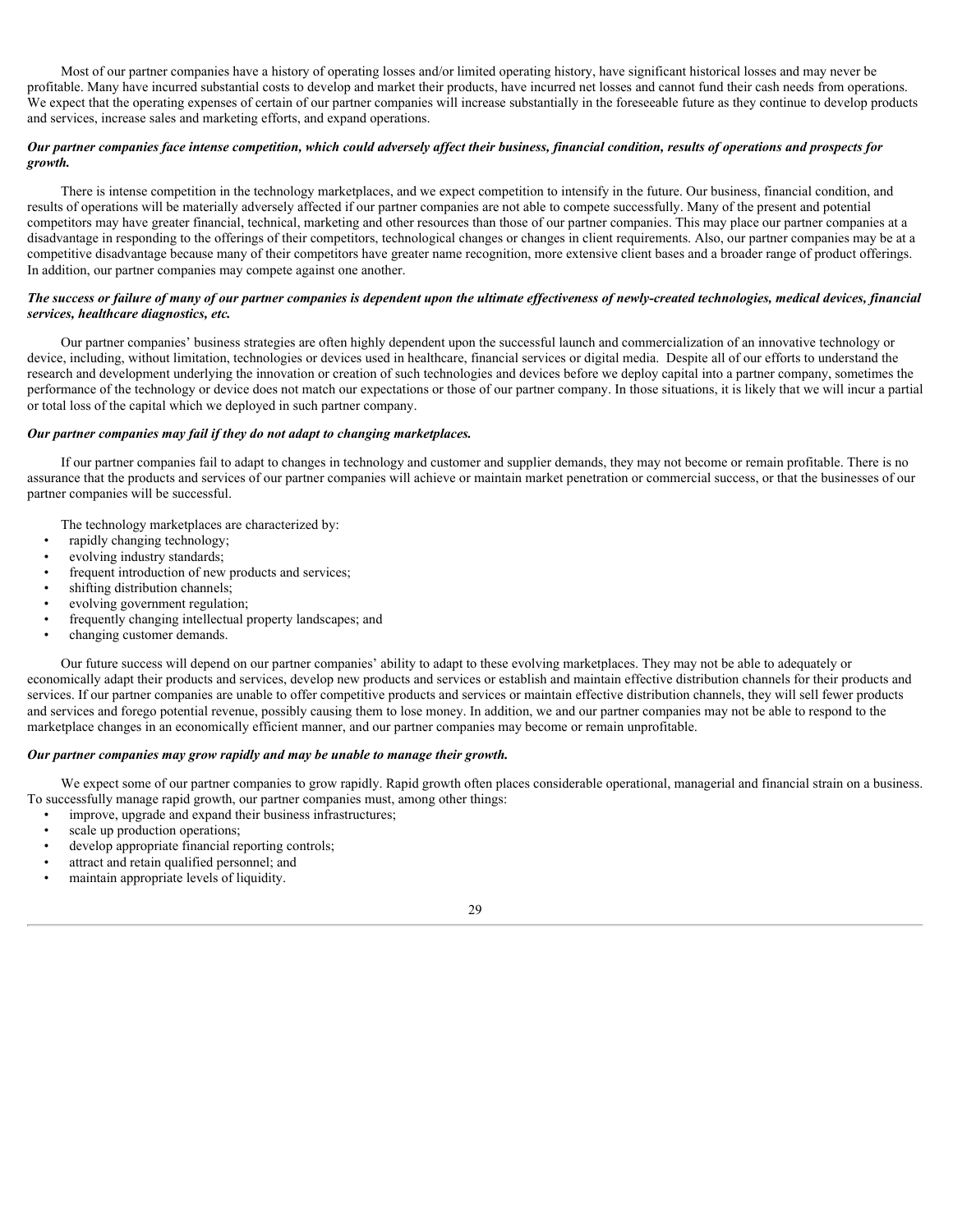If our partner companies are unable to manage their growth successfully, their ability to respond effectively to competition and to achieve or maintain profitability will be adversely affected.

## *Based on our business model, some or all of our partner companies will need to raise additional capital to fund their operations at any given time. We may not be able to, or decline to, fund some or all of such amounts and such amounts may not be available from third parties on acceptable terms, if at all. Further, if our partner companies do raise additional capital from third parties, either debt or equity, such capital may rank senior to, or dilute, our interests in such companies.*

We cannot be certain that our partner companies will be able to obtain additional financing on favorable terms when needed, if at all. We may not be able to, or decline to, provide partner companies with sufficient capital resources to enable them to reach a cash-flow positive position or a sale of the company. General economic disruptions and downturns may also negatively affect the ability of some of our partner companies to fund their operations from other stockholders and capital sources. We also may fail to accurately project the capital needs of partner companies. If partner companies need capital but are not able to raise capital from us or other outside sources, they may need to cease or scale back operations. In such event, our interest in any such partner company will become less valuable. If our partner companies raise additional capital from third parties, either debt or equity, such capital may be dilutive, making our interests less valuable or if such capital ranks senior to the capital we have deployed, such capital may entitle its holders to receive returns of capital before we are entitled to receive any return of our deployed capital. Also, in the event of any insolvency, liquidation, dissolution, reorganization or bankruptcy of a partner company, holders of such partner company's instruments that rank senior to our deployed capital will typically be entitled to receive payment in full before we receive any return of our deployed capital. After returning such senior capital, such partner company may not have any remaining assets to use for returning capital to us, causing us to lose some or all of our deployed capital in such partner company.

#### *Economic disruptions and downturns may negatively affect our partner companies' plans and their results of operations.*

Many of our partner companies are largely dependent upon outside sources of capital to fund their operations. Disruptions in the availability of capital from such sources will negatively affect the ability of such partner companies to pursue their business models and will force such companies to revise their growth and development plans accordingly. Any such changes will, in turn, negatively affect our ability to realize the value of our capital deployments in such partner companies.

In addition, downturns in the economy as well as possible governmental responses to such downturns and/or to specific situations in the economy could affect the business prospects of certain of our partner companies, including, but not limited to, in the following ways: weaknesses in the financial services industries; reduced business and/or consumer spending; and/or systemic changes in the ways the healthcare system operates in the United States.

## *Some of our partner companies may be unable to protect their proprietary rights and may infringe on the proprietary rights of others.*

Our partner companies assert various forms of intellectual property protection. Intellectual property may constitute an important part of partner company assets and competitive strengths. Federal law, most typically copyright, patent, trademark and trade secret laws, generally protects intellectual property rights. Although we expect that our partner companies will take reasonable efforts to protect the rights to their intellectual property, third parties may develop similar intellectual property independently. Moreover, the complexity of international trade secret, copyright, trademark and patent law, coupled with the limited resources of our partner companies and the demands of quick delivery of products and services to market, create a risk that partner company efforts to prevent misappropriation of their technology will prove inadequate.

Some of our partner companies also license intellectual property from third parties and it is possible that they could become subject to infringement actions based upon their use of the intellectual property licensed from those third parties. Our partner companies generally obtain representations as to the origin and ownership of such licensed intellectual property. However, this may not adequately protect them. Any claims against our partner companies' proprietary rights, with or without merit, could subject the companies to costly litigation and divert their technical and management personnel from other business concerns. If our partner companies incur costly litigation and their personnel are not effectively deployed, the expenses and losses incurred by our partner companies will increase and their profits, if any, will decrease.

Third parties have and may assert infringement or other intellectual property claims against our partner companies based on their patents or other intellectual property claims. Even though we believe our partner companies' products do not infringe any third party's patents, they may have to pay substantial damages, possibly including treble damages, if it is ultimately determined that they do. They may have to obtain a license to sell their products if it is determined that their products infringe on another person's intellectual property. Our partner companies might be prohibited from selling their products before they obtain a license, which, if available at all, may require them to pay substantial royalties. Even if infringement claims against

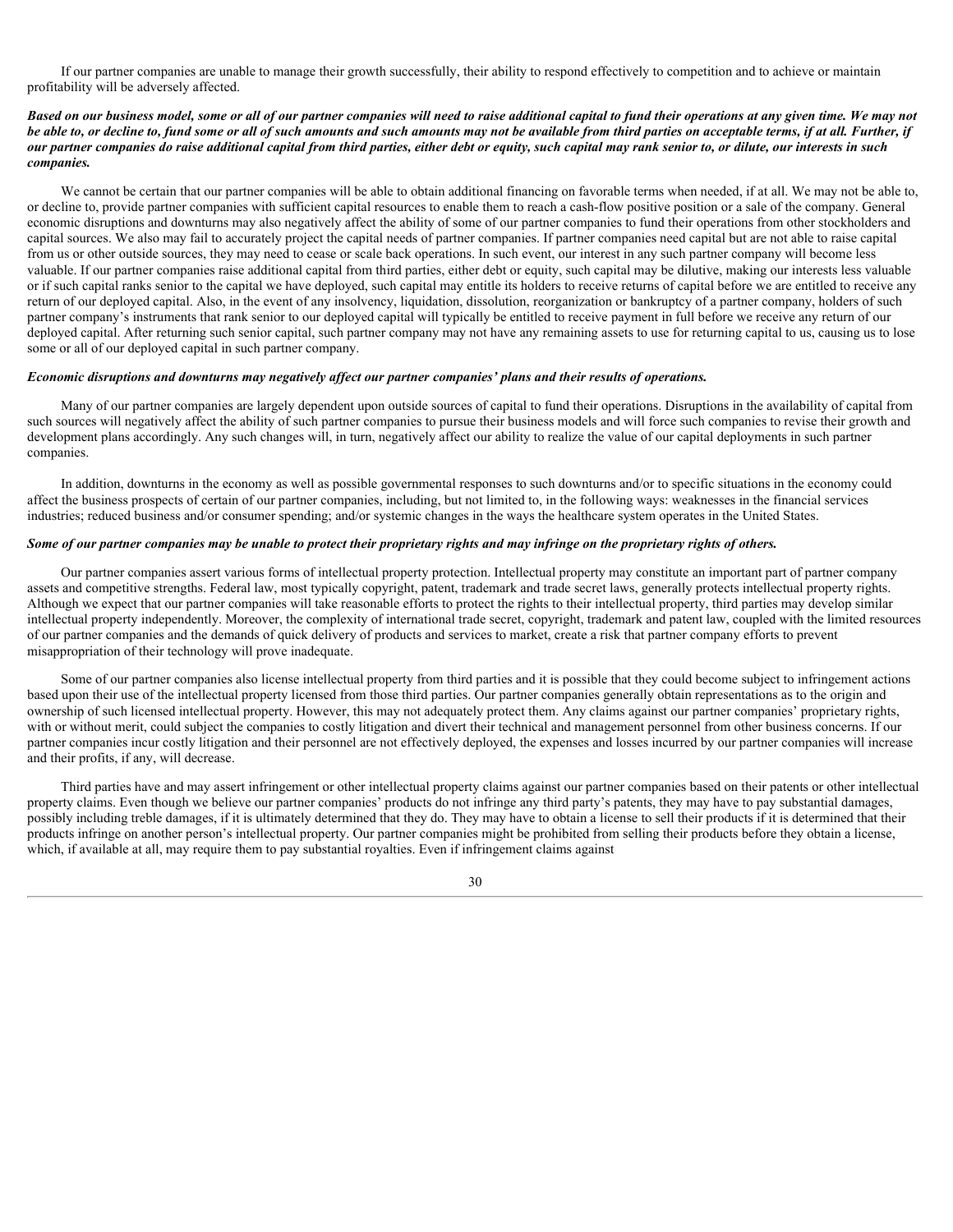our partner companies are without merit, defending these types of lawsuits takes significant time, is expensive and may divert management attention from other business concerns.

## *Certain of our partner companies could face legal liabilities from claims made against their operations, products or work.*

Because the manufacture and sale of certain partner company products entail an inherent risk of product liability, certain partner companies maintain product liability insurance. Although none of our current partner companies have experienced any material losses in this regard, there can be no assurance that they will be able to maintain or acquire adequate product liability insurance in the future and any product liability claim could have a material adverse effect on a partner company's financial stability, revenues and results of operations. In addition, many of the engagements of our partner companies involve projects that are critical to the operation of their clients' businesses. If our partner companies fail to meet their contractual obligations, they could be subject to legal liability, which could adversely affect their business, operating results and financial condition. Partner company contracts typically include provisions designed to limit their exposure to legal claims relating to their services and products. However, these provisions may not protect our partner companies or may not be enforceable. Also, some of our partner companies depend on their relationships with their clients and their reputation for high-quality services and integrity to retain and attract clients. As a result, claims made against our partner companies' work may damage their reputation, which in turn could impact their ability to compete for new work and negatively impact their revenue and profitability.

#### *Our partner companies' success depends on their ability to attract and retain qualified personnel.*

Our partner companies depend upon their ability to attract and retain senior management and key personnel, including trained technical and marketing personnel. Our partner companies also will need to continue to hire additional personnel as they expand. Although our current partner companies have not been the subject of a work stoppage, any future work stoppage could have a material adverse effect on their respective operations. A shortage in the availability of the requisite qualified personnel or work stoppage would limit the ability of our partner companies to grow, to increase sales of their existing products and services, and to launch new products and services.

## *Government regulations and legal uncertainties may place financial burdens on the businesses of our partner companies.*

Manufacturers of medical diagnostic devices and operators of laboratory facilities are subject to strict federal and state regulation regarding validation and the quality of manufacturing and laboratory facilities. Failure to comply with these quality regulation systems requirements could result in civil or criminal penalties or enforcement proceedings, including the recall of a product or a "cease distribution" order. The enactment of any additional laws or regulations that affect healthcare insurance policy and reimbursement (including Medicare reimbursement) could negatively affect some of our partner companies. If Medicare or private payers change the rates at which our partner companies or their customers are reimbursed by insurance providers for their products, such changes could adversely impact our partner companies.

## *Some of our partner companies may be subject to significant environmental, health, data security and safety regulation.*

Some of our partner companies may be subject to licensing and regulation under federal, state and local laws and regulations relating to the protection of the environment and human health and safety, including laws and regulations relating to the handling, transportation and disposal of medical specimens, infectious and hazardous waste and radioactive materials, as well as to the safety and health of manufacturing and laboratory employees. In addition, some of our partner companies are subject to federal, state and local financial securities and data security regulations, including, without limitation, the Health Insurance Portability and Accountability Act of 1996, as amended, and the European General Data Protection Regulation, which impose varying degrees of additional obligations, costs and risks upon such partner companies, including the imposition of significant penalties in the event of any non-compliance. Further, the federal Occupational Safety and Health Administration has established extensive requirements relating to workplace safety. Compliance with such regulations could increase operating costs at certain of our partner companies, and the failure to comply could negatively affect the operations and results of some of our partner companies.

#### *Catastrophic events may disrupt our partner companies' businesses.*

Some of our partner companies are highly automated businesses and rely on their network infrastructure, various software applications and many internal technology systems and data networks for their customer support, development, sales and marketing and accounting and finance functions. Further, some of our partner companies provide services to their customers from data center facilities in multiple locations. Some of these data centers are operated by third parties, and the partner companies have limited control over those facilities. A disruption or failure of these systems or data centers in the event of a natural disaster, telecommunications failure, power outage, cyber-attack, war, terrorist attack or other catastrophic event could cause system interruptions, reputational harm, delays in product development, breaches of data security and loss of critical data. Such an event could also prevent the partner companies from fulfilling customer orders or maintaining certain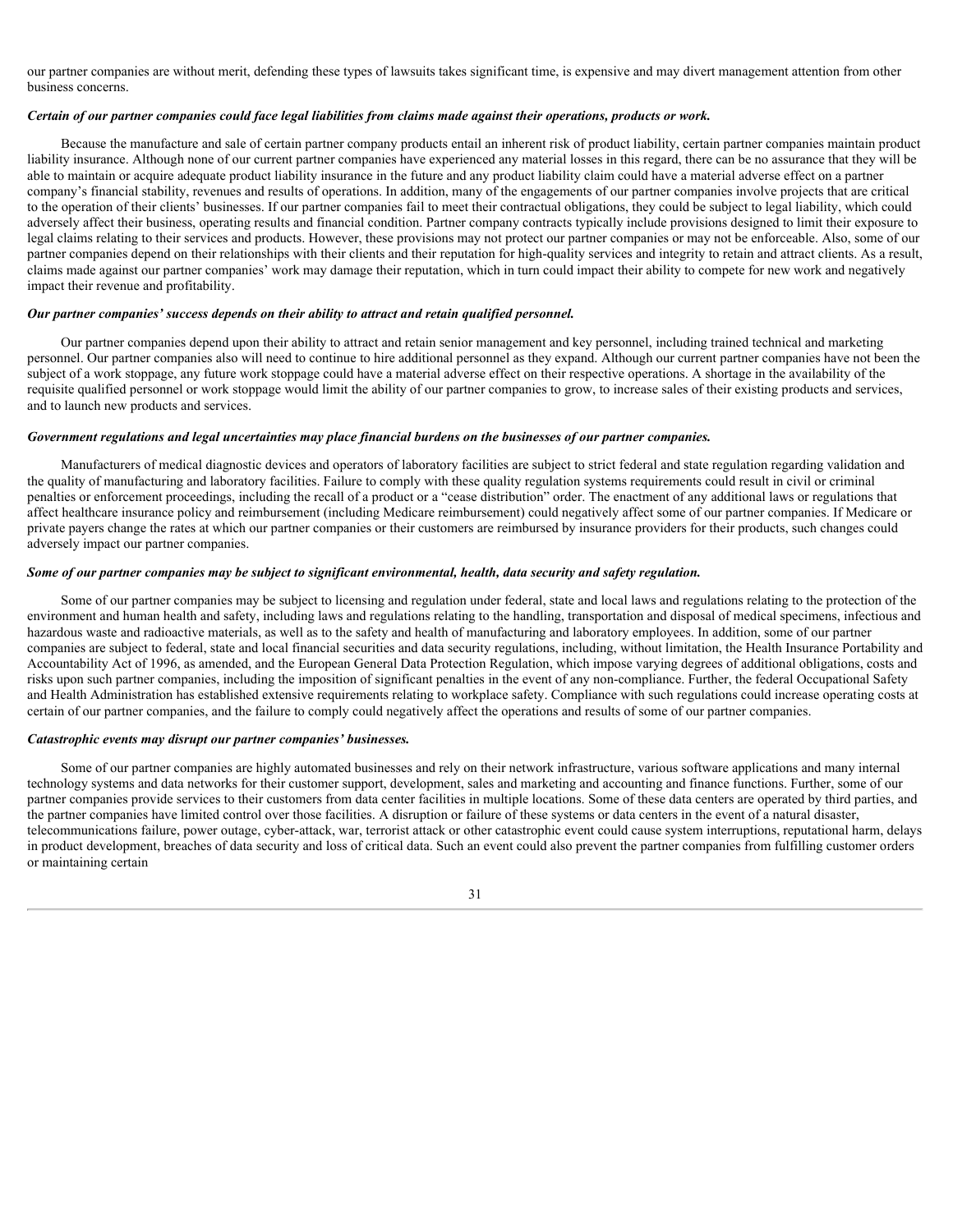service level requirements, particularly in respect of their SaaS offerings. While certain of our partner companies have developed certain disaster recovery plans and maintain backup systems to reduce the potentially adverse effect of such events, a catastrophic event that resulted in the destruction or disruption of any of their data centers or their critical business or information technology systems could severely affect their ability to conduct normal business operations and, as a result, their business, operating results and financial condition could be adversely affected.

We cannot provide assurance that our partner companies' disaster recovery plans will address all of the issues they may encounter in the event of a disaster or other unanticipated issue, and their business interruption insurance may not adequately compensate them for losses that may occur from any of the foregoing. In the event that a natural disaster, terrorist attack or other catastrophic event were to destroy any part of their facilities or interrupt their operations for any extended period of time, or if harsh weather or health conditions prevent them from delivering products in a timely manner, their business, financial condition and operating results could be adversely affected.

#### <span id="page-31-0"></span>**Item 3.** *Quantitative and Qualitative Disclosures About Market Risk*

There have been no material changes to the information we previously disclosed under Item 7A of Part II of our Annual Report on Form 10-K for the year ended December 31, 2018, filed with the SEC on March 1, 2019.

#### <span id="page-31-1"></span>**Item 4.** *Controls and Procedures*

#### (a) Evaluation of Disclosure Controls and Procedures

Our management, with the participation of our Chief Executive Officer and Chief Financial Officer, evaluated the effectiveness of our disclosure controls and procedures as of the end of the period covered by this report. Based on that evaluation, the Chief Executive Officer and Chief Financial Officer concluded that our disclosure controls and procedures as of September 30, 2019 are functioning effectively to provide reasonable assurance that the information required to be disclosed by us in reports filed under the Securities Exchange Act of 1934 is (i) recorded, processed, summarized and reported within the time periods specified in the SEC's rules and forms and (ii) accumulated and communicated to our management, including the Chief Executive Officer and Chief Financial Officer, as appropriate to allow timely decisions regarding disclosure. A controls system cannot provide absolute assurance that the objectives of the controls system are met, and no evaluation of controls can provide absolute assurance that all control issues and instances of fraud, if any, within a company have been detected.

## (b) Change in Internal Control over Financial Reporting

No change in our internal control over financial reporting occurred during our most recent fiscal quarter that has materially affected, or is reasonably likely to materially affect, our internal control over financial reporting.

#### <span id="page-31-2"></span>**PART II**

#### **OTHER INFORMATION**

#### **Item 1.** *Legal Proceedings*

None.

#### <span id="page-31-3"></span>**Item 1A.** *Risk Factors*

Except as included under the heading "Factors That May Affect Future Results" above, there have been no material changes in our risk factors from the information set forth in our Annual Report on Form 10-K for the year ended December 31, 2018.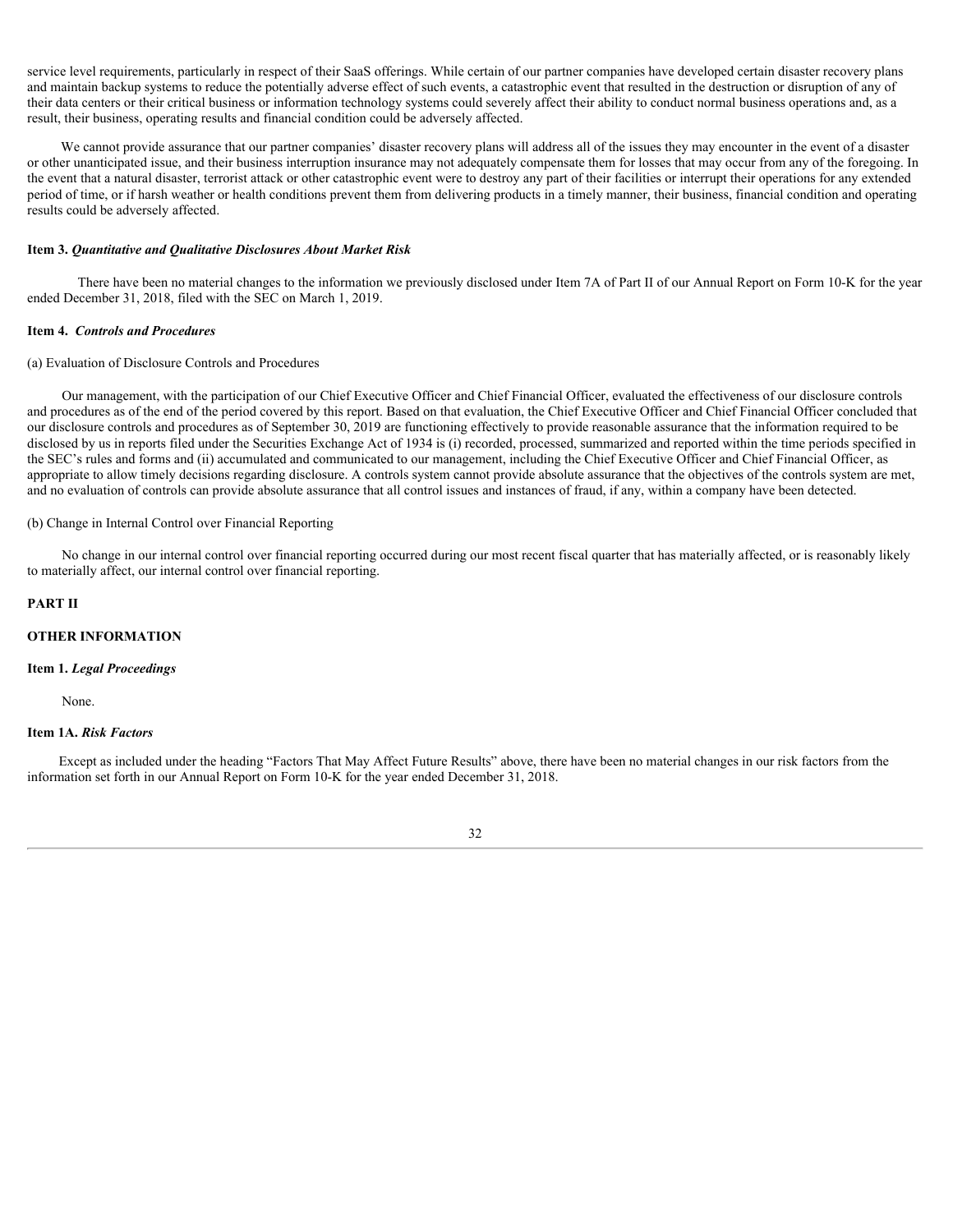## <span id="page-32-0"></span>**Item 2.** *Unregistered Sales of Equity Securities and Use of Proceeds*

The following table provides information about purchases of equity securities by the Company and affiliated purchasers of the Company, during the quarter ended September 30, 2019, which equity securities are registered pursuant to Section 12 of the Securities Exchange Act of 1934, as amended (the "Exchange Act"):

| <b>Period</b>                          | <b>Total Number</b><br>of Shares<br>Purchased (a) | Average<br><b>Price Paid</b><br>Per Share | <b>Total Number of Shares</b><br>Purchased as Part of<br><b>Publicly Announced</b><br>Plan (b) | махипин гупшрег (ог<br><b>Approximate Dollar Value) of</b><br><b>Shares that May Yet Be</b><br><b>Purchased Under the</b><br>Plan (b) |
|----------------------------------------|---------------------------------------------------|-------------------------------------------|------------------------------------------------------------------------------------------------|---------------------------------------------------------------------------------------------------------------------------------------|
| July 1, 2019 - July 31, 2019           | $\overline{\phantom{m}}$                          | $\overline{\phantom{m}}$                  | $\hspace{0.1mm}-\hspace{0.1mm}$                                                                | 14,636,135                                                                                                                            |
| August 1, 2019 - August 31, 2019       | $\overline{\phantom{a}}$                          | $\overline{\phantom{0}}$                  | $\hspace{0.1mm}-\hspace{0.1mm}$                                                                | 14,636,135                                                                                                                            |
| September 1, 2019 - September 30, 2019 | 2,390                                             | 12.62                                     | $\overline{\phantom{m}}$                                                                       | 14,636,135                                                                                                                            |
| Total                                  | 2,390                                             | 12.62                                     |                                                                                                |                                                                                                                                       |
|                                        |                                                   |                                           |                                                                                                |                                                                                                                                       |

(a) During the third quarter of 2019, the Company repurchased an aggregate of 2 thousand shares of its common stock initially issued as restricted stock awards to employees and subsequently withheld from employees to satisfy the statutory withholding tax liability upon the vesting of such restricted stock awards.

**Maximum Number (or**

(b) In July 2015, our Board of Directors authorized the Company to repurchase shares of its outstanding common stock with an aggregate value of up to \$25.0 million. These repurchases may be made in open market or privately negotiated transactions, including under plans complying with Rule 10b5-1 of the Exchange Act, based on market conditions, stock price, and other factors. The share repurchase program does not obligate the Company to acquire any specific number of shares. Under the amended credit facility, the Company is restricted from repurchasing shares of its common stock until such time as the amended credit facility is repaid in full.

## <span id="page-32-1"></span>**Item 3.** *Defaults Upon Senior Securities*

None.

## <span id="page-32-2"></span>**Item 4.** *Mine Safety Disclosures*

Not applicable.

## <span id="page-32-3"></span>**Item 5.** *Other Information*

None.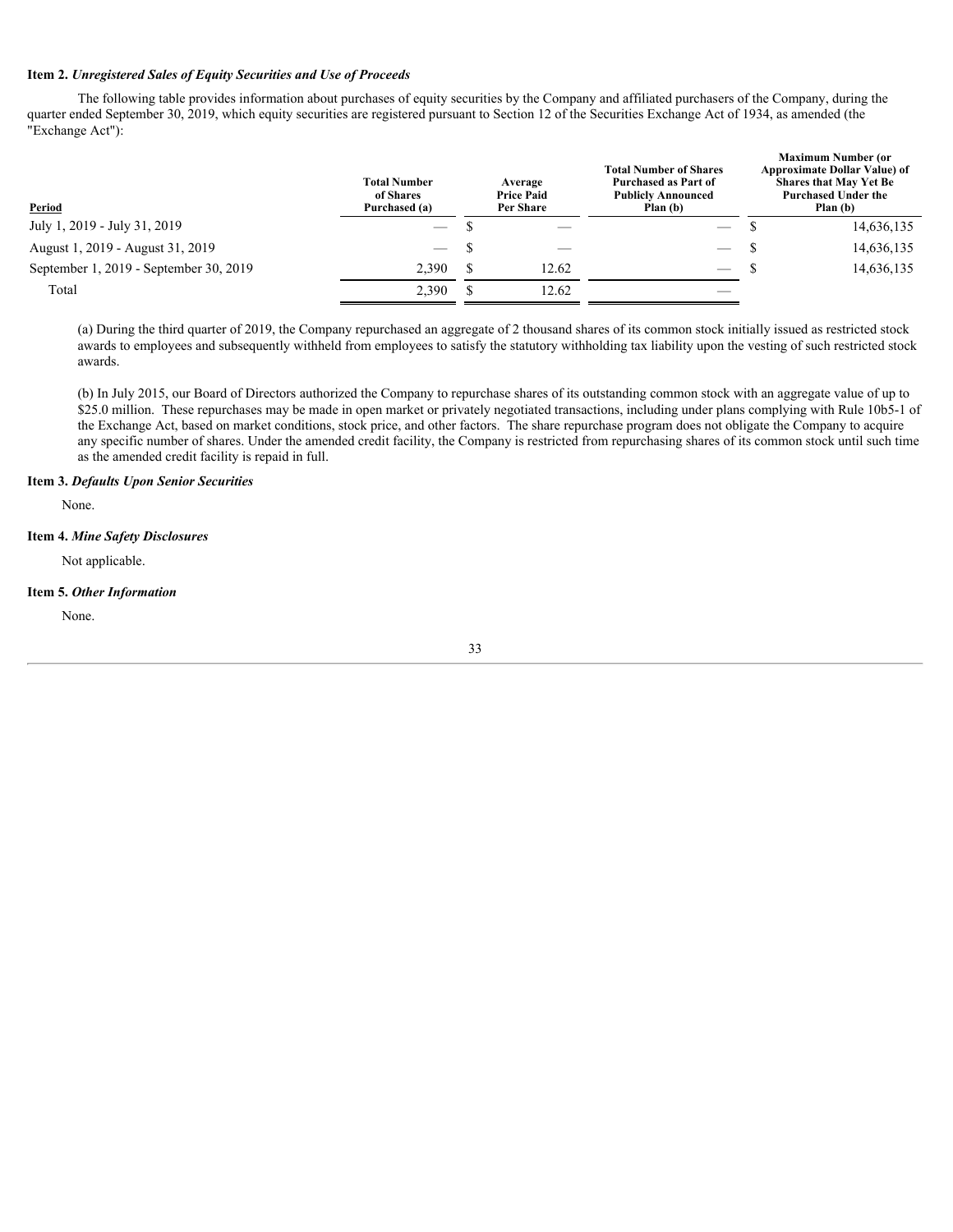## <span id="page-33-0"></span>**Item 6.** *Exhibits*

(a) Exhibits.

The following is a list of exhibits required by Item 601 of Regulation S-K to be filed as part of this Report. For exhibits that previously have been filed, the Registrant incorporates those exhibits herein by reference. Documents which are incorporated by reference to filings by parties other than the Registrant are identified in a footnote to this table.

| <b>Exhibit Number</b>   | <b>Description</b>                                                                                                                                                                                                                                                                                                                                                                                                                                                                                                                                                                      |
|-------------------------|-----------------------------------------------------------------------------------------------------------------------------------------------------------------------------------------------------------------------------------------------------------------------------------------------------------------------------------------------------------------------------------------------------------------------------------------------------------------------------------------------------------------------------------------------------------------------------------------|
| $31.1 \;{\rm t}$        | Certification of Brian J. Sisko pursuant to Rules $13a-15(e)$ and $15d-15(e)$ of the Securities Exchange Act of 1934.                                                                                                                                                                                                                                                                                                                                                                                                                                                                   |
| $31.2 \;{\rm \ddagger}$ | Certification of Mark A. Herndon pursuant to Rules $13a-15(e)$ and $15d-15(e)$ of the Securities Exchange Act of 1934.                                                                                                                                                                                                                                                                                                                                                                                                                                                                  |
| $32.1 \;$ ‡             | Certification of Brian J. Sisko pursuant to 18 U.S.C. Section 1350, as adopted pursuant to Section 906 of the Sarbanes-Oxley Act of<br><u>2002.</u>                                                                                                                                                                                                                                                                                                                                                                                                                                     |
| $32.2 \;$ ‡             | Certification of Mark A. Herndon pursuant to 18 U.S.C. Section 1350, as adopted pursuant to Section 906 of the Sarbanes-Oxley Act of<br>2002.                                                                                                                                                                                                                                                                                                                                                                                                                                           |
| 101                     | The following materials from Safeguard Scientifics, Inc. Quarterly Report on Form 10-Q for the quarter ended September 30, 2019,<br>formatted in XBRL (eXtensible Business Reporting Language); (i) Consolidated Balance Sheets (unaudited); (ii) Consolidated<br>Statements of Operations (unaudited); (iii) Consolidated Statements of Comprehensive Income (Loss) (unaudited); (iv) Condensed<br>Consolidated Statements of Cash Flows (unaudited); (v) Consolidated Statement of Changes in Equity (unaudited); and (vi) Notes to<br>Consolidated Financial Statements (unaudited). |
| Ť.                      | Filed herewith                                                                                                                                                                                                                                                                                                                                                                                                                                                                                                                                                                          |

‡ Furnished herewith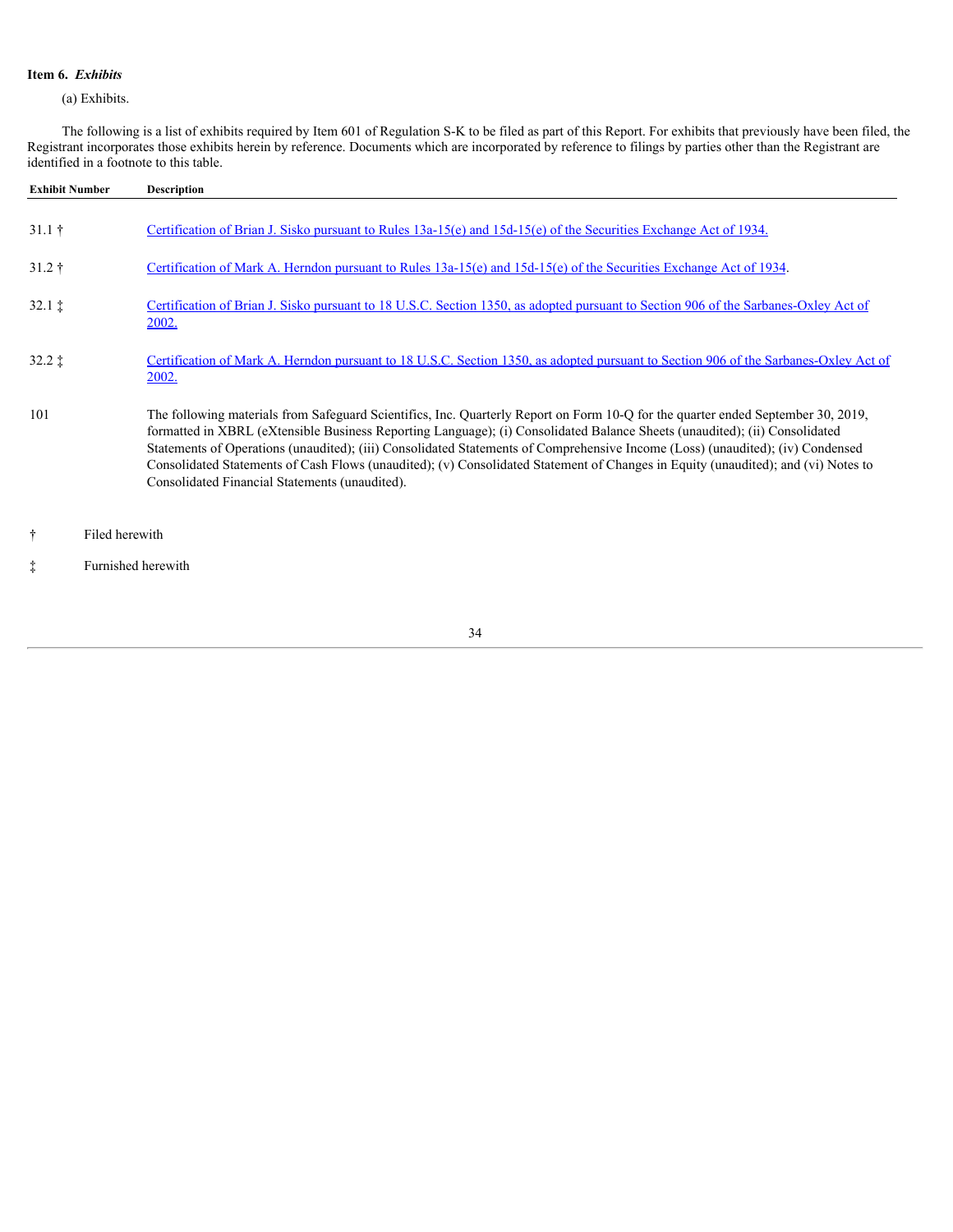## **SIGNATURES**

<span id="page-34-0"></span>Pursuant to the requirements of the Securities Exchange Act of 1934, the Registrant has duly caused this report to be signed on its behalf by the undersigned thereunto duly authorized.

Date: November 7, 2019 /s/ Brian J. Sisko

Date: November 7, 2019 /s/ Mark A. Herndon

## SAFEGUARD SCIENTIFICS, INC.

Brian J. Sisko

*President and Chief Executive Officer*

 Mark A. Herndon *Senior Vice President and Chief Financial Officer*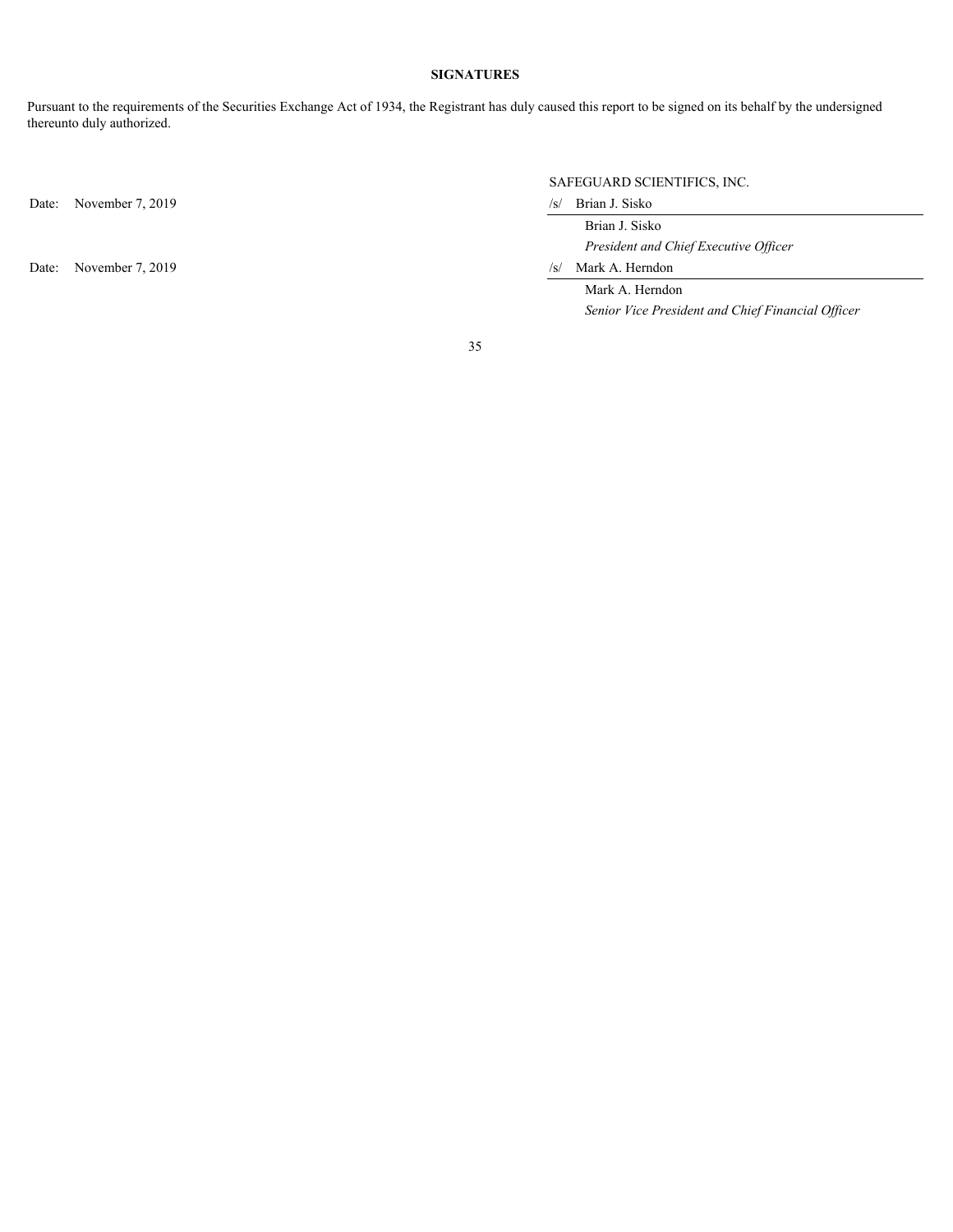## **CERTIFICATION**

<span id="page-35-0"></span>I, Brian J. Sisko, certify that:

- 1. I have reviewed this Quarterly Report on Form 10-Q of Safeguard Scientifics, Inc.;
- 2. Based on my knowledge, this report does not contain any untrue statement of a material fact or omit to state a material fact necessary to make the statements made, in light of the circumstances under which such statements were made, not misleading with respect to the period covered by this report;
- 3. Based on my knowledge, the financial statements, and other financial information included in this report, fairly present in all material respects the financial condition, results of operations and cash flows of the registrant as of, and for, the periods presented in this report;
- 4. The registrant's other certifying officer and I are responsible for establishing and maintaining disclosure controls and procedures (as defined in Exchange Act Rules  $13a-15(e)$  and  $15d-15(e)$ ) and internal control over financial reporting (as defined in Exchange Act Rules  $13a-15(f)$ ) and  $15d-15(f)$ ) for the registrant and have:
	- a. designed such disclosure controls and procedures, or caused such disclosure controls and procedures to be designed under our supervision, to ensure that material information relating to the registrant, including its consolidated subsidiaries, is made known to us by others within those entities, particularly during the period in which this report is being prepared;
	- b. designed such internal control over financial reporting, or caused such internal control over financial reporting to be designed under our supervision, to provide reasonable assurance regarding the reliability of financial reporting and the preparation of financial statements for external purposes in accordance with generally accepted accounting principles;
	- c. evaluated the effectiveness of the registrant's disclosure controls and procedures and presented in this report our conclusions about the effectiveness of the disclosure controls and procedures, as of the end of the period covered by this report based on such evaluation; and
	- d. disclosed in this report any change in the registrant's internal control over financial reporting that occurred during the registrant's most recent fiscal quarter (the registrant's fourth fiscal quarter in the case of an annual report) that has materially affected, or is reasonably likely to materially affect, the registrant's internal control over financial reporting; and
- 5. The registrant's other certifying officer and I have disclosed, based on our most recent evaluation of internal control over financial reporting, to the registrant's auditors and the audit committee of the registrant's board of directors (or persons performing the equivalent functions):
	- a. all significant deficiencies and material weaknesses in the design or operation of internal control over financial reporting which are reasonably likely to adversely affect the registrant's ability to record, process, summarize and report financial information; and
	- b. any fraud, whether or not material, that involves management or other employees who have a significant role in the registrant's internal control over financial reporting.

SAFEGUARD SCIENTIFICS, INC.

Date: November 7, 2019 */s/ Brian J. Sisko* 

 Brian J. Sisko President and Chief Executive Officer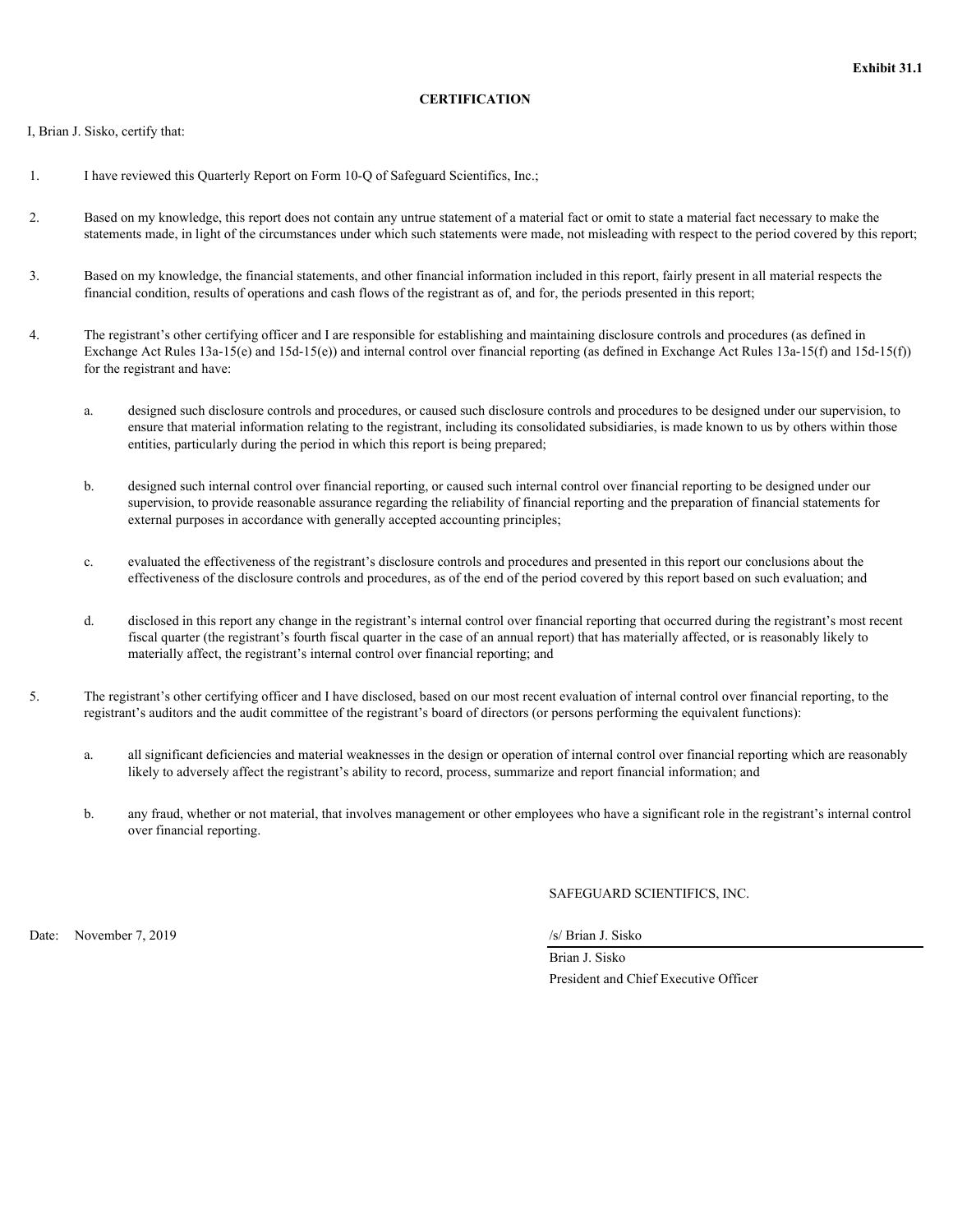## **CERTIFICATION**

<span id="page-36-0"></span>I, Mark A. Herndon, certify that:

- 1. I have reviewed this Quarterly Report on Form 10-Q of Safeguard Scientifics, Inc.;
- 2. Based on my knowledge, this report does not contain any untrue statement of a material fact or omit to state a material fact necessary to make the statements made, in light of the circumstances under which such statements were made, not misleading with respect to the period covered by this report;
- 3. Based on my knowledge, the financial statements, and other financial information included in this report, fairly present in all material respects the financial condition, results of operations and cash flows of the registrant as of, and for, the periods presented in this report;
- 4. The registrant's other certifying officer and I are responsible for establishing and maintaining disclosure controls and procedures (as defined in Exchange Act Rules  $13a-15(e)$  and  $15d-15(e)$ ) and internal control over financial reporting (as defined in Exchange Act Rules  $13a-15(f)$ ) and  $15d-15(f)$ ) for the registrant and have:
	- a. designed such disclosure controls and procedures, or caused such disclosure controls and procedures to be designed under our supervision, to ensure that material information relating to the registrant, including its consolidated subsidiaries, is made known to us by others within those entities, particularly during the period in which this report is being prepared;
	- b. designed such internal control over financial reporting, or caused such internal control over financial reporting to be designed under our supervision, to provide reasonable assurance regarding the reliability of financial reporting and the preparation of financial statements for external purposes in accordance with generally accepted accounting principles;
	- c. evaluated the effectiveness of the registrant's disclosure controls and procedures and presented in this report our conclusions about the effectiveness of the disclosure controls and procedures, as of the end of the period covered by this report based on such evaluation; and
	- d. disclosed in this report any change in the registrant's internal control over financial reporting that occurred during the registrant's most recent fiscal quarter (the registrant's fourth fiscal quarter in the case of an annual report) that has materially affected, or is reasonably likely to materially affect, the registrant's internal control over financial reporting; and
- 5. The registrant's other certifying officer and I have disclosed, based on our most recent evaluation of internal control over financial reporting, to the registrant's auditors and the audit committee of the registrant's board of directors (or persons performing the equivalent functions):
	- a. all significant deficiencies and material weaknesses in the design or operation of internal control over financial reporting which are reasonably likely to adversely affect the registrant's ability to record, process, summarize and report financial information; and
	- b. any fraud, whether or not material, that involves management or other employees who have a significant role in the registrant's internal control over financial reporting.

SAFEGUARD SCIENTIFICS, INC.

Date: November 7, 2019 */s/ Mark A. Herndon* 

Mark A. Herndon Senior Vice President and Chief Financial Officer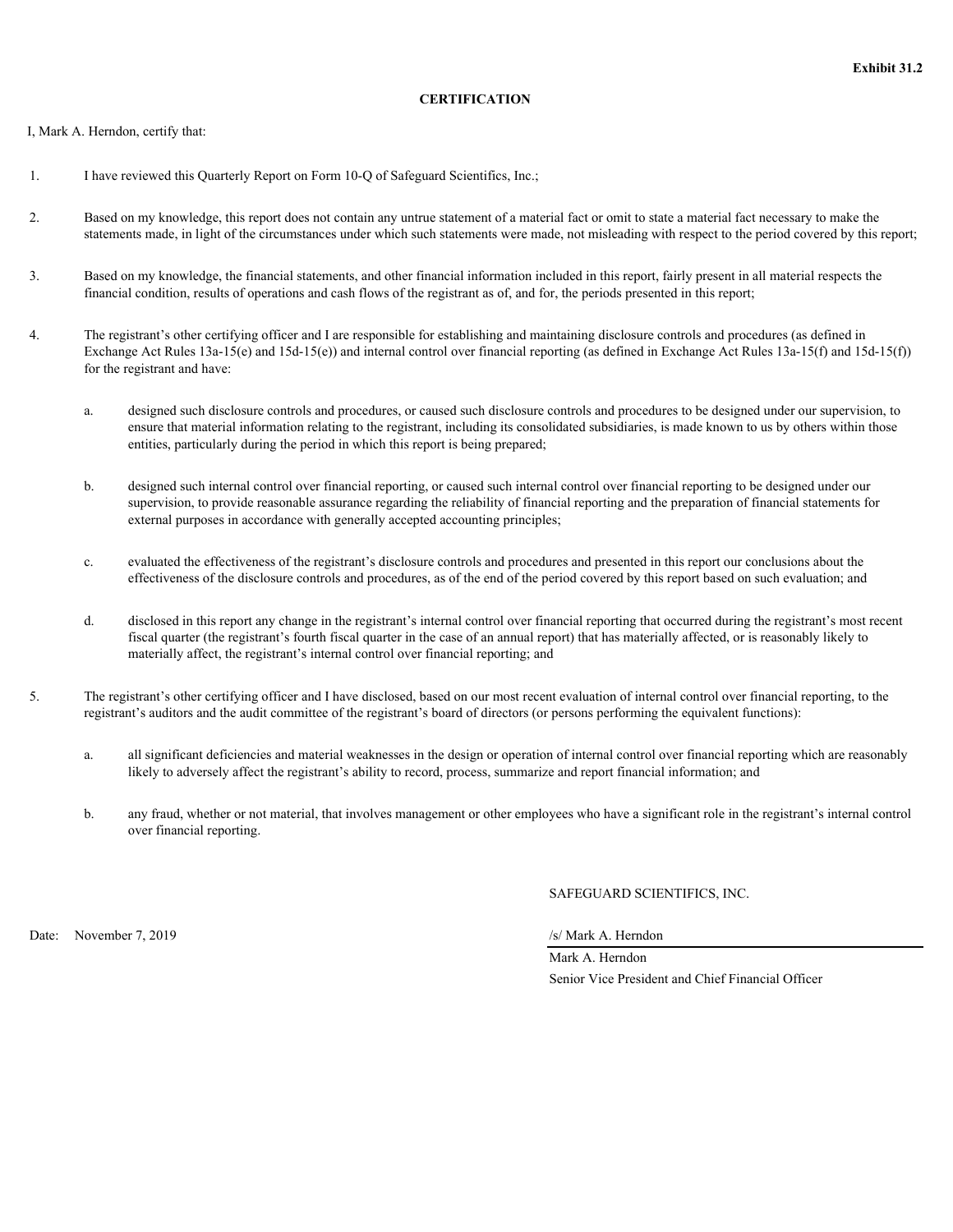## **Certification Pursuant to 18 U.S.C. Section 1350, as Adopted Pursuant to Section 906 of the Sarbanes-Oxley Act of 2002**

<span id="page-37-0"></span> In connection with the Quarterly Report of Safeguard Scientifics, Inc. ("Safeguard") on Form 10-Q for the nine months ended September 30, 2019 as filed with the Securities and Exchange Commission on the date hereof (the "Report"), I, Brian J. Sisko, President and Chief Executive Officer of Safeguard, certify, pursuant to 18 U.S.C. Section 1350, as adopted pursuant to Section 906 of the Sarbanes-Oxley Act of 2002, that:

1. The Report fully complies with the requirements of section 13(a) of the Securities Exchange Act of 1934, (15 U.S.C. 78m(a)); and

2. The information contained in the Report fairly presents, in all material respects, the financial condition and results of operations of Safeguard.

SAFEGUARD SCIENTIFICS, INC.

Date: November 7, 2019 */s/ Brian J. Sisko* 

 Brian J. Sisko President and Chief Executive Officer